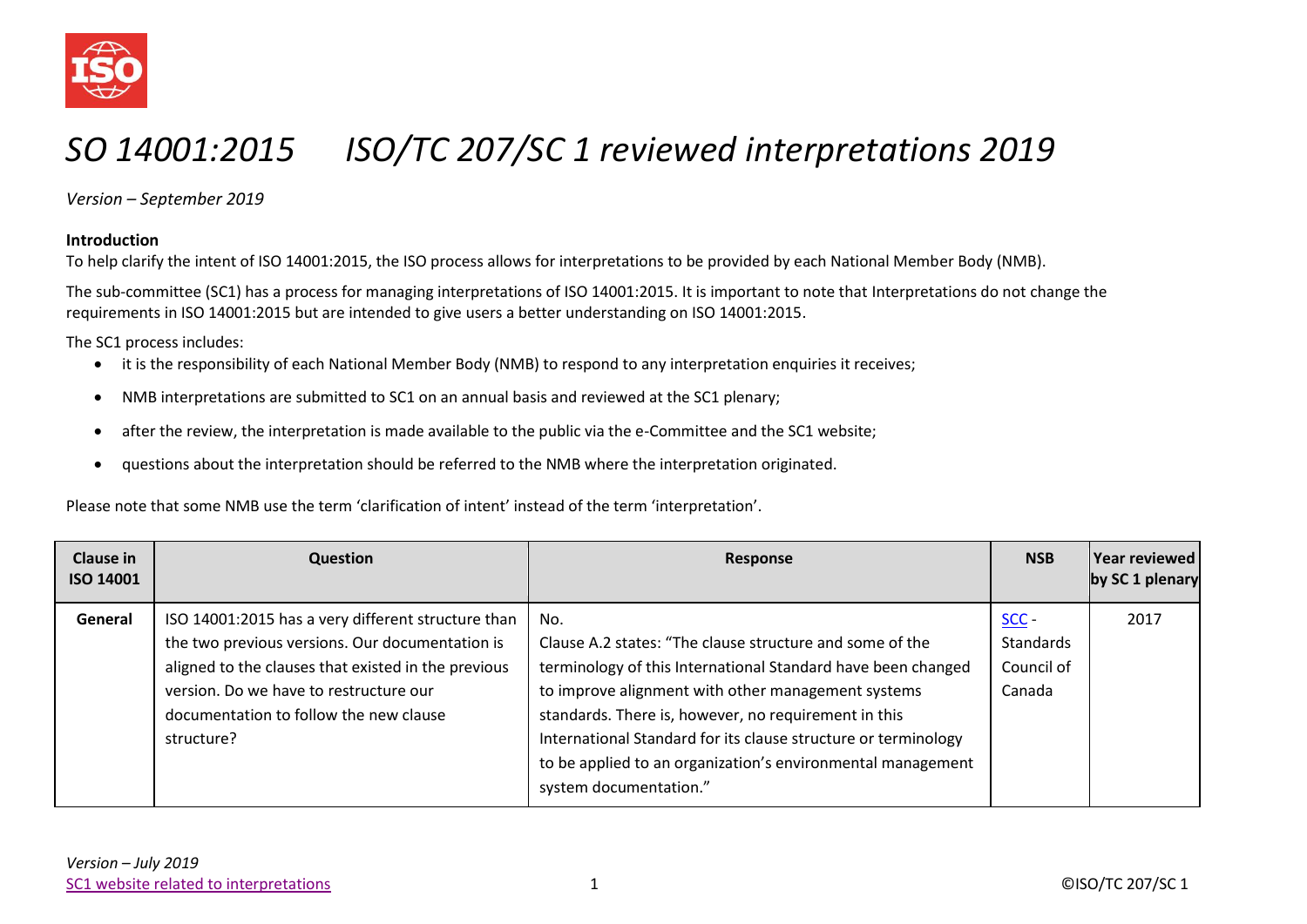

| <b>Clause in</b><br>ISO 14001 | Question                                                                                                                                                                                                                                                                                                                                                                                                                                                                                                                                                                                                                                                                                                                                                                                               | Response                                                                                                                                                                                                                                                                                                                                                                                                                                                                                                                                                                                                                                                                                                                                                                                                                                                                                                      | <b>NSB</b>                                                 | <b>Year reviewed</b><br>by SC 1 plenary |
|-------------------------------|--------------------------------------------------------------------------------------------------------------------------------------------------------------------------------------------------------------------------------------------------------------------------------------------------------------------------------------------------------------------------------------------------------------------------------------------------------------------------------------------------------------------------------------------------------------------------------------------------------------------------------------------------------------------------------------------------------------------------------------------------------------------------------------------------------|---------------------------------------------------------------------------------------------------------------------------------------------------------------------------------------------------------------------------------------------------------------------------------------------------------------------------------------------------------------------------------------------------------------------------------------------------------------------------------------------------------------------------------------------------------------------------------------------------------------------------------------------------------------------------------------------------------------------------------------------------------------------------------------------------------------------------------------------------------------------------------------------------------------|------------------------------------------------------------|-----------------------------------------|
| General                       | The question deals with the issue where to draw<br>the border line between legal requirements on<br>the protection of the natural environment and<br>those protecting occupational health and safety<br>issues, when it comes to certification of an<br>environmental management system under ISO<br>14001. The certification body found that our<br>environmental management system did not fully<br>comply with the requirements in ISO 14001:2015,<br>since the documentation of legal requirements,<br>linked to some of the environmental aspects, did<br>not include some of the pieces of legislation<br>covering occupational health and safety issues.<br>According to our company there is no link<br>between any of the environmental aspects and<br>occupational health and safety issues. | All organizations are obliged to comply with all applicable<br>legislation. This case deals with the legal requirements that<br>need to be taken into account in the environmental<br>management system under ISO 14001:2015. The standard says<br>that the organization shall "determine and have access to the<br>compliance obligations related to its environmental aspects,<br>determine how these compliance obligations apply to the<br>organization and take these compliance obligations into<br>account when establishing, implementing, maintaining and<br>continually improving its environmental management system"<br>(Section 6.1.3). Furthermore, the organization shall "maintain<br>documented information of its compliance obligations"<br>(Section 6.1.3).<br>The concept of compliance obligations is broader than legal<br>requirements, i e it is a generic term for "legal and other | $SIS -$<br>Swedish<br>Institute<br>for<br><b>Standards</b> | 2018                                    |
|                               |                                                                                                                                                                                                                                                                                                                                                                                                                                                                                                                                                                                                                                                                                                                                                                                                        | requirements". The handling of such other requirements<br>follow the same procedure that applies to the legal<br>requirements.<br>According to the question, there are no environmental aspects<br>in this case that can be linked to legal requirements concerning<br>occupational health and safety issues, implying that they do<br>not need to be included the mentioned documented<br>information in accordance with the requirements of ISO 14001:<br>2015. However, it is necessary to pay attention to some                                                                                                                                                                                                                                                                                                                                                                                           |                                                            |                                         |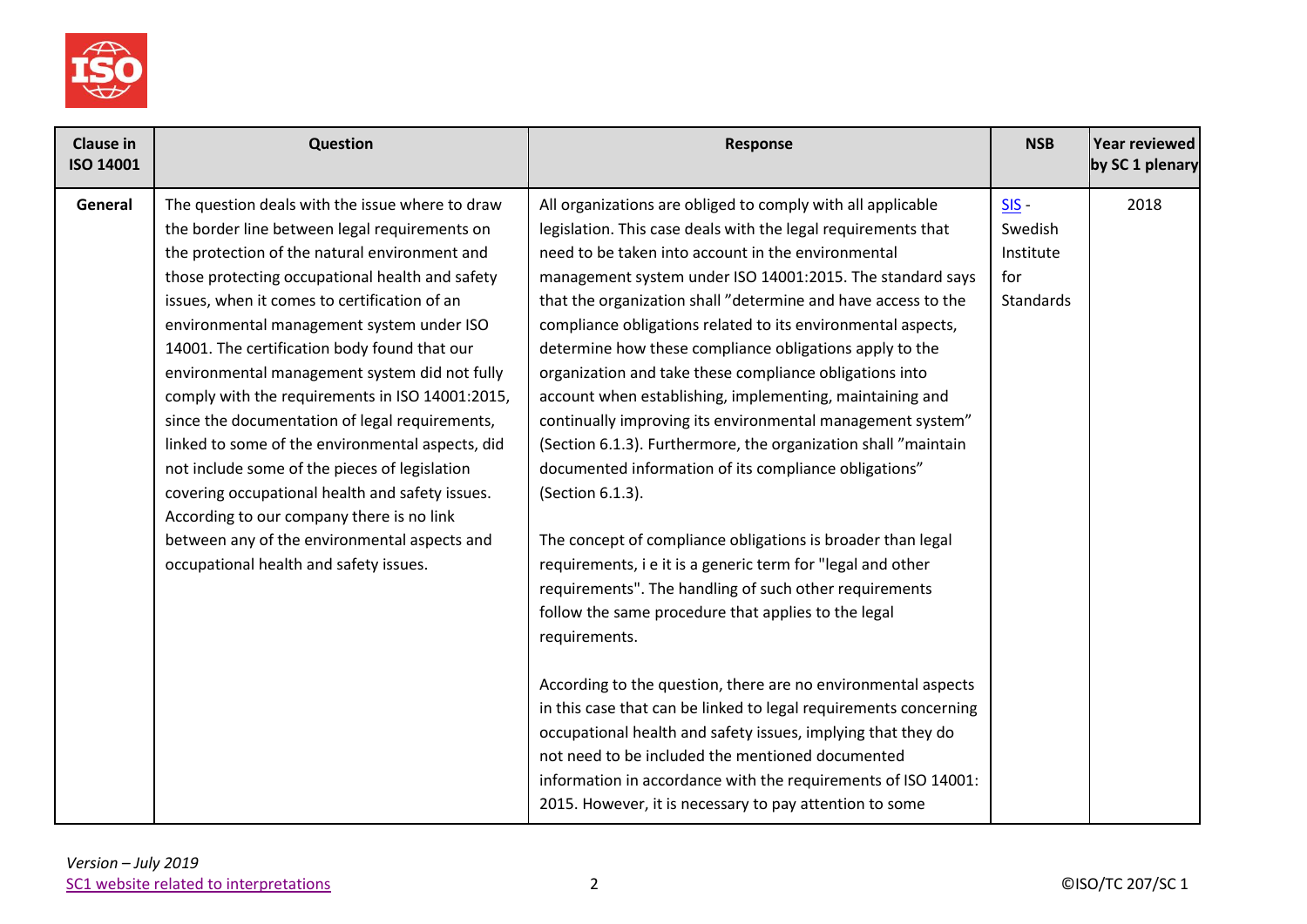

| <b>Clause in</b><br>ISO 14001 | Question                                                                                                                                                                                                                             | Response                                                                                                                                                                                                                                                                                                                                                                                                                                                                                                                                                                                                                                                                                                                                                                                                                                                                                                                                                                                                                                                                                                                                                                | <b>NSB</b>                                                            | Year reviewed<br>by SC 1 plenary |
|-------------------------------|--------------------------------------------------------------------------------------------------------------------------------------------------------------------------------------------------------------------------------------|-------------------------------------------------------------------------------------------------------------------------------------------------------------------------------------------------------------------------------------------------------------------------------------------------------------------------------------------------------------------------------------------------------------------------------------------------------------------------------------------------------------------------------------------------------------------------------------------------------------------------------------------------------------------------------------------------------------------------------------------------------------------------------------------------------------------------------------------------------------------------------------------------------------------------------------------------------------------------------------------------------------------------------------------------------------------------------------------------------------------------------------------------------------------------|-----------------------------------------------------------------------|----------------------------------|
|                               |                                                                                                                                                                                                                                      | regulation outside the environmental arena. For example, the<br>Swedish Civil Contingencies Agency, may have issued<br>legislation on the transport of hazardous goods that may<br>include rules that are applicable to both the natural and<br>working environment. In principle, the same procedures apply<br>for those organizations that still use ISO 14001: 2004.<br>However, organizations that have implemented an<br>environmental management system under ISO 14001 may find<br>it useful to include other than environmental issues in its<br>management system. If so, an organization may consider it<br>appropriate that its management system keeps track of both<br>environmental and non-environmental legal requirements of<br>importance. Such aspects and legal requirements shall not be<br>considered and consequently be excluded in the certification<br>of an environmental management system established under<br>the ISO 14001: 2015. If, on the other hand, the organization<br>has chosen to include non-environmental issues in the scope of<br>its environmental management system it also includes<br>corresponding legal requirements. |                                                                       |                                  |
| General<br>6.1.1,<br>6.1.3    | In some places in the Standard, the organization<br>is directed to take certain items into account,<br>while in other places in the Standard, the<br>organization is directed to "consider" certain<br>items. Is there a difference? | ISO 14001 uses the word "consider" and the phrase "take<br>into account" with a specific intent. The word "consider"<br>means it is necessary to think about the topic but it can be<br>excluded; whereas "take into account" means it is necessary<br>to think about the topic but it cannot be excluded.                                                                                                                                                                                                                                                                                                                                                                                                                                                                                                                                                                                                                                                                                                                                                                                                                                                              | <b>ANSI-</b><br>American<br>National<br><b>Standards</b><br>Institute | 2019                             |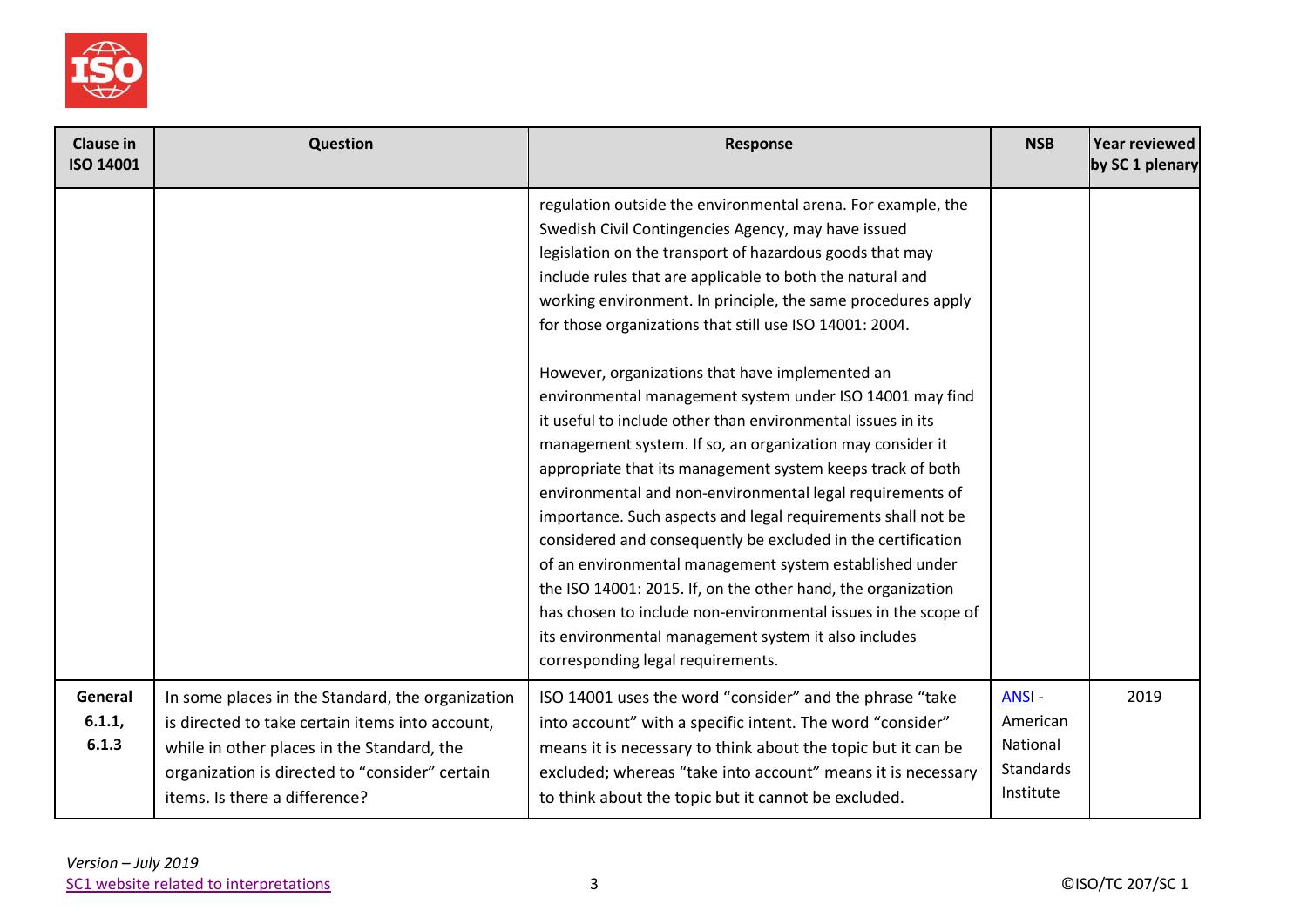

| <b>Clause in</b><br><b>ISO 14001</b> | <b>Question</b>                                                                                                  | <b>Response</b>                                                                                                                                                                                                                                                                                                                                                                                                                                                                                                                                                                                                                                                                                                                             | <b>NSB</b>                                | Year reviewed<br>by SC 1 plenary |
|--------------------------------------|------------------------------------------------------------------------------------------------------------------|---------------------------------------------------------------------------------------------------------------------------------------------------------------------------------------------------------------------------------------------------------------------------------------------------------------------------------------------------------------------------------------------------------------------------------------------------------------------------------------------------------------------------------------------------------------------------------------------------------------------------------------------------------------------------------------------------------------------------------------------|-------------------------------------------|----------------------------------|
|                                      |                                                                                                                  | As an example, in Section 6.1.1, when planning its EMS, the<br>organization shall consider the issues referred to in Section<br>4.1, "Understanding the organization's context". ISO 14001<br>requires the organization to think about these issues, but it<br>does not necessarily have to address these issues in its EMS.<br>Alternatively, in Section 6.1.3, "Compliance obligations" for<br>example, the requirement "take these compliance<br>obligations into account when establishing, implementing,<br>maintaining and continually improving its EMS, means the<br>organization must address its compliance obligations in its<br>EMS.                                                                                            |                                           |                                  |
| $\overline{\mathbf{3}}$              | Are the references to other standards in the Notes<br>to Entry in Clause 3 (Terms and definitions)<br>normative? | No.<br>A normative reference is a reference to another document that<br>is indispensable for the application of the standard. If a<br>document is normatively referenced, an organization must<br>conform to it in order to conform with the standard. As Clause<br>2 states, there are no normative references in ISO 14001:2015.<br>ISO 14001 is a standalone document that can be applied<br>without reference to any other documents.<br>While "Notes to Entry" in Clause 3 (Terms and definitions) are<br>normative, references to other standards in those Notes to<br>Entry are informative only.<br>For example, Notes 3 and 4 to Entry 3.2.10 ("risk") refer to<br>definitions of "events", "consequences" and "likelihood" in ISO | SCC-<br>Standards<br>Council of<br>Canada | 2017                             |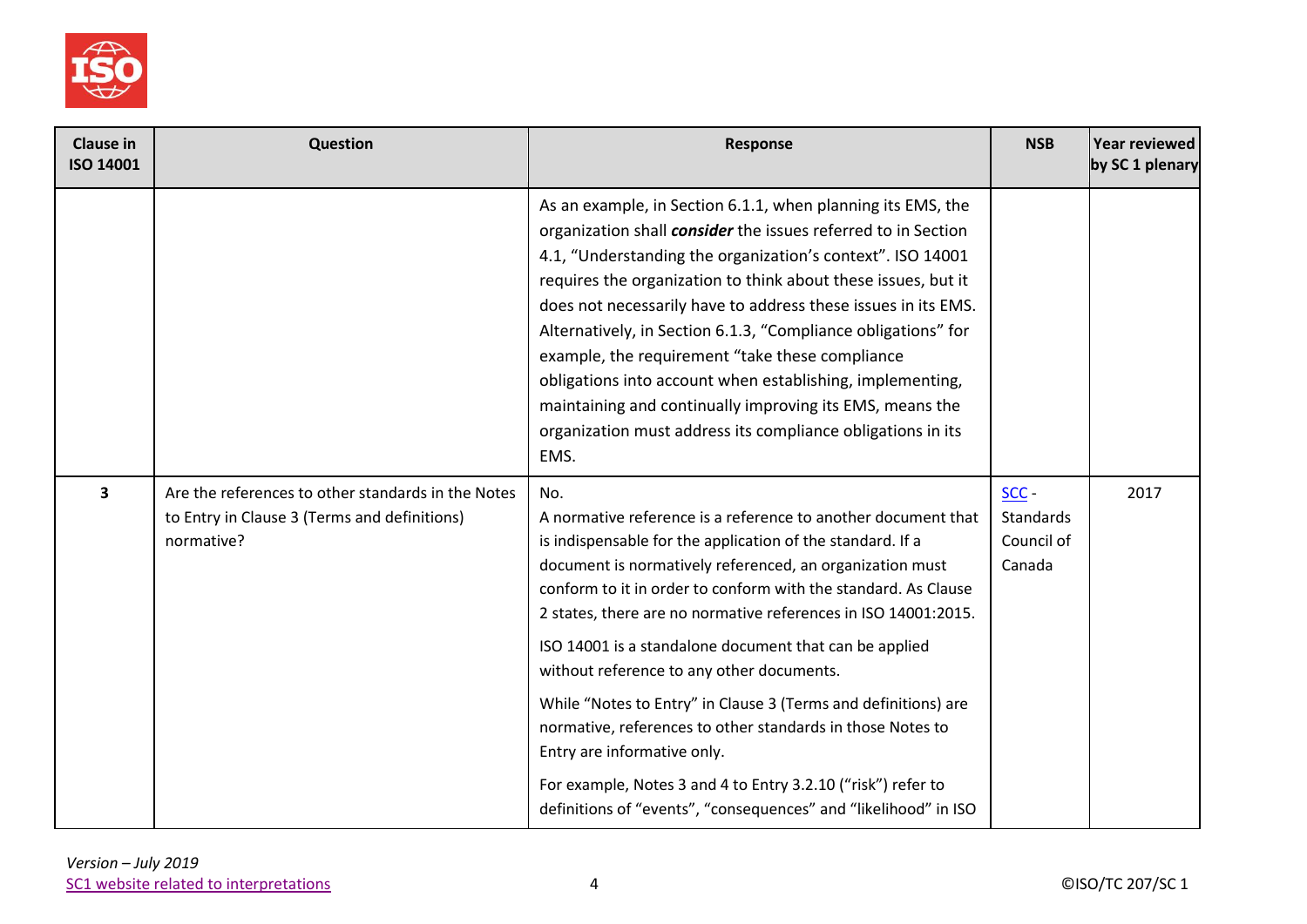

| <b>Clause in</b><br><b>ISO 14001</b> | Question                                                                                                                                                                                                  | <b>Response</b>                                                                                                                                                                                                                                                                                                                                                                                                                                                                                                                                                                                                                                                                                                                           | <b>NSB</b>                                                     | Year reviewed<br>by SC 1 plenary |
|--------------------------------------|-----------------------------------------------------------------------------------------------------------------------------------------------------------------------------------------------------------|-------------------------------------------------------------------------------------------------------------------------------------------------------------------------------------------------------------------------------------------------------------------------------------------------------------------------------------------------------------------------------------------------------------------------------------------------------------------------------------------------------------------------------------------------------------------------------------------------------------------------------------------------------------------------------------------------------------------------------------------|----------------------------------------------------------------|----------------------------------|
|                                      |                                                                                                                                                                                                           | Guide 73:2009. Note 4 to Entry 3.4.1 ("audit") refers to<br>definitions of "audit evidence" and "audit criteria" in ISO<br>19011:2011.                                                                                                                                                                                                                                                                                                                                                                                                                                                                                                                                                                                                    |                                                                |                                  |
|                                      |                                                                                                                                                                                                           | These references to other standards are provided for<br>information only. There is no need to purchase additional<br>standards. Furthermore, anyone interested in the terms and<br>definitions in other ISO standards can preview elements of<br>these standards on the ISO Online Browsing Platform (OBP) at<br>no charge, including the Foreword, Introduction, Scope,<br>Normative references and Terms and definitions.<br>Access is enabled by visiting the ISO site at<br>https://www.iso.org/obp/ui.                                                                                                                                                                                                                               |                                                                |                                  |
| 3.0, 3.2.6,<br>6.2                   | Is Section 3, Terms and Definitions, binding and,<br>if so, may an auditor determine whether<br>"appropriate" environmental objectives have<br>been set to meet the requirements of<br>definitions 3.2.6? | The Introduction to Section 3, Terms and Definitions states:<br>"For purposes of this document, the following terms and<br>definitions apply." The only sections of ISO 14001 against<br>which an organization's conformance is audited are Sections<br>4 through 10, EMS Requirements, the terms of which are<br>clarified by the Definitions in Section 3. With regard to<br>environmental objectives, an auditor is limited to assessing<br>whether the organization conforms to the requirements<br>specified in Section 6.2. If the environmental objectives are<br>consistent with the environmental policy, and their<br>development has taken into account the organization's<br>significant environmental aspects and associated | ANSI-<br>American<br>National<br><b>Standards</b><br>Institute | 2019                             |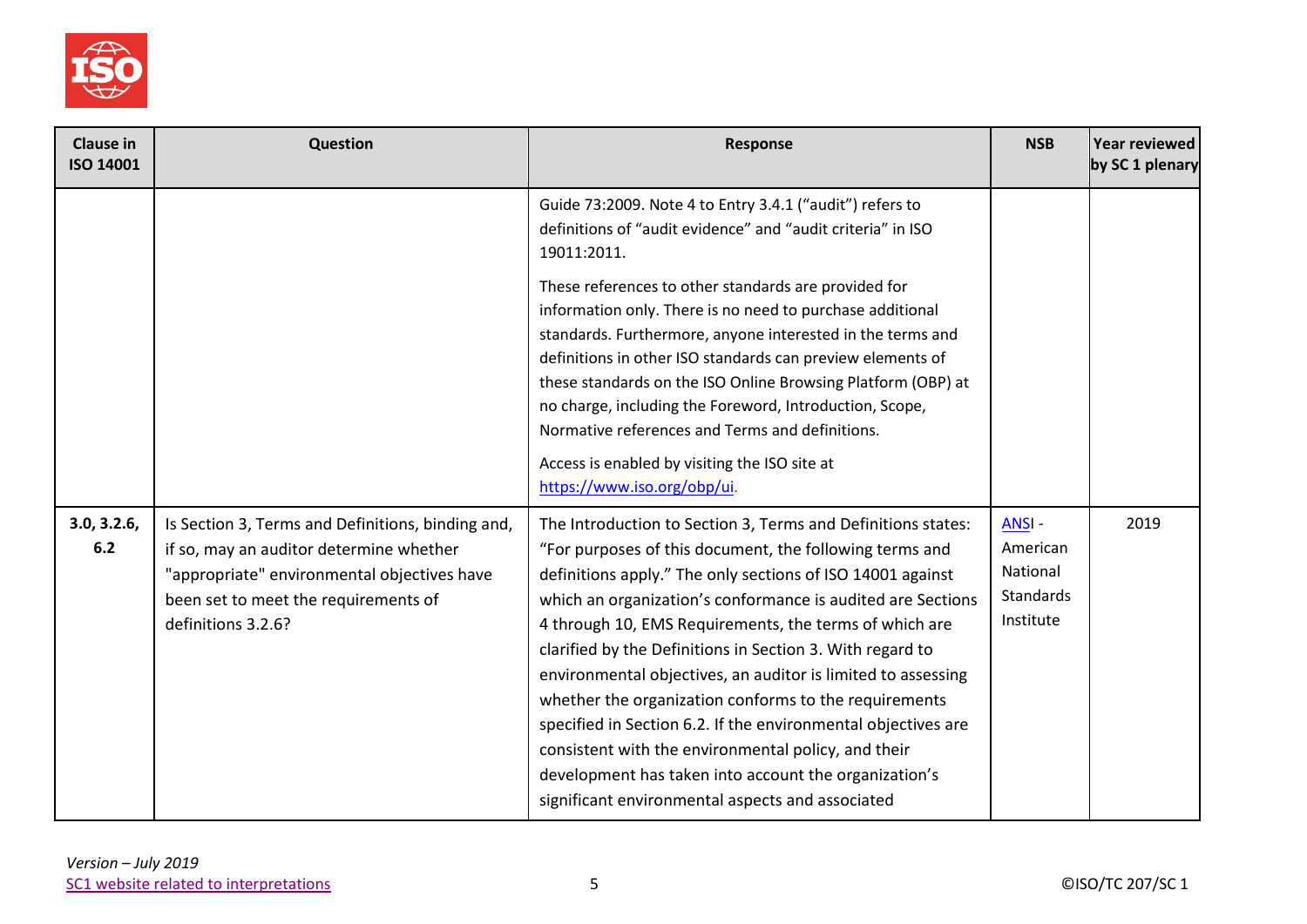

| <b>Clause in</b><br>ISO 14001 | Question                                                                                                                                                                                              | Response                                                                                                                                                                                                                                                                                                                                                                                                                                                                                                                                                                                                                                                                                                                                                                                                                                                                                                                                                                                                                               | <b>NSB</b>                                          | Year reviewed<br>by SC 1 plenary |
|-------------------------------|-------------------------------------------------------------------------------------------------------------------------------------------------------------------------------------------------------|----------------------------------------------------------------------------------------------------------------------------------------------------------------------------------------------------------------------------------------------------------------------------------------------------------------------------------------------------------------------------------------------------------------------------------------------------------------------------------------------------------------------------------------------------------------------------------------------------------------------------------------------------------------------------------------------------------------------------------------------------------------------------------------------------------------------------------------------------------------------------------------------------------------------------------------------------------------------------------------------------------------------------------------|-----------------------------------------------------|----------------------------------|
|                               |                                                                                                                                                                                                       | compliance obligations and considered its risks and<br>opportunities then the objectives are consistent with the<br>standard.                                                                                                                                                                                                                                                                                                                                                                                                                                                                                                                                                                                                                                                                                                                                                                                                                                                                                                          |                                                     |                                  |
| 3.1.5                         | Are there any situations in which "top<br>management" refers to persons outside the scope<br>of the environmental management system?                                                                  | No.<br>Top management is defined in relation to the scope of the<br>EMS. If the EMS covers the entire organization, top<br>management is the person or people who direct and control<br>the entire organization. If the EMS covers only part of an<br>organization, top management is the person or people who<br>direct and control that part of the organization. Note 2 to Entry<br>in the definition of top management (3.1.5) is intended to<br>clarify this point, but the phrase "the scope of the<br>management system" in that Note to Entry might lead to some<br>confusion. This phrase means the scope of the environmental<br>management system. It should not be misunderstood as a<br>reference to an organization's generic management system,<br>quality management system or some other discipline-specific<br>management system. It is not intended to broaden the scope<br>of the EMS beyond what the organization has established or to<br>extend the scope of the internal audit beyond the scope of the<br>EMS. | $SCC -$<br><b>Standards</b><br>Council of<br>Canada | 2017                             |
| 3.2.9                         | Does the term "compliance obligation" in ISO<br>14001:2015 have the same meaning as the phrase<br>"legal requirements and other requirements to<br>which the organization subscribes" in the previous | Yes.<br>Clause A.3 states: "The phrase 'compliance obligations'<br>replaces the phrase 'legal requirements and other<br>requirements to which the organization subscribes' used in                                                                                                                                                                                                                                                                                                                                                                                                                                                                                                                                                                                                                                                                                                                                                                                                                                                     | $SCC -$<br><b>Standards</b><br>Council of<br>Canada | 2017                             |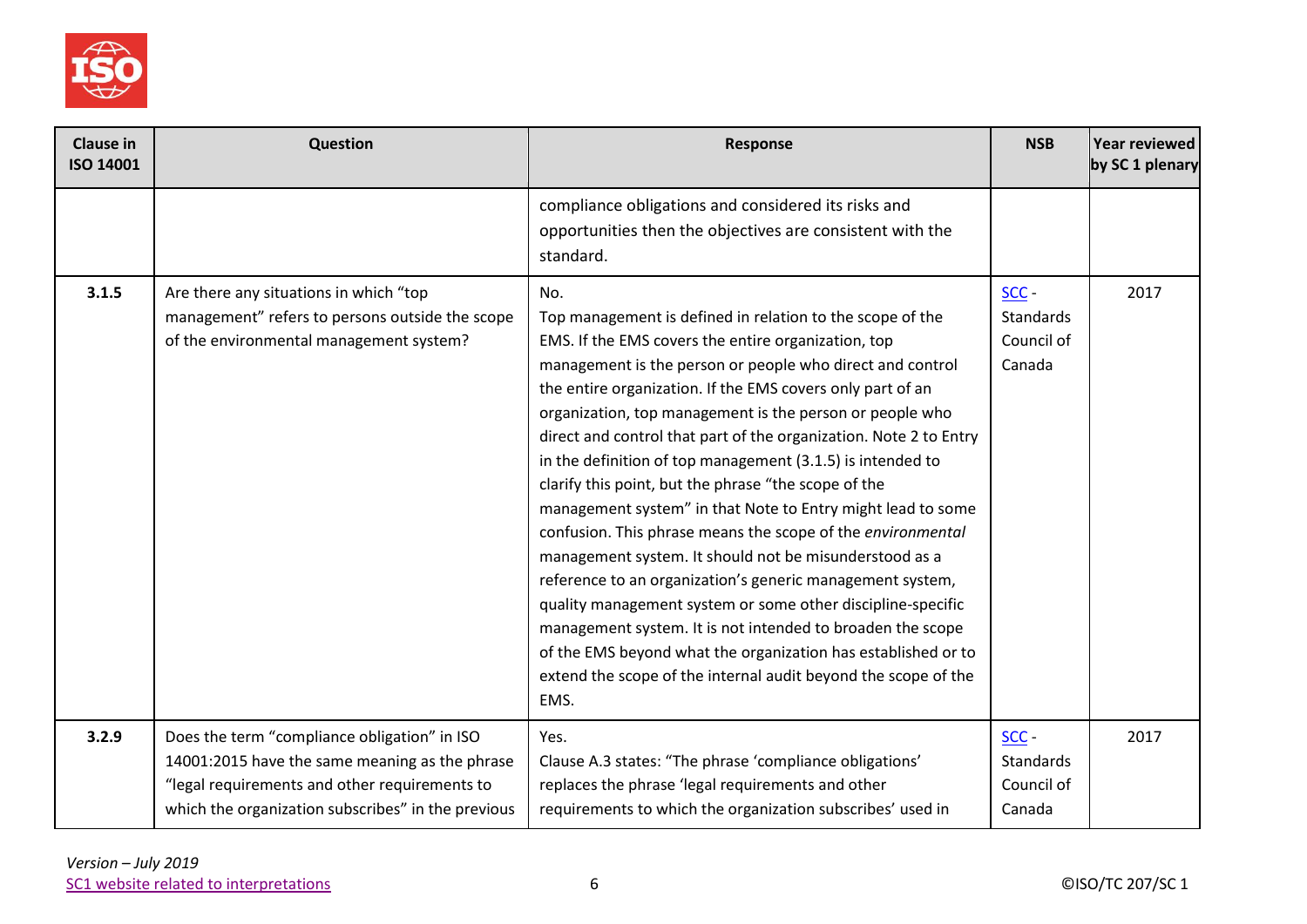

| <b>Clause in</b><br><b>ISO 14001</b> | Question                                                                                                                                                                                                                                                                                                                                                                                                                                                                                                                                                                                                   | Response                                                                                                                                                                                                                                                                                                                                                                                                                                                                                                                                                                                                                                                                                                                                                                                                                                                                                                                                                                                                                                                                                                                                                                   | <b>NSB</b>                                   | <b>Year reviewed</b><br>by SC 1 plenary |
|--------------------------------------|------------------------------------------------------------------------------------------------------------------------------------------------------------------------------------------------------------------------------------------------------------------------------------------------------------------------------------------------------------------------------------------------------------------------------------------------------------------------------------------------------------------------------------------------------------------------------------------------------------|----------------------------------------------------------------------------------------------------------------------------------------------------------------------------------------------------------------------------------------------------------------------------------------------------------------------------------------------------------------------------------------------------------------------------------------------------------------------------------------------------------------------------------------------------------------------------------------------------------------------------------------------------------------------------------------------------------------------------------------------------------------------------------------------------------------------------------------------------------------------------------------------------------------------------------------------------------------------------------------------------------------------------------------------------------------------------------------------------------------------------------------------------------------------------|----------------------------------------------|-----------------------------------------|
|                                      | edition?                                                                                                                                                                                                                                                                                                                                                                                                                                                                                                                                                                                                   | prior editions of this International Standard. The intent of this<br>new phrase does not differ from that of the previous edition."                                                                                                                                                                                                                                                                                                                                                                                                                                                                                                                                                                                                                                                                                                                                                                                                                                                                                                                                                                                                                                        |                                              |                                         |
| 3.2.10                               | There appears to be ambiguity in ISO 14001:2015<br>regarding whether the term "risk" has only a<br>negative connotation or includes both negative<br>and positive connotations. The definition of "risk"<br>(3.2.10) states that risk can be positive or<br>negative, but the definition of "risks and<br>opportunities"(3.2.11) implies that risk is only<br>negative, while opportunities are positive. May an<br>organization decide for itself whether to use the<br>term "risk" in its Environmental Management<br>System as a solely negative concept or as both a<br>negative and positive concept? | Yes.<br>ISO 14001:2015 requires an organization to identify and<br>address both the potential adverse and the potential beneficial<br>effects of uncertainty, but the organization may decide for<br>itself what terminology it will use to capture these concepts.<br>Each organization may decide for itself whether to use the<br>term "risk" to capture potential adverse effects of uncertainty<br>and the term "opportunities" to capture potential positive<br>effects of uncertainty, or to use the term "risk" to encompass<br>both potential negative and positive effects of uncertainty. As<br>Annex A.2 states, there is no requirement to apply the<br>terminology used in the standard to the organization's EMS<br>documentation, or to replace the terms used by the<br>organization with the terms used in the standard. In deciding<br>what terms to use, organizations should be aware that<br>although the definitions of "risk" (3.2.10) and "risks and<br>opportunities" (3.2.11) take different approaches to the<br>concept of risk, only the term "risks and opportunities" is used<br>in the clauses of the standard that contain requirements. | SCC-<br>Standards<br>Council of<br>Canada    | 2017                                    |
| 3.3.4                                | In Note 1 to Entry 3.3.4 "outsource," does the<br>phrase "outside the scope of the management<br>system" mean "outside the scope of the<br>environmental management system"?                                                                                                                                                                                                                                                                                                                                                                                                                               | Yes.<br>The intent of the definition of "outsource" in ISO 14001:2015 is<br>to cover situations where a process or function that is within<br>the scope of the environmental management system is                                                                                                                                                                                                                                                                                                                                                                                                                                                                                                                                                                                                                                                                                                                                                                                                                                                                                                                                                                          | $SCC -$<br>Standards<br>Council of<br>Canada | 2017                                    |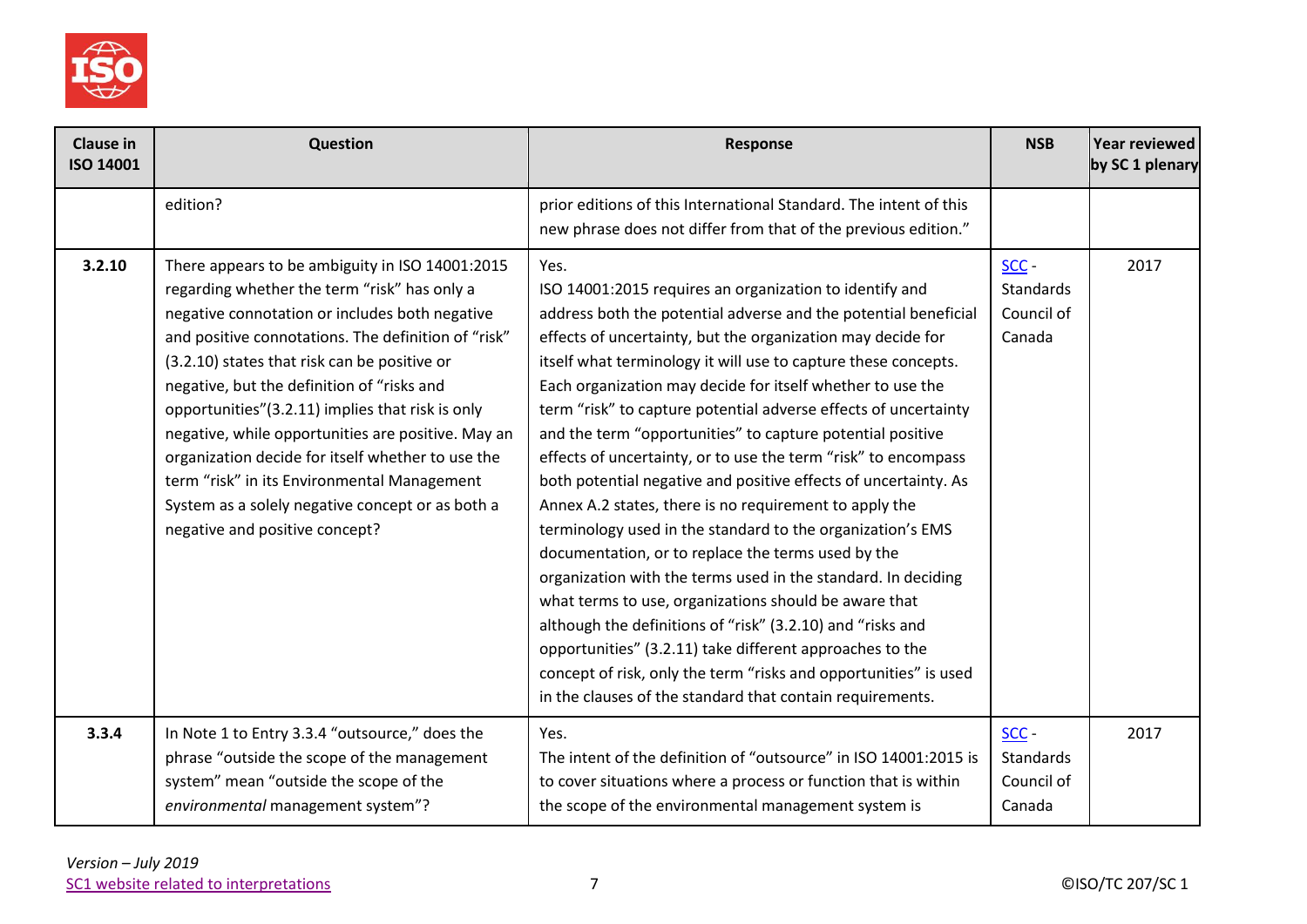

| Clause in<br>ISO 14001 | Question                                                                                                                                                                                                                                                                                                                                                                                          | <b>Response</b>                                                                                                                                                                                                                                                                                                                                                                                                                                                                                                                                                                                                                                                                                                                                                                                                                                                                                                                                                                                                                                                                      | <b>NSB</b>                                                     | Year reviewed<br>by SC 1 plenary |
|------------------------|---------------------------------------------------------------------------------------------------------------------------------------------------------------------------------------------------------------------------------------------------------------------------------------------------------------------------------------------------------------------------------------------------|--------------------------------------------------------------------------------------------------------------------------------------------------------------------------------------------------------------------------------------------------------------------------------------------------------------------------------------------------------------------------------------------------------------------------------------------------------------------------------------------------------------------------------------------------------------------------------------------------------------------------------------------------------------------------------------------------------------------------------------------------------------------------------------------------------------------------------------------------------------------------------------------------------------------------------------------------------------------------------------------------------------------------------------------------------------------------------------|----------------------------------------------------------------|----------------------------------|
|                        |                                                                                                                                                                                                                                                                                                                                                                                                   | performed by an organization that is outside the organizational<br>boundaries of the environmental management system as<br>determined by the organization. The definition is not intended<br>to capture processes or functions that are outside the scope of<br>the environmental management system as established by the<br>organization.                                                                                                                                                                                                                                                                                                                                                                                                                                                                                                                                                                                                                                                                                                                                           |                                                                |                                  |
| 4.1<br>4.2<br>7.5      | Is an organization required to establish a process<br>in order to meet the requirements in 4.1 and 4.2<br>that it determine its context, relevant interested<br>parties and their needs and expectations?<br>Is an organization required to develop and<br>maintain documented lists of its external and<br>internal issues, its relevant interested parties and<br>their needs and expectations? | Clauses 4.1 and 4.2 do not state a requirement for a process<br>nor does it state a requirement for maintaining or retaining<br>documented information.<br>The intent behind using the word "determine" is that the<br>organization generates information (knowledge) regarding its<br>"understanding of the needs and expectations of interested<br>parties" and of its "external and internal issues." A secondary<br>intent in changing from the use of the word "identify" in the<br>2004 edition of ISO 14001 to "determine" in the 2015 edition is<br>to conform to Annex SL management system terminology.<br>The term "determine" implies that the organization make<br>some specific effort to generate information that results in<br>knowledge. While a process is not required for these<br>determinations, whether or not to have a process is a<br>consideration for the organization to make when developing<br>its EMS (See Clause 4.4).<br>The decision to document the knowledge gained or the means<br>of acquiring it is made by the organization by considering | <b>ANSI-</b><br>American<br>National<br>Standards<br>Institute | 2017                             |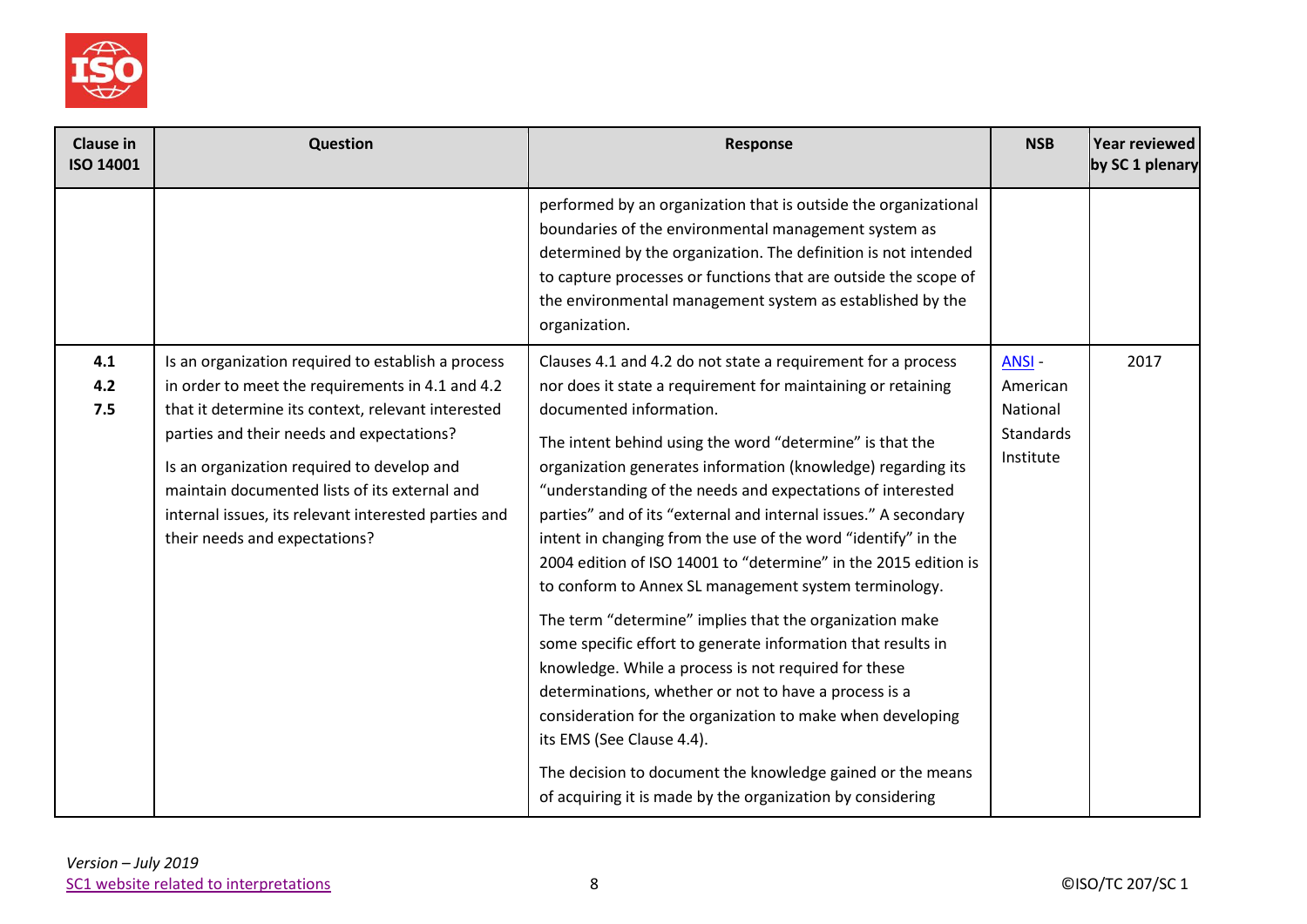

| <b>Clause in</b><br><b>ISO 14001</b> | Question                                                                                                                                                                                                                                                                                                                                                                                                                                                                                                                                                                                                                                                                         | Response                                                                                                                                                                                                                                                                                                                                                                                                                               | <b>NSB</b>                                                            | Year reviewed<br>by SC 1 plenary |
|--------------------------------------|----------------------------------------------------------------------------------------------------------------------------------------------------------------------------------------------------------------------------------------------------------------------------------------------------------------------------------------------------------------------------------------------------------------------------------------------------------------------------------------------------------------------------------------------------------------------------------------------------------------------------------------------------------------------------------|----------------------------------------------------------------------------------------------------------------------------------------------------------------------------------------------------------------------------------------------------------------------------------------------------------------------------------------------------------------------------------------------------------------------------------------|-----------------------------------------------------------------------|----------------------------------|
|                                      |                                                                                                                                                                                                                                                                                                                                                                                                                                                                                                                                                                                                                                                                                  | Clause 7.5.1, which gives the organization flexibility as to which<br>processes it needs to document and records it needs to keep in<br>order to make the EMS effective. If the organization decides<br>documentation is the best way to give guidance to users and to<br>achieve consistency, then documentation should be<br>considered.                                                                                             |                                                                       |                                  |
|                                      |                                                                                                                                                                                                                                                                                                                                                                                                                                                                                                                                                                                                                                                                                  | Whether documented or not, an understanding of the relevant<br>needs and expectations of interested parties as well as of<br>external and internal issues would be evident in the<br>implemented EMS; for example, in the determination of risks<br>and opportunities that need to be addressed.                                                                                                                                       |                                                                       |                                  |
| $4$ and $6$                          | Does ISO 14001 require an organization to<br>demonstrate that it has addressed requirements<br>related to environmental aspects, significant<br>environmental aspects, policy commitments,<br>context issues and concerns, risk and<br>opportunities and compliance obligations<br>individually for each corresponding sub-clause in<br>ISO 14001, or can an organization demonstrate<br>that it has addressed these collectively, through<br>the significant environmental aspects<br>determination process? For example, can an<br>organization consider its policy commitments,<br>context and compliance obligations to inform it's<br>determination of significant aspects? | ISO 14001 does not mandate separate processes or procedures<br>to be used for "addressing" its requirements - provided the<br>requirements are, in fact, addressed. For example, an<br>organization might have a single "environmental planning"<br>process that addresses a number of requirements set out in<br>Clauses 4 and 6. The organization needs to provide evidence<br>that each of the separate requirements are addressed. | <b>ANSI-</b><br>American<br>National<br><b>Standards</b><br>Institute | 2019                             |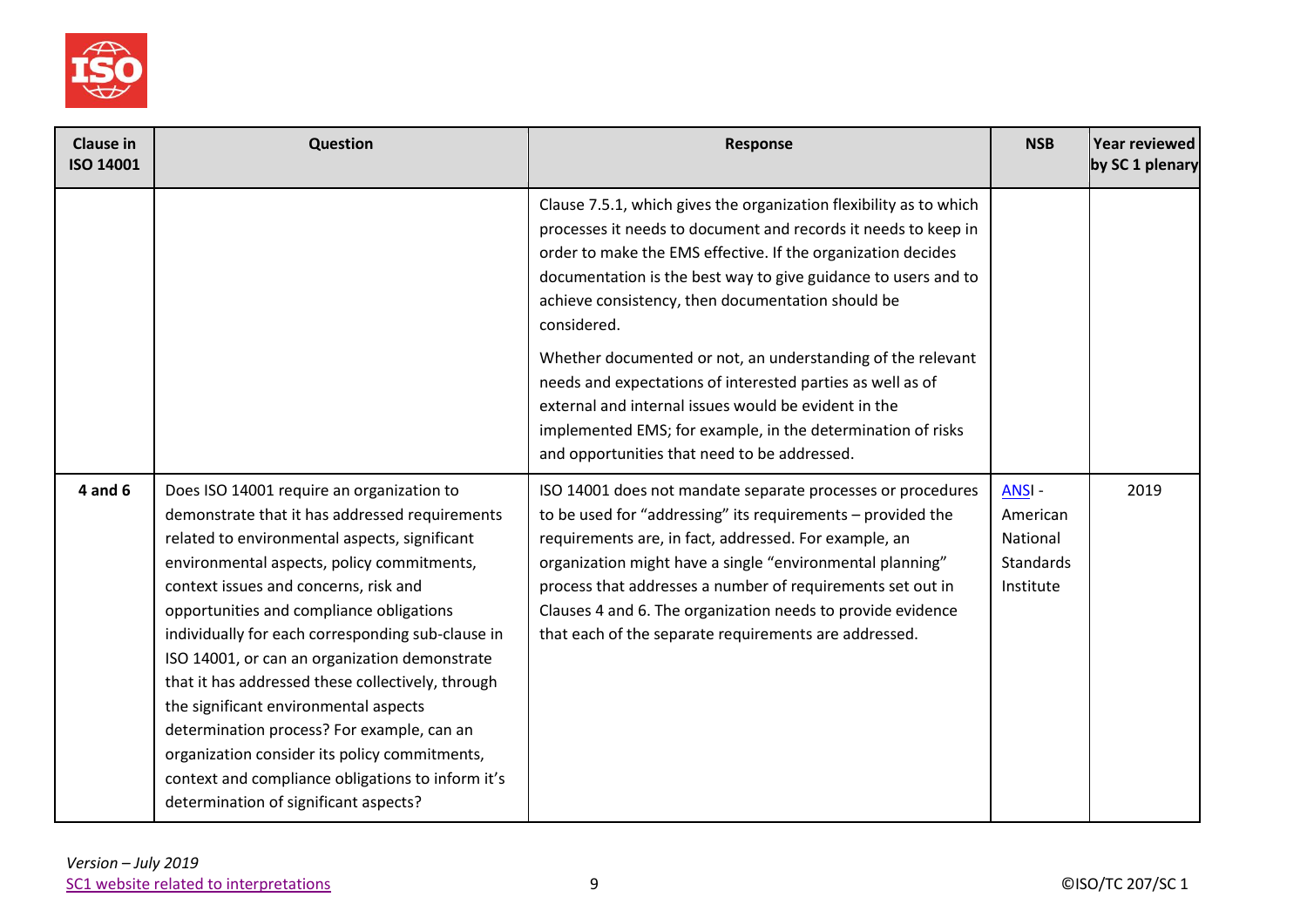

| <b>Clause in</b><br><b>ISO 14001</b> | Question                                           | Response                                                                                                               | <b>NSB</b>       | Year reviewed<br>by SC 1 plenary |
|--------------------------------------|----------------------------------------------------|------------------------------------------------------------------------------------------------------------------------|------------------|----------------------------------|
| $(4$ and $6)$                        | Does ISO 14001:2015 allow an organization to       | There is a relationship between an organization's significant                                                          | ANSI-            | 2018                             |
| 6.1.1                                | consider environmental risks and opportunities as  | environmental aspects and the risks and opportunities related                                                          | American         |                                  |
| 6.1.2                                | environmental aspects, and those aspects that it   | to its environmental aspects (see 6.1.1), but they should not be                                                       | National         |                                  |
| 3.2.11                               | intends to address, as its significant environment | necessarily treated as identical. The definition of "risks and                                                         | <b>Standards</b> |                                  |
| 3.2.2                                | aspects?                                           | opportunities" is not the same as "significant environmental<br>aspects." ISO 14001 defines risks and opportunities as | Institute        |                                  |
|                                      |                                                    | potential adverse effects (threats) and potential beneficial                                                           |                  |                                  |
|                                      |                                                    | effects (opportunities). A significant environmental aspect is                                                         |                  |                                  |
|                                      |                                                    | defined as an environmental aspect (3.2.2) that has or can                                                             |                  |                                  |
|                                      |                                                    | have one or more significant environmental impact(s), whether                                                          |                  |                                  |
|                                      |                                                    | adverse or beneficial.                                                                                                 |                  |                                  |
|                                      |                                                    |                                                                                                                        |                  |                                  |
|                                      |                                                    | Environmental aspects can result in risks and opportunities,                                                           |                  |                                  |
|                                      |                                                    | which can be determined as part of the significance evaluation,                                                        |                  |                                  |
|                                      |                                                    | or determined separately. If an aspect has been identified as a                                                        |                  |                                  |
|                                      |                                                    | significant environmental aspect, the organization would need                                                          |                  |                                  |
|                                      |                                                    | to address the identified risks and opportunities associated                                                           |                  |                                  |
|                                      |                                                    | with this aspect, in order to minimize or prevent its adverse                                                          |                  |                                  |
|                                      |                                                    | impact, or enhance its beneficial effect on the environment.                                                           |                  |                                  |
|                                      |                                                    | However, there may be other risks and opportunities that need                                                          |                  |                                  |
|                                      |                                                    | to be addressed in the environmental management system                                                                 |                  |                                  |
|                                      |                                                    | (see 6.1.1). This can include risks or opportunities for an                                                            |                  |                                  |
|                                      |                                                    | organization, related to                                                                                               |                  |                                  |
|                                      |                                                    | its compliance obligations (see 6.1.3);                                                                                |                  |                                  |
|                                      |                                                    | other issues and requirements referred to in 4.1 and                                                                   |                  |                                  |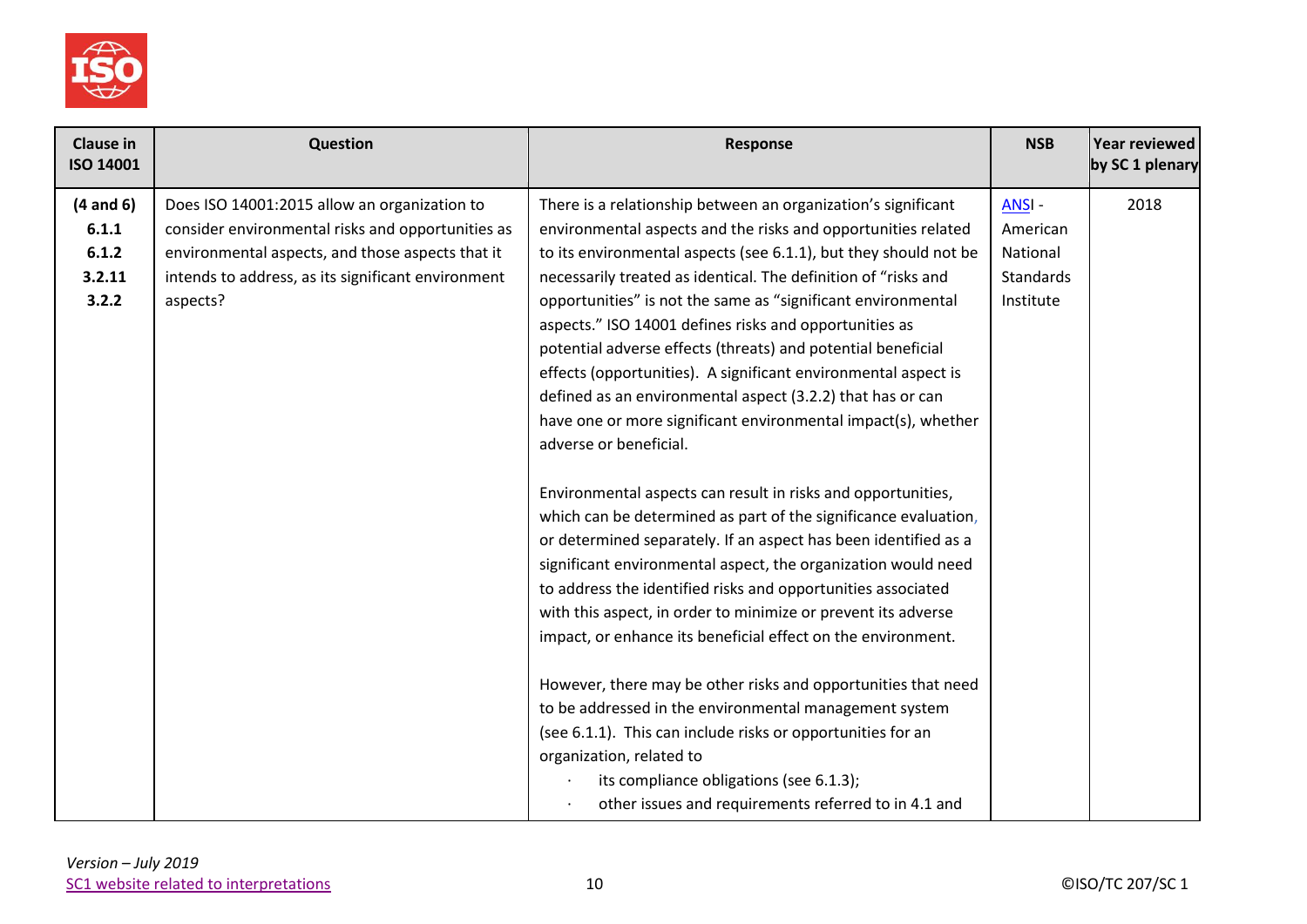

| <b>Clause in</b><br>ISO 14001                                                                                                            | <b>Question</b>                                                                                              | <b>Response</b>                                                                                                                                                                                                                                                                                                                                                                                                                                                                                                                                                                                                                                                                                                                                                                                                                                                                                                                                                                                                                                                                                                                                                                                                                                  | <b>NSB</b>                                              | Year reviewed<br>by SC 1 plenary |
|------------------------------------------------------------------------------------------------------------------------------------------|--------------------------------------------------------------------------------------------------------------|--------------------------------------------------------------------------------------------------------------------------------------------------------------------------------------------------------------------------------------------------------------------------------------------------------------------------------------------------------------------------------------------------------------------------------------------------------------------------------------------------------------------------------------------------------------------------------------------------------------------------------------------------------------------------------------------------------------------------------------------------------------------------------------------------------------------------------------------------------------------------------------------------------------------------------------------------------------------------------------------------------------------------------------------------------------------------------------------------------------------------------------------------------------------------------------------------------------------------------------------------|---------------------------------------------------------|----------------------------------|
|                                                                                                                                          |                                                                                                              | 4.2, e.g., risks or opportunities from environmental<br>conditions that can affect the organization in negative or<br>positive ways.                                                                                                                                                                                                                                                                                                                                                                                                                                                                                                                                                                                                                                                                                                                                                                                                                                                                                                                                                                                                                                                                                                             |                                                         |                                  |
| 5.2<br>[secondary<br>references<br>: 4.2, 5.3,<br>6.1.3,<br>6.1.4, 6.2.,<br>7.2, 7.3,<br>7.4.3,<br>7.5.1, 9.1.,<br>9.2, 9.3,<br>$10.2$ ] | What is meant by the "commitment to fulfil its<br>compliance obligations" in Section 5.2(d) in ISO<br>14001? | The relationship between ISO 14001 and regulatory<br>compliance is addressed in a number of places in ISO 14001.<br>To understand what is meant by the "commitment to fulfill<br>its compliance obligations," the standard has to be read as a<br>whole and the relationship between the relevant provisions<br>of the standard understood. This commitment is<br>demonstrated through the EMS processes and actions that<br>the organization establishes, implements and maintains to<br>meet ISO 14001 requirements, as follows:<br>• With an understanding of the needs and expectation of<br>the organization's interested parties, including regulatory<br>agencies in particular (Section 4.2), establish, implement<br>and maintain a process to determine and have access to the<br>applicable legal requirements, and to determine how these<br>requirements apply to the organization (Section 6.1.3). Take<br>these requirements into account when planning its EMS<br>(Section 6.1.4).<br>• Establish documented objectives that take into account its<br>legal requirements associated with its significant<br>environmental aspects (Section 6.2.1). [Note: environmental<br>objectives need not address every legal requirement]. | ANSI-<br>American<br>National<br>Standards<br>Institute | 2019                             |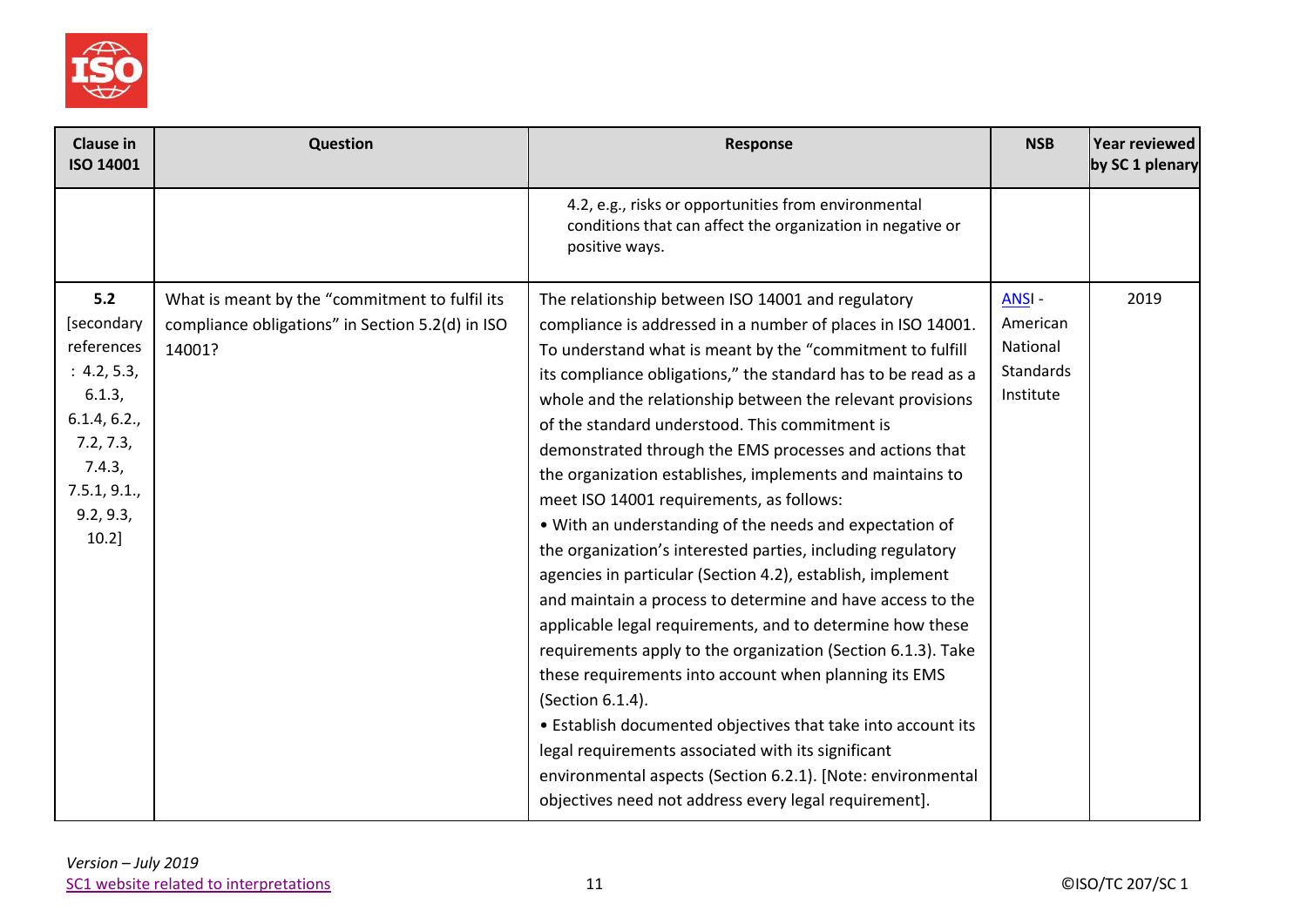

| <b>Clause in</b><br>ISO 14001 | Question | Response                                                     | <b>NSB</b> | <b>Year reviewed</b><br>by SC 1 plenary |
|-------------------------------|----------|--------------------------------------------------------------|------------|-----------------------------------------|
|                               |          | . Plan actions to achieve environmental objectives,          |            |                                         |
|                               |          | including those relating to compliance with legal            |            |                                         |
|                               |          | requirements (Section 6.2.2).                                |            |                                         |
|                               |          | • Those persons whose work can affect the organization's     |            |                                         |
|                               |          | ability to fulfill its compliance obligations must be        |            |                                         |
|                               |          | competent based on training, education and/or experience     |            |                                         |
|                               |          | (Section 7.2).                                               |            |                                         |
|                               |          | • Ensure persons doing work under the organization's         |            |                                         |
|                               |          | control are aware of the implications of not conforming with |            |                                         |
|                               |          | the EMS, including not fulfilling the organization's         |            |                                         |
|                               |          | compliance obligations (Section 7.3).                        |            |                                         |
|                               |          | • Communicate EMS information externally, as required by     |            |                                         |
|                               |          | the organization's compliance obligations and its own        |            |                                         |
|                               |          | communication process (Section 7.4.3).                       |            |                                         |
|                               |          | • Establish, implement and maintain a process to             |            |                                         |
|                               |          | periodically evaluate compliance with legal requirements     |            |                                         |
|                               |          | (Section 9.1.2). These are the legal requirements identified |            |                                         |
|                               |          | pursuant to Section 6.1.3.                                   |            |                                         |
|                               |          | • Establish, implement and maintain a program for            |            |                                         |
|                               |          | periodically conducting EMS audits, which necessarily        |            |                                         |
|                               |          | include those elements of the EMS that are compliance-       |            |                                         |
|                               |          | related (Section 9.2).                                       |            |                                         |
|                               |          | • React to nonconformities, evaluate the need for action     |            |                                         |
|                               |          | eliminate the cause(s) and implement corrective action       |            |                                         |
|                               |          | needed (Section 10.2). Detected non-compliance with legal    |            |                                         |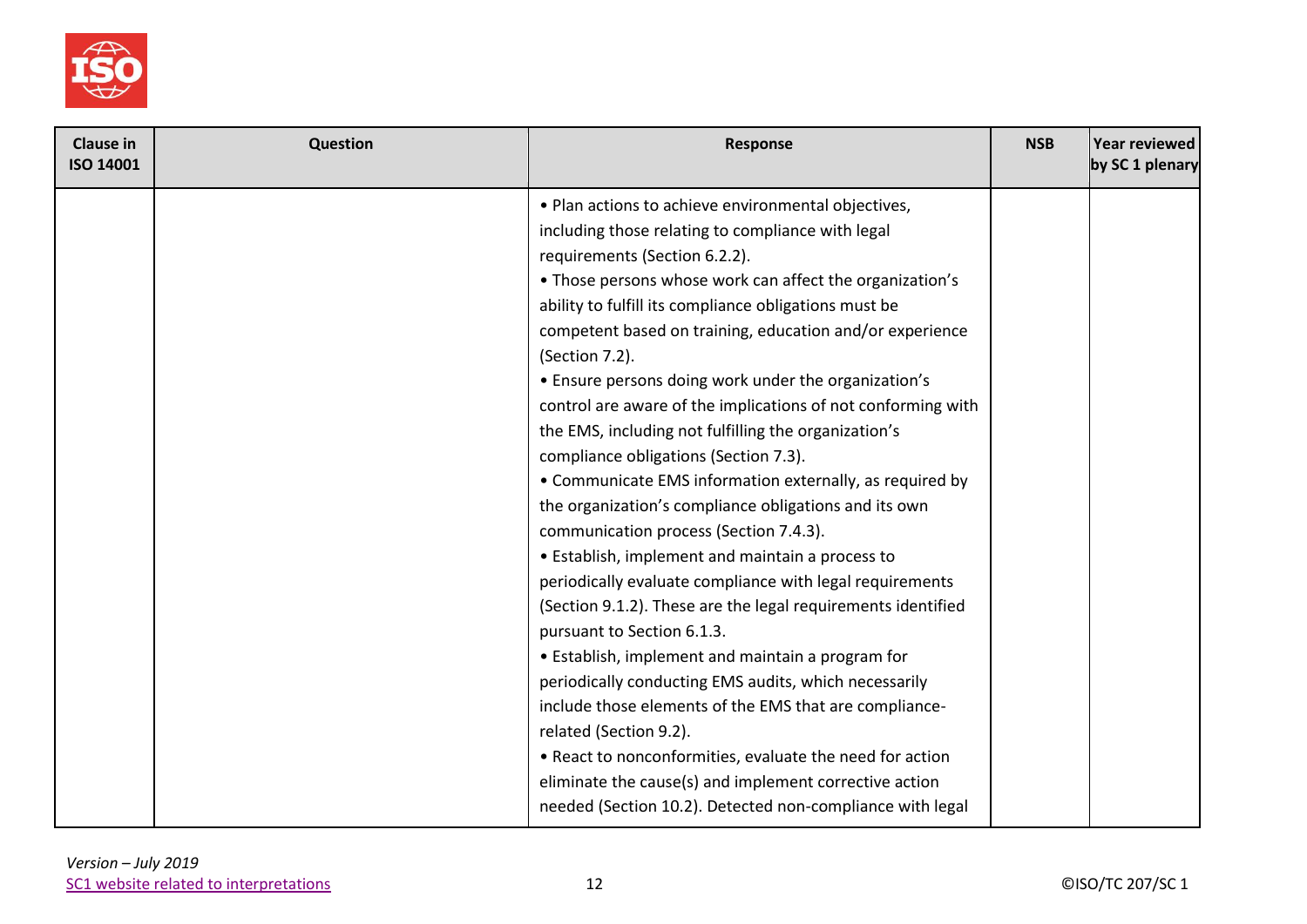

| <b>Clause in</b><br><b>ISO 14001</b> | <b>Question</b>                                                                                                                                                                            | <b>Response</b>                                                                                                                                                                                                                                                                                                                                                                                                                                                                                            | <b>NSB</b>                                                     | Year reviewed<br>by SC 1 plenary |
|--------------------------------------|--------------------------------------------------------------------------------------------------------------------------------------------------------------------------------------------|------------------------------------------------------------------------------------------------------------------------------------------------------------------------------------------------------------------------------------------------------------------------------------------------------------------------------------------------------------------------------------------------------------------------------------------------------------------------------------------------------------|----------------------------------------------------------------|----------------------------------|
|                                      |                                                                                                                                                                                            | requirements must be corrected.<br>Taken together, these provisions mean that an organization<br>implementing ISO 14001 must systematically identify and<br>manage its compliance obligations in line with its<br>commitment to fulfill them. The organization's EMS must<br>include the components listed above and be properly<br>supported with adequate resources and defined<br>responsibilities (Section 5.3), documented information<br>(Section 7.5.1), and evaluation of performance (Section 9). |                                                                |                                  |
|                                      |                                                                                                                                                                                            | The commitment to comply is reinforced by the<br>requirement that top management periodically review the<br>adequacy, suitability and effectiveness of the EMS (Section<br>$9.3$ ).                                                                                                                                                                                                                                                                                                                        |                                                                |                                  |
|                                      |                                                                                                                                                                                            | A legal noncompliance is not necessarily elevated to an EMS<br>nonconformity if, for example, it is identified and corrected<br>by the EMS processes. Compliance-related nonconformities<br>need to be corrected, even if those nonconformities have<br>not resulted in an actual noncompliance.                                                                                                                                                                                                           |                                                                |                                  |
| 5.2, 4.3                             | Element 5.2 Environmental Policy states, 'top<br>management shall establish, implement and<br>maintain an environmental policy that, within<br>the defined scope of its EMS, is' Does this | No. The Standard requires that an organization define and<br>document the scope of its EMS (Section 4.3) and that top<br>management establish, implement and maintain an<br>environmental policy (Section 5.2). However, there is no<br>requirement in ISO 14001 that an organization include specific                                                                                                                                                                                                     | ANSI-<br>American<br>National<br><b>Standards</b><br>Institute | 2019                             |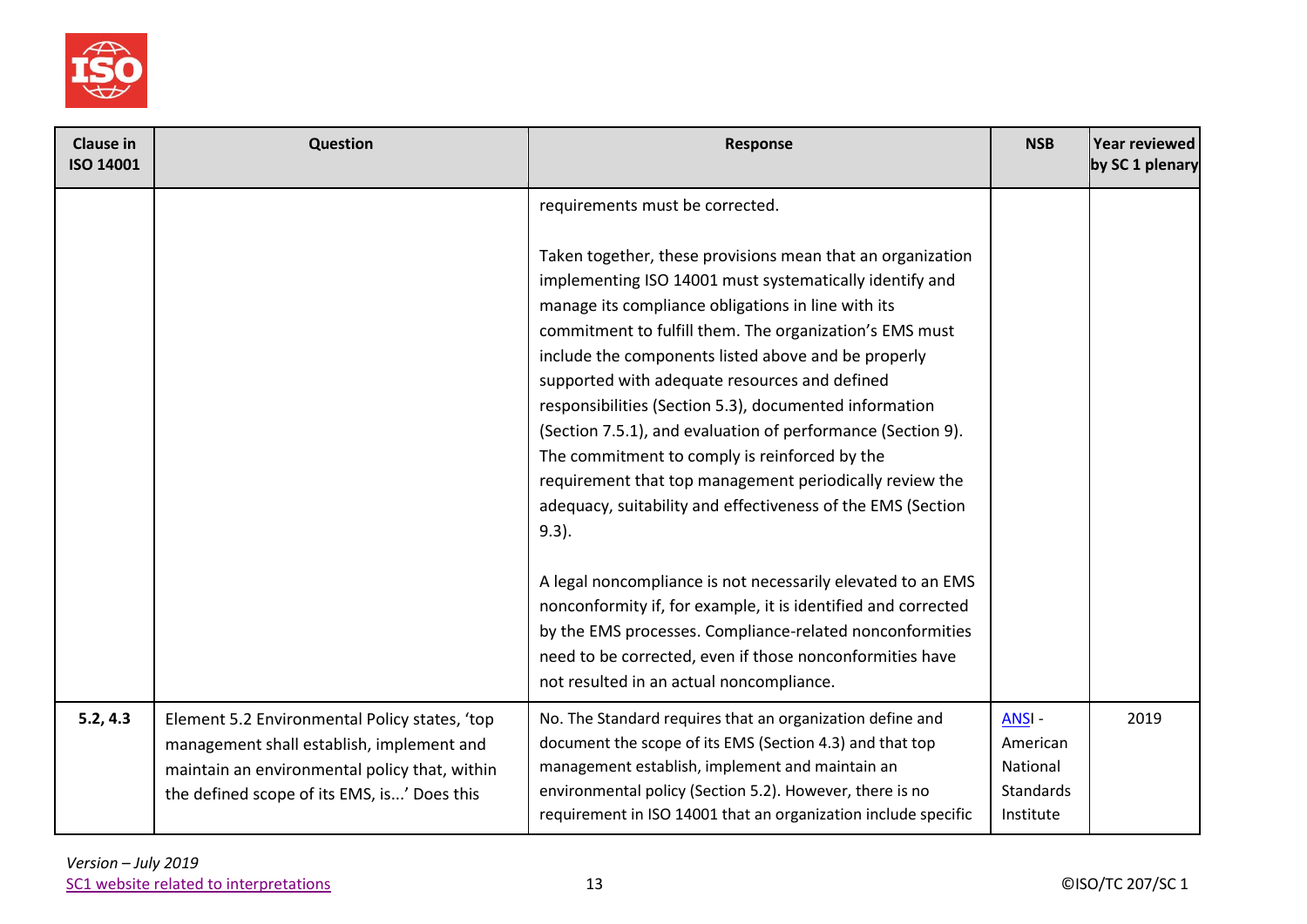

| Clause in<br><b>ISO 14001</b> | Question                                                                                                                                                                                                                                                                                                                                                                                   | <b>Response</b>                                                                                                                                                                                                                                                                                                                                                                                                                                                                                                                                                                                                         | <b>NSB</b>                                                     | Year reviewed<br>by SC 1 plenary |
|-------------------------------|--------------------------------------------------------------------------------------------------------------------------------------------------------------------------------------------------------------------------------------------------------------------------------------------------------------------------------------------------------------------------------------------|-------------------------------------------------------------------------------------------------------------------------------------------------------------------------------------------------------------------------------------------------------------------------------------------------------------------------------------------------------------------------------------------------------------------------------------------------------------------------------------------------------------------------------------------------------------------------------------------------------------------------|----------------------------------------------------------------|----------------------------------|
|                               | mean that the policy statement must now<br>include wording from the scope statement to<br>link the operations of a location to the policy<br>statement?                                                                                                                                                                                                                                    | wording from its EMS scope statement within its<br>environmental policy.<br>As used in Section 5.2, the phrase 'within the defined scope of<br>its environmental management system' is intended to promote<br>consistency between the scope statement and the<br>environmental policy. In particular, this phrase reinforces the<br>concept that the policy must be appropriate to the nature,<br>scale and environmental impacts associated with the full range<br>of activities, products and services covered by the EMS scope.<br>It is not necessary to include wording from the scope<br>statement in the policy. |                                                                |                                  |
| 5.2, 4.3,<br>3.1.4            | In determining whether the environmental<br>policy is "appropriate to the purpose and<br>context of the organization, including the<br>nature, scale and environmental impacts of its<br>activities, products and services," is it relevant<br>for an auditor to determine whether the scope<br>of the policy covers all of the management units<br>within the organization being audited? | The auditor must determine whether the policy is<br>appropriate for all of those management units that are<br>within the scope of the EMS, as it has been defined by the<br>organization. Once the scope has been defined, all activities,<br>products, and services that fall within its boundaries need to<br>be included. The sum of those units must be consistent with<br>the Section 3.1.4 definition of an "organization."                                                                                                                                                                                       | <b>ANSI-</b><br>American<br>National<br>Standards<br>Institute | 2019                             |
| 6.1                           | Does the organization have to identify at least one<br>risk or opportunity that needs to be addressed,<br>i.e. at least one potential adverse effect (threat) or<br>beneficial effect (opportunity) that needs to be<br>addressed?                                                                                                                                                         | Although there is no explicit requirement in Clause 6.1. of ISO<br>14001:2015 that an organization will identify one or more risks<br>or opportunities that need to be addressed, there is an<br>underlying assumption that the organization will do so.                                                                                                                                                                                                                                                                                                                                                                |                                                                | 2017                             |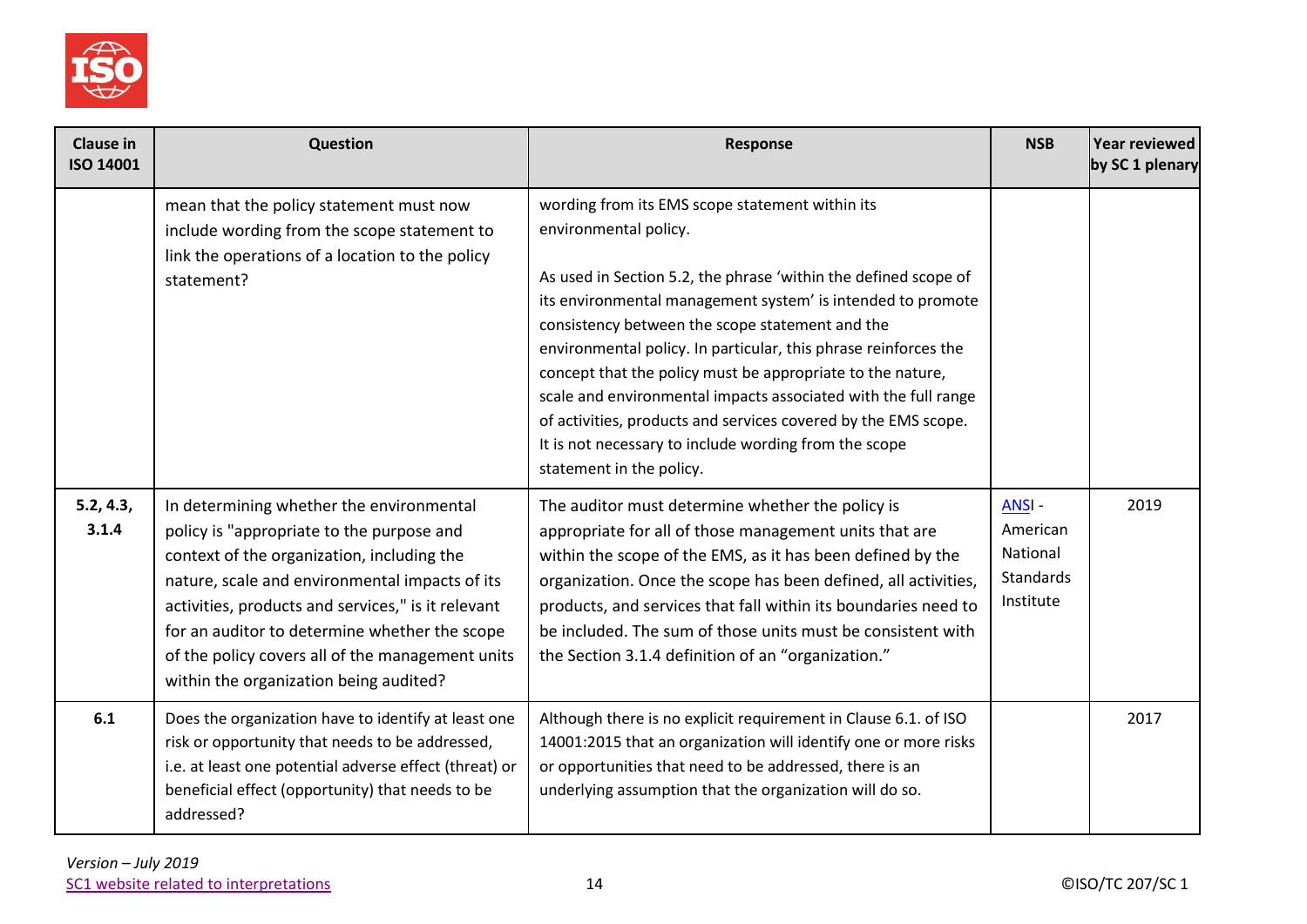

| <b>Clause in</b><br><b>ISO 14001</b> | Question                                                                                                                                     | <b>Response</b>                                                                                                                                                                                                                                                                                                                                                                                                                                                                                                                                                                                                                                                                                                                                                                                                                                                                                                                              | <b>NSB</b>                                                     | Year reviewed<br>by SC 1 plenary |
|--------------------------------------|----------------------------------------------------------------------------------------------------------------------------------------------|----------------------------------------------------------------------------------------------------------------------------------------------------------------------------------------------------------------------------------------------------------------------------------------------------------------------------------------------------------------------------------------------------------------------------------------------------------------------------------------------------------------------------------------------------------------------------------------------------------------------------------------------------------------------------------------------------------------------------------------------------------------------------------------------------------------------------------------------------------------------------------------------------------------------------------------------|----------------------------------------------------------------|----------------------------------|
|                                      |                                                                                                                                              | Risks and opportunities are defined as potential adverse<br>effects (threats) or beneficial effects (opportunities), which<br>may result from environmental aspects, compliance<br>obligations, or from other issues and requirements identified<br>as part of the context of the organization. The intent is for the<br>organization to determine which risks or opportunities it<br>considers to be important to address within its EMS, in order<br>to achieve the intended outcomes of its EMS and support<br>continual improvement.                                                                                                                                                                                                                                                                                                                                                                                                     |                                                                |                                  |
| 6.1.2                                | Does ISO 14001:2015 require Life Cycle<br>Assessments (LCAs) to be completed as part of the<br>enhanced life cycle perspective requirements? | ISO 14044:2006 Clause 3.2.1, defines a life cycle assessment as<br>"a compilation and evaluation of the inputs, outputs and the<br>potential environmental impacts of a product system<br>throughout its life cycle".<br>ISO 14001:2015 requires taking a life cycle perspective. In<br>Annex A6.1.2, a life cycle perspective is explained as follows:<br>"This does not require a detailed life cycle assessment; thinking<br>carefully about the life cycle stages that can be controlled or<br>influenced by the organization is sufficient". The life cycle<br>stages of a product (or service) include acquisition of raw<br>materials, design, production, transportation/delivery, use,<br>end-of life treatment and final disposal (3.3.3). In Clause 6.1.2,<br>ISO 14001:2015 requires the organization to consider these life<br>cycle stages when determining the environmental aspects that<br>it can control or can influence. | <b>ANSI-</b><br>American<br>National<br>Standards<br>Institute | 2016                             |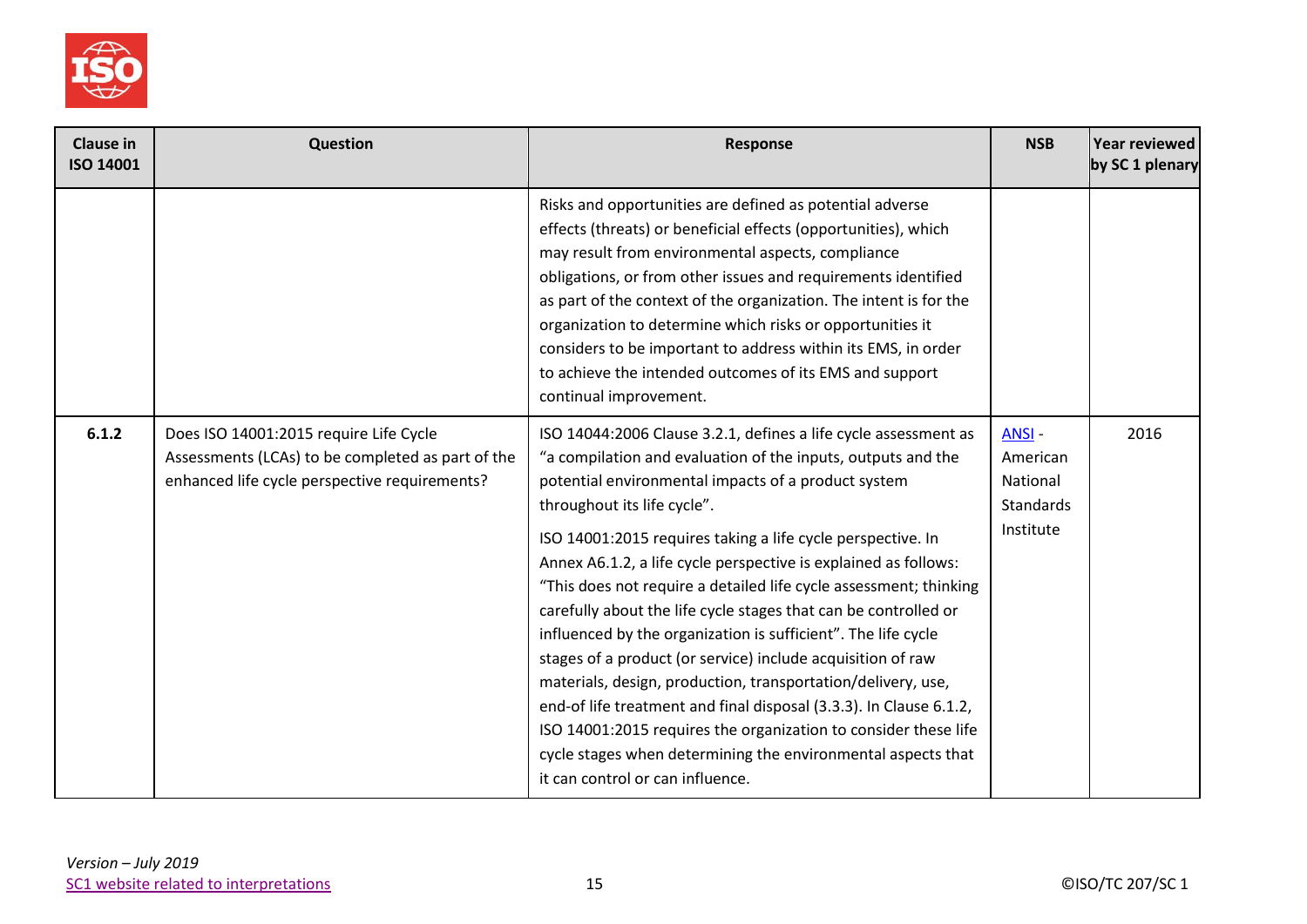

| <b>Clause in</b><br><b>ISO 14001</b> | Question                                                                                                                                                                                                         | Response                                                                                                                                                                                                                                                                                                                                                                                                                                                                                                                                               | <b>NSB</b>                                                     | Year reviewed<br>by SC 1 plenary |
|--------------------------------------|------------------------------------------------------------------------------------------------------------------------------------------------------------------------------------------------------------------|--------------------------------------------------------------------------------------------------------------------------------------------------------------------------------------------------------------------------------------------------------------------------------------------------------------------------------------------------------------------------------------------------------------------------------------------------------------------------------------------------------------------------------------------------------|----------------------------------------------------------------|----------------------------------|
| 6.1.2                                | Must a regulated environmental aspect<br>automatically be considered a significant<br>environmental aspect?                                                                                                      | No. Section 6.1.2 requires an organization to "determine<br>those aspects that have or can have a significant<br>environmental impact, i.e., significant environmental<br>aspects, by using established criteria." ISO 14001 does not<br>establish the criteria for determining significance. Section<br>A.6.2 states that environmental criteria are the primary and<br>minimum criteria for assessing environmental aspects, but it<br>is the organization that sets the criteria for determining<br>those that are significant.                     | ANSI-<br>American<br>National<br><b>Standards</b><br>Institute | 2019                             |
| 6.1.2                                | Does ISO 14001:2015 require the organization to<br>apply a life cycle perspective when determining<br>which of its environmental aspects are significant,<br>i.e., in its criteria for determining significance? | In Clause 6.1.2 of ISO 14001:2015, an organization needs to<br>consider a life cycle perspective when identifying the<br>environmental aspects that it can control or influence.<br>There is no single method for determining significant<br>environmental aspects. As stated in A.6.1.2, environmental<br>criteria are the primary and minimum criteria for assessing<br>environmental aspects to determine significance. The<br>organization has the autonomy to apply additional criteria,<br>including criteria related to life cycle perspective. | <b>ANSI-</b><br>American<br>National<br>Standards<br>Institute | 2016                             |
| 6.1.2                                | Is it permissible for a small organization to<br>declare that they have no significant aspects<br>and still be conformant to the ISO 14001<br>standard?                                                          | Although there is no explicit requirement in ISO 14001 that<br>an organization will identify one or more significant<br>environmental aspects, there is an underlying assumption<br>that the organization will do so. The intent of the<br>requirement to determine those aspects that an<br>organization considers significant is to enable the                                                                                                                                                                                                       | ANSI-<br>American<br>National<br>Standards<br>Institute        | 2019                             |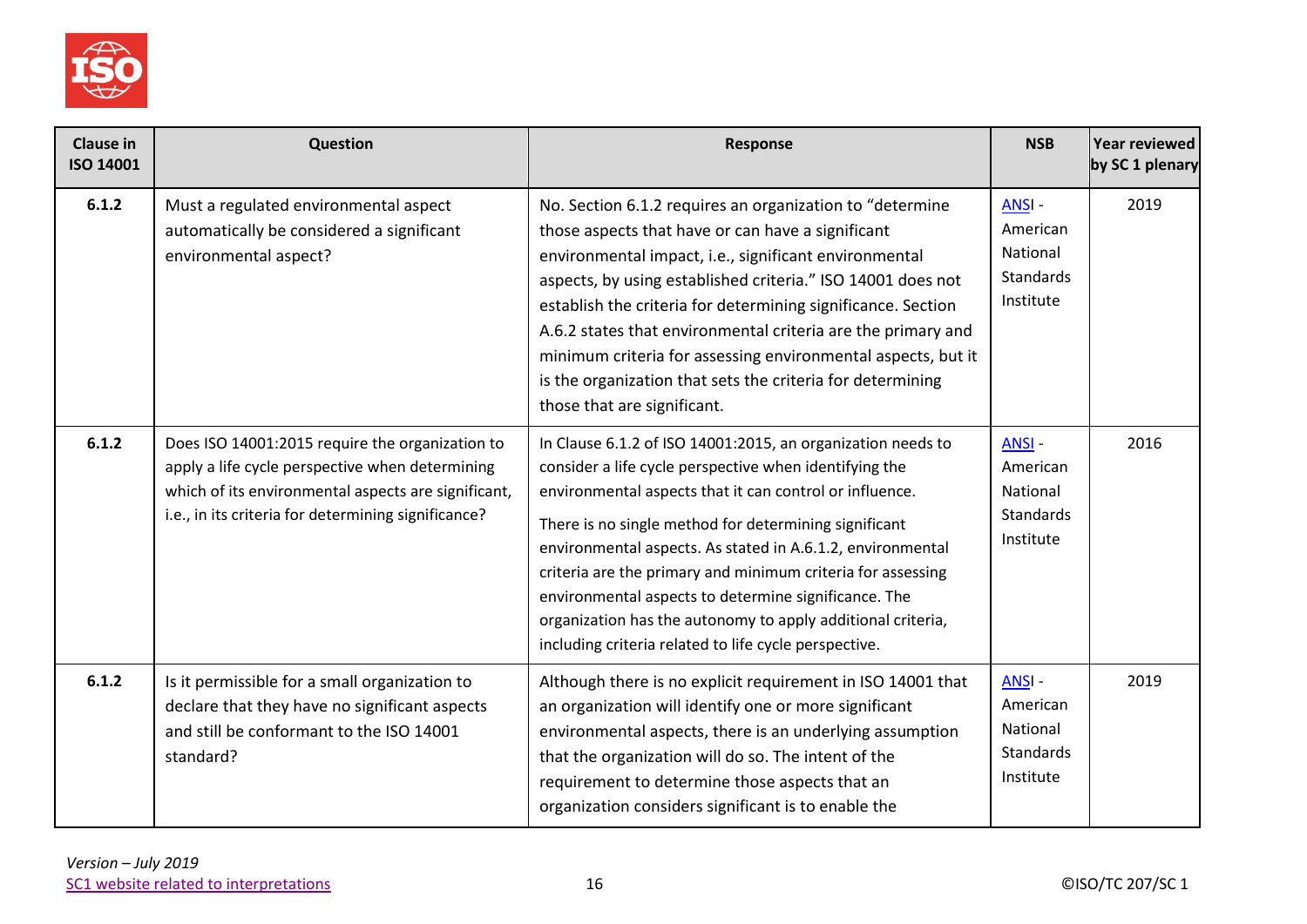

| <b>Clause in</b><br><b>ISO 14001</b> | <b>Question</b>                                                                                                                                                            | <b>Response</b>                                                                                                                                                                                                                                                                                                                                                                                                                                                                                                                                                                                                                                                                                                                                                                                                                                                                                                                                                                                                                                                                                                                                                          | <b>NSB</b>                                                     | Year reviewed<br>by SC 1 plenary |
|--------------------------------------|----------------------------------------------------------------------------------------------------------------------------------------------------------------------------|--------------------------------------------------------------------------------------------------------------------------------------------------------------------------------------------------------------------------------------------------------------------------------------------------------------------------------------------------------------------------------------------------------------------------------------------------------------------------------------------------------------------------------------------------------------------------------------------------------------------------------------------------------------------------------------------------------------------------------------------------------------------------------------------------------------------------------------------------------------------------------------------------------------------------------------------------------------------------------------------------------------------------------------------------------------------------------------------------------------------------------------------------------------------------|----------------------------------------------------------------|----------------------------------|
|                                      |                                                                                                                                                                            | organization to focus attention and resources on its most<br>important environmental aspects, recognizing that not all<br>aspects require or deserve the same degree of<br>management. ISO 14001 does not define "significance" nor<br>does it identify any external or absolute standard for what<br>will be considered significant. Significance is intended to be<br>a relative term. What is significant for one organization may<br>not be for another, and what an organization considers a<br>significant aspect may change over time. The use of<br>'significance' in ISO 14001 was intended to be an aid in<br>managing a range of environmental aspects.<br>There is no special category of requirements in ISO 14001<br>for "small" organizations. The requirements for an ISO<br>14001 EMS, including those regarding significant aspects,<br>are intended to apply to "all types and sizes of<br>organizations"<br>Note: Regarding whether an organization has to identify at<br>least one risk or opportunity that needs to be addressed,<br>i.e., at least one potential adverse effect (threat) or<br>beneficial effect (opportunity), see COI 16-08.A2. |                                                                |                                  |
| 6.1.3                                | Does Section 6.1.3 "Compliance obligations"<br>require that the "facility" (the relevant<br>organization) must have its own direct<br>knowledge of the environmental legal | This question refers specifically to Section 6.1.3 which<br>requires that "The organization shall determine and have<br>access to compliance obligations related to its<br>environmental aspects".                                                                                                                                                                                                                                                                                                                                                                                                                                                                                                                                                                                                                                                                                                                                                                                                                                                                                                                                                                       | ANSI-<br>American<br>National<br><b>Standards</b><br>Institute | 2019                             |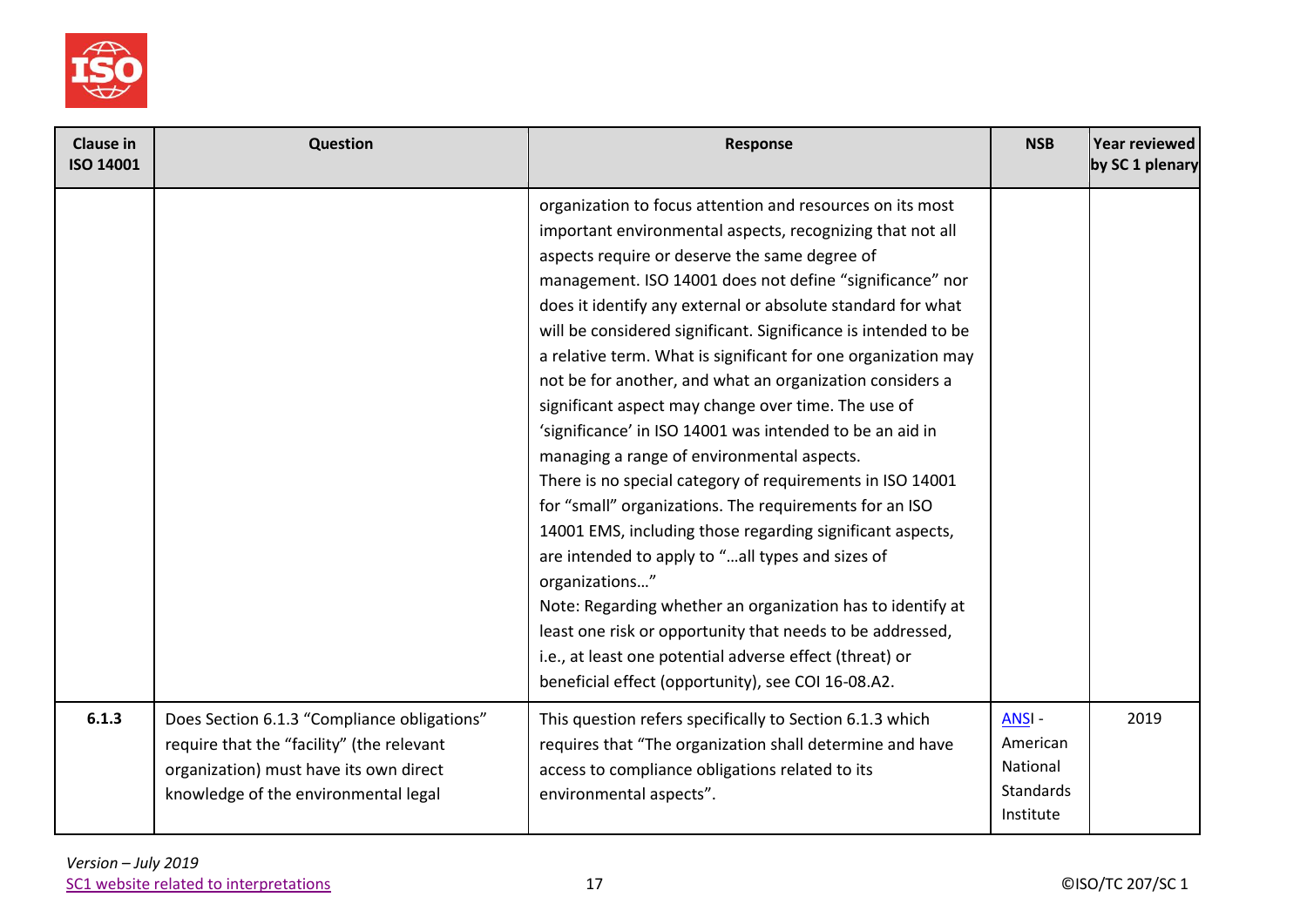

| <b>Clause in</b><br>ISO 14001 | Question                                                                                                                                                                                                                                                                                                                            | <b>Response</b>                                                                                                                                                                                                                                                                                                                                                                                                                                                                                                                                                                                                                                                                                                                                                                                                                                                                                                                                                            | <b>NSB</b>                                                            | Year reviewed<br>by SC 1 plenary |
|-------------------------------|-------------------------------------------------------------------------------------------------------------------------------------------------------------------------------------------------------------------------------------------------------------------------------------------------------------------------------------|----------------------------------------------------------------------------------------------------------------------------------------------------------------------------------------------------------------------------------------------------------------------------------------------------------------------------------------------------------------------------------------------------------------------------------------------------------------------------------------------------------------------------------------------------------------------------------------------------------------------------------------------------------------------------------------------------------------------------------------------------------------------------------------------------------------------------------------------------------------------------------------------------------------------------------------------------------------------------|-----------------------------------------------------------------------|----------------------------------|
|                               | requirements that are applicable to its products<br>in all countries into which they may be exported<br>and not be able to rely on either a related<br>corporate entity which sells the product in a<br>foreign country or an independent importer<br>customer to which it ships the product to have<br>and apply such information? | With regard to products, the Standard does not specify<br>geographic boundaries, nor how the determination and<br>access requirements can be accomplished by the<br>organization. Section 6.1.1 requires the organization to<br>establish, implement and maintain a process to meet the<br>requirements in $6.1.2 - 6.1.4$ . Therefore, it is up to the<br>organization to establish a process as to how it will<br>determine and have access to such legal requirements. This<br>may depend largely on the scope of the EMS and the level<br>of control or influence an organization can exercise over its<br>products as stated in Section 6.1.2. If the organization<br>defines its process as depending on outside organizations to<br>assist it in meeting that requirement, then that is the choice<br>of the organization. The Standard provides flexibility to the<br>organization to define how such legal requirements will be<br>determined and who will do it. |                                                                       |                                  |
| 6.1.3                         | Must an organization have access to the ISO<br>14001 standard either in hard copy, via<br>computer or by an external source since the<br>organization is certified to that standard?                                                                                                                                                | An organization seeking to conform to ISO 14001 must have<br>access to information related to the ISO 14001<br>requirements, including any subsequent revision, so that it<br>can take these requirements into account in establishing,<br>implementing and maintaining its environmental<br>management system.                                                                                                                                                                                                                                                                                                                                                                                                                                                                                                                                                                                                                                                            | <b>ANSI-</b><br>American<br>National<br><b>Standards</b><br>Institute | 2019                             |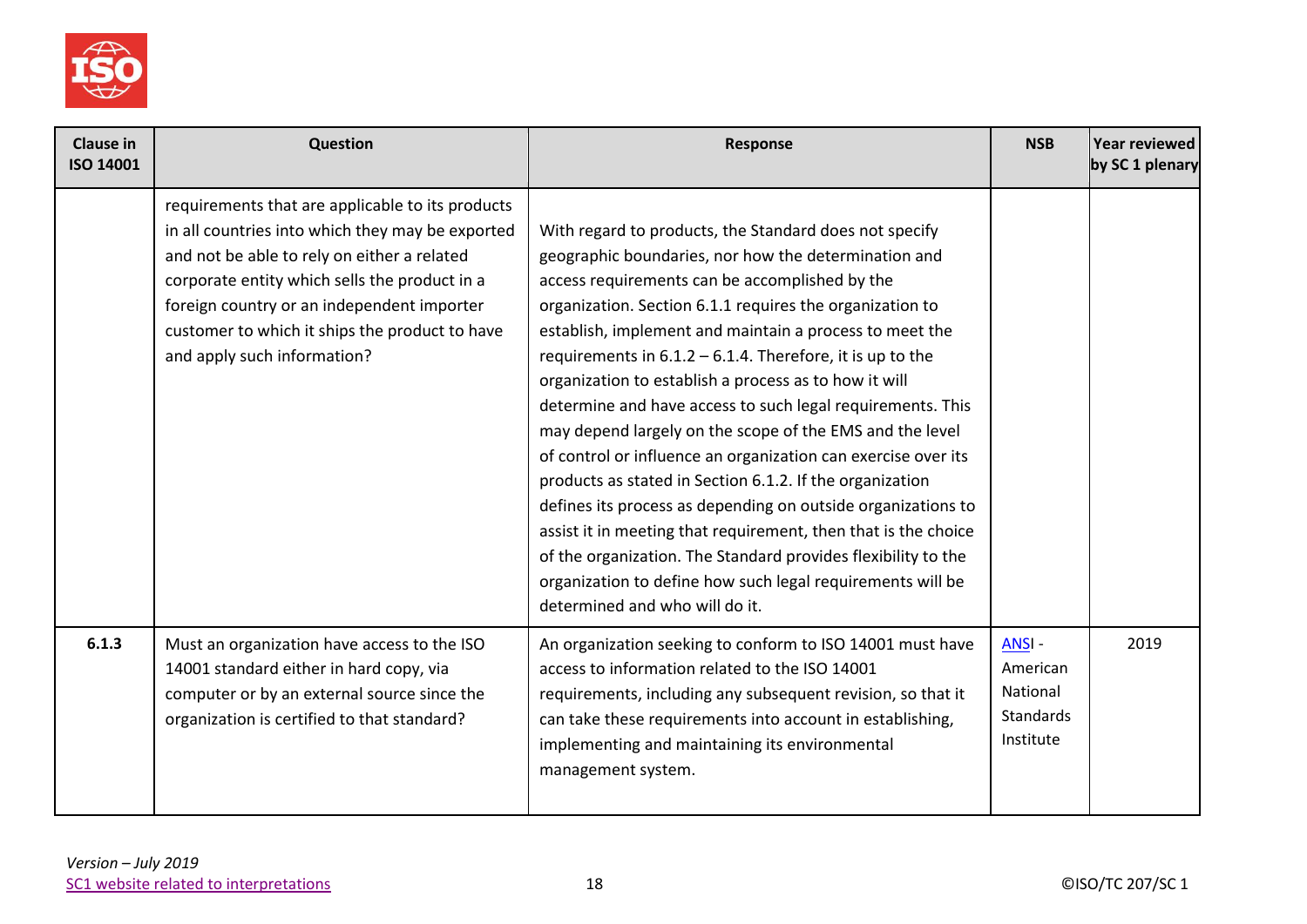

| <b>Clause in</b><br>ISO 14001 | Question                                                                                                                                                                                                                                                                                                                                                                                                    | Response                                                                                                                                                                                                                                                                                                                                                                                                                                                                                                                                                                                                                                                                                                                                                        | <b>NSB</b>                                                     | Year reviewed<br>by SC 1 plenary |
|-------------------------------|-------------------------------------------------------------------------------------------------------------------------------------------------------------------------------------------------------------------------------------------------------------------------------------------------------------------------------------------------------------------------------------------------------------|-----------------------------------------------------------------------------------------------------------------------------------------------------------------------------------------------------------------------------------------------------------------------------------------------------------------------------------------------------------------------------------------------------------------------------------------------------------------------------------------------------------------------------------------------------------------------------------------------------------------------------------------------------------------------------------------------------------------------------------------------------------------|----------------------------------------------------------------|----------------------------------|
|                               |                                                                                                                                                                                                                                                                                                                                                                                                             | Several sources of this information are available to an<br>organization including, but not limited to, an electronic or<br>hard copy of the ISO 14001 standard itself.                                                                                                                                                                                                                                                                                                                                                                                                                                                                                                                                                                                          |                                                                |                                  |
| 6.1.3,<br>3.2.1               | Can an organization address only applicable EPA<br>legal requirements when identifying its legal<br>requirements affecting the EMS and exclude<br>any applicable OSHA requirement when the<br>definition of environment in ISO 14001 states<br>"surroundings in which an organization<br>operates, including air, water, land, natural<br>resources, flora, fauna, humans and their<br>interrelationships"? | Clause 6.1.3, "Compliance obligations" requires an<br>organization to determine the legal requirements and other<br>requirements that it has to, or chooses to, comply with<br>related to its environmental aspects. Regulations issued by<br>an "environmental" agency are not necessarily the only<br>legal requirements applicable to environmental aspects. It is<br>not a matter of which agency issues a legal requirement, but<br>rather whether that requirement applies to an identified<br>environmental aspect within the scope of the EMS. While<br>"humans" are included in the definition of environment, not<br>all legal requirements that apply to "humans" are<br>necessarily applicable to its environmental aspects, or part<br>of its EMS. | ANSI-<br>American<br>National<br>Standards<br>Institute        | 2019                             |
| 6.1.3,<br>7.5.3,<br>3.2.9     | Is ISO 14001Standard a "compliance obligation"<br>under Clause 6.1.3 and also a document of<br>external origin?                                                                                                                                                                                                                                                                                             | Yes, ISO 14001 is a "compliance obligation". ISO 14001<br>defines compliance obligations (see 3.2.9) to include<br>requirements that an organization has to or chooses to<br>comply with, and notes that these can arise from mandatory<br>requirements as well as voluntary commitments, such as<br>organizational and industry standards, and codes of<br>practice.<br>ISO 14001 is documented information of external origin. The                                                                                                                                                                                                                                                                                                                            | ANSI-<br>American<br>National<br><b>Standards</b><br>Institute | 2019                             |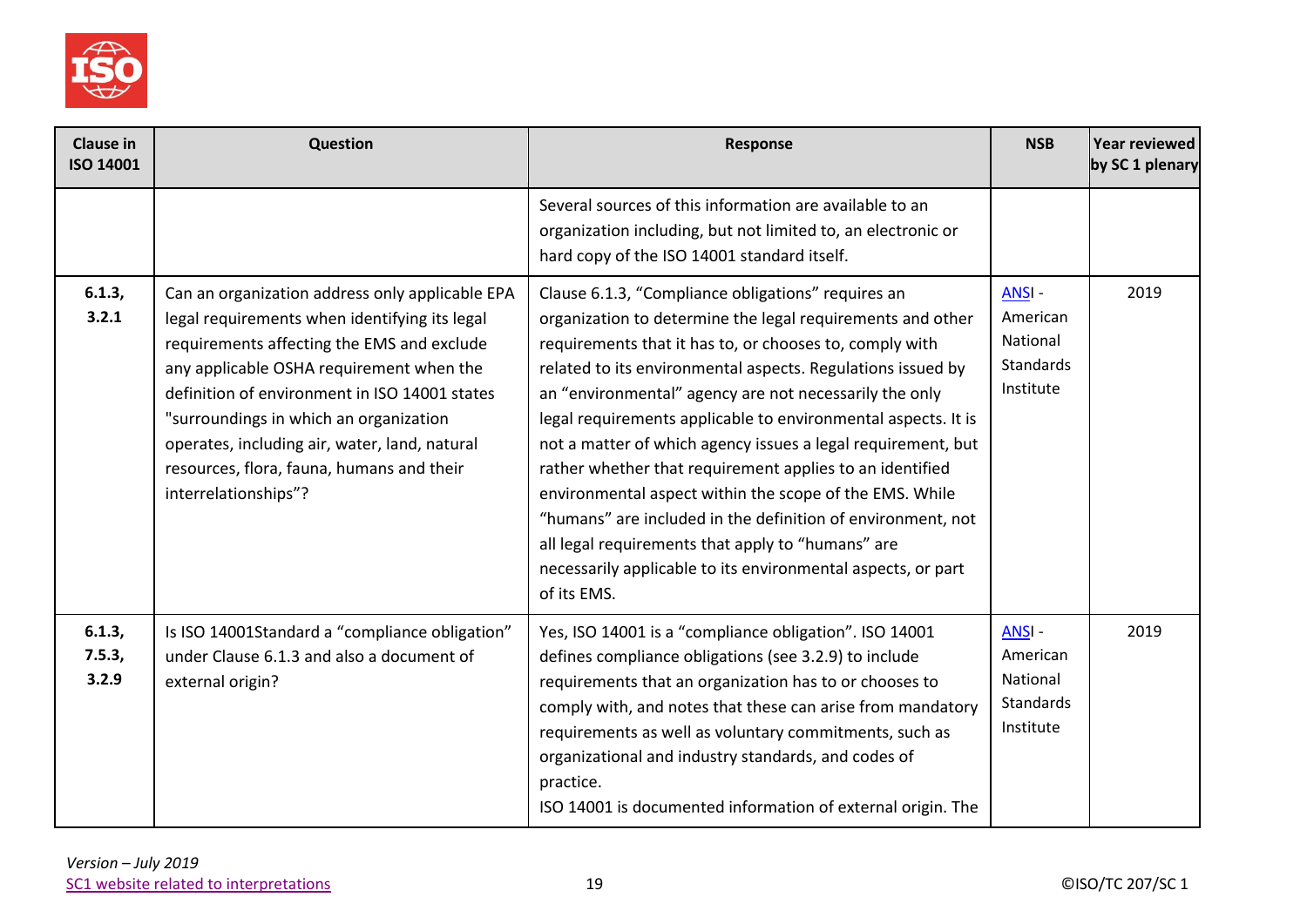

| <b>Clause in</b><br>ISO 14001 | Question                                                                                                                                                                                                                                      | Response                                                                                                                                                                                                                                                                                                                                                                                                                                                                                                                                                                                                                                                                                                                                                                                                                                                                                                                                                                                                                                                                                                                                                                                       | <b>NSB</b>                                              | Year reviewed<br>by SC 1 plenary |
|-------------------------------|-----------------------------------------------------------------------------------------------------------------------------------------------------------------------------------------------------------------------------------------------|------------------------------------------------------------------------------------------------------------------------------------------------------------------------------------------------------------------------------------------------------------------------------------------------------------------------------------------------------------------------------------------------------------------------------------------------------------------------------------------------------------------------------------------------------------------------------------------------------------------------------------------------------------------------------------------------------------------------------------------------------------------------------------------------------------------------------------------------------------------------------------------------------------------------------------------------------------------------------------------------------------------------------------------------------------------------------------------------------------------------------------------------------------------------------------------------|---------------------------------------------------------|----------------------------------|
|                               |                                                                                                                                                                                                                                               | organization cannot update it on its own. The Technical<br>Committee, through ISO, issues revisions.                                                                                                                                                                                                                                                                                                                                                                                                                                                                                                                                                                                                                                                                                                                                                                                                                                                                                                                                                                                                                                                                                           |                                                         |                                  |
| 6.1.3,<br>6.1.2,<br>7.5.1     | Does clause 6.1.3(a) mean that an organization<br>must demonstrate a linkage, if any, between<br>each aspect and its applicable legal and other<br>requirements (i.e., its compliance obligations)?<br>If so, what documentation is required? | Clause 6.1.3(a) of ISO14001 requires an organization to<br>determine and have access to the legal requirements that the<br>organization has to or chooses to comply with (i.e., compliance<br>obligations) related to its environmental aspects. An<br>organization must identify and have access to the<br>requirements that pertain to its environmental aspects, and<br>must also know how these requirements apply to the<br>organization. The intent is that the organization understands<br>these requirements sufficiently to address them in the EMS.<br>ISO 14001 does not require establishing a "linkage" between<br>each environmental aspect and the identified compliance<br>obligations.<br>Regarding documentation, ISO 14001 Clause 6.1.3 requires the<br>organization to maintain documented information of its<br>compliance obligations. However, there is no specific<br>requirement in ISO 14001 for documenting the determination<br>of how compliance obligations apply. Clause 7.5.1(b)<br>Documented Information - General leaves it up to each<br>organization to determine the documented information that is<br>necessary to ensure the effectiveness of the EMS. | ANSI-<br>American<br>National<br>Standards<br>Institute | 2019                             |
| 6.1.3                         | Does Section 6.1.3 "Compliance obligations"<br>require that the "facility" (the relevant                                                                                                                                                      | This question refers specifically to Section 6.1.3 which<br>requires that "The organization shall determine and have                                                                                                                                                                                                                                                                                                                                                                                                                                                                                                                                                                                                                                                                                                                                                                                                                                                                                                                                                                                                                                                                           | ANSI-<br>American                                       | 2019                             |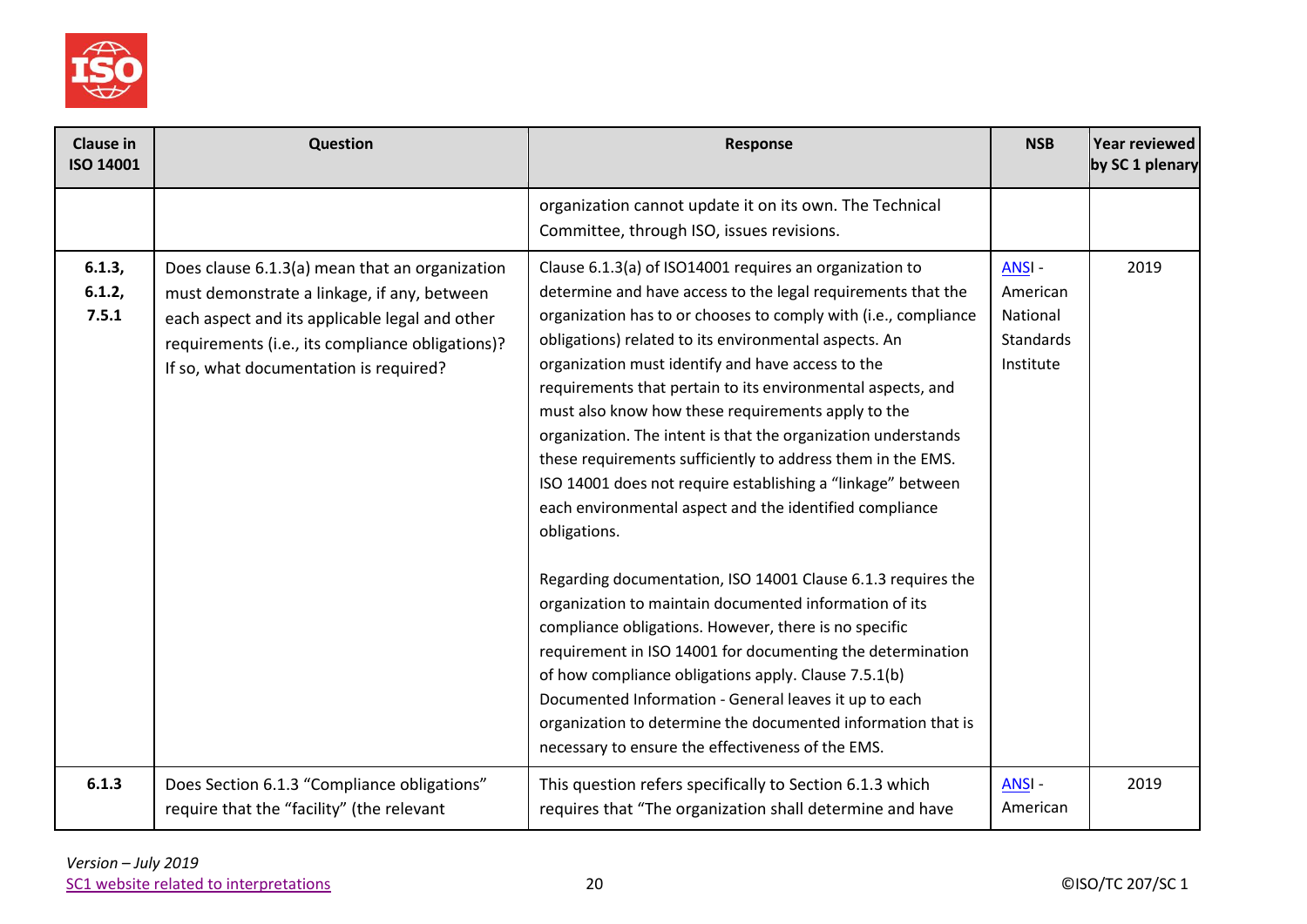

| <b>Clause in</b><br>ISO 14001 | Question                                                                                                                                                                                                                                                                                                                                                                                                              | <b>Response</b>                                                                                                                                                                                                                                                                                                                                                                                                                                                                                                                                                                                                                                                                                                                                                                                                                                                                                                                                                                                                                                          | <b>NSB</b>                                                     | Year reviewed<br>by SC 1 plenary |
|-------------------------------|-----------------------------------------------------------------------------------------------------------------------------------------------------------------------------------------------------------------------------------------------------------------------------------------------------------------------------------------------------------------------------------------------------------------------|----------------------------------------------------------------------------------------------------------------------------------------------------------------------------------------------------------------------------------------------------------------------------------------------------------------------------------------------------------------------------------------------------------------------------------------------------------------------------------------------------------------------------------------------------------------------------------------------------------------------------------------------------------------------------------------------------------------------------------------------------------------------------------------------------------------------------------------------------------------------------------------------------------------------------------------------------------------------------------------------------------------------------------------------------------|----------------------------------------------------------------|----------------------------------|
|                               | organization) must have its own direct<br>knowledge of the environmental legal<br>requirements that are applicable to its products<br>in all countries into which they may be exported<br>and not be able to rely on either a related<br>corporate entity which sells the product in a<br>foreign country or an independent importer<br>customer to which it ships the product to have<br>and apply such information? | access to compliance obligations related to its<br>environmental aspects".<br>With regard to products, the Standard does not specify<br>geographic boundaries, nor how the determination and<br>access requirements can be accomplished by the<br>organization. Section 6.1.1 requires the organization to<br>establish, implement and maintain a process to meet the<br>requirements in $6.1.2 - 6.1.4$ . Therefore, it is up to the<br>organization to establish a process as to how it will<br>determine and have access to such legal requirements. This<br>may depend largely on the scope of the EMS and the level<br>of control or influence an organization can exercise over its<br>products as stated in Section 6.1.2. If the organization<br>defines its process as depending on outside organizations to<br>assist it in meeting that requirement, then that is the choice<br>of the organization. The Standard provides flexibility to the<br>organization to define how such legal requirements will be<br>determined and who will do it. | National<br><b>Standards</b><br>Institute                      |                                  |
| 6.1.3,<br>7.5.3               | Are the compliance obligations identified under<br>Clause 6.1.3 also documented information of<br>external origin under clause 7.5.3?                                                                                                                                                                                                                                                                                 | Yes, as long as the source of the documented information<br>that contains the compliance obligations is generated,<br>documented and controlled by an entity external to the<br>organization.                                                                                                                                                                                                                                                                                                                                                                                                                                                                                                                                                                                                                                                                                                                                                                                                                                                            | ANSI-<br>American<br>National<br><b>Standards</b><br>Institute | 2019                             |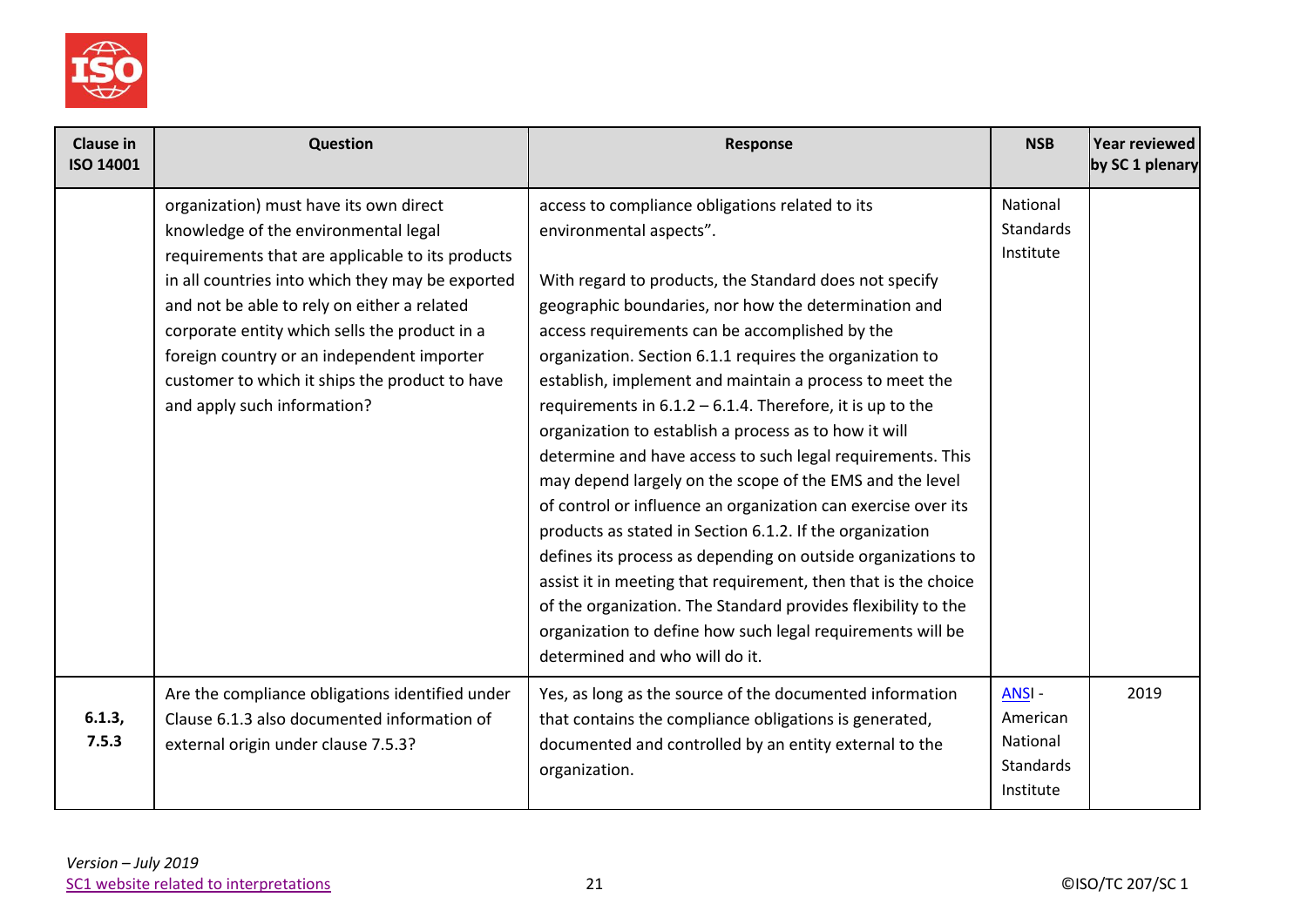

| <b>Clause in</b><br>ISO 14001 | Question                                                                                                                                                                 | Response                                                                                                                                                                                                                                                                                                                                                                                                                                                                                                                                                                                                                                                                                                                                                                                                                                                                                                                                                                       | <b>NSB</b>                                                            | Year reviewed<br>by SC 1 plenary |
|-------------------------------|--------------------------------------------------------------------------------------------------------------------------------------------------------------------------|--------------------------------------------------------------------------------------------------------------------------------------------------------------------------------------------------------------------------------------------------------------------------------------------------------------------------------------------------------------------------------------------------------------------------------------------------------------------------------------------------------------------------------------------------------------------------------------------------------------------------------------------------------------------------------------------------------------------------------------------------------------------------------------------------------------------------------------------------------------------------------------------------------------------------------------------------------------------------------|-----------------------------------------------------------------------|----------------------------------|
| 6.1.4                         | In Clause 6.1.4 A(3), which "risks and<br>opportunities" is an organization required to plan<br>actions to address?                                                      | An organization is not required to plan actions to address every<br>risk and opportunity, only those it has determined need to be<br>addressed. This determination is an output of Clause 6.1.1. An<br>organization retains the authority and accountability to decide<br>how it fulfils the requirements of ISO 14001, including<br>determining which risks and opportunities need to be<br>addressed.                                                                                                                                                                                                                                                                                                                                                                                                                                                                                                                                                                        | <b>ANSI-</b><br>American<br>National<br><b>Standards</b><br>Institute | 2017                             |
| 6.2                           | Is it a non-conformance if an organization<br>establishes environmental objectives but, at the<br>time of the audit, none relate to an identified<br>significant aspect? | No. Clause 6.2.1 requires that significant environmental<br>aspects and compliance obligations be taken into account<br>when establishing and reviewing environmental objectives.<br>It also requires that risks and opportunities be considered.<br>However, it does not explicitly require that there be an<br>objective related to significant aspects, compliance<br>obligations or risks and opportunities at all times. It is the<br>intent of the standard that the organization be able to<br>demonstrate that it has taken significant aspects and<br>compliance obligations into account, and that it considers<br>risks and opportunities in setting objectives. Over time,<br>however, given the required commitment to continual<br>improvement, it would be expected that there would be<br>one or more objectives related to one or more significant<br>aspects, compliance obligations and risks and opportunities<br>to demonstrate conformance to ISO 14001. | ANSI-<br>American<br>National<br><b>Standards</b><br>Institute        | 2019                             |
| 6.2.1,                        | Must objectives be set which are explicitly                                                                                                                              | This question refers specifically to the setting of                                                                                                                                                                                                                                                                                                                                                                                                                                                                                                                                                                                                                                                                                                                                                                                                                                                                                                                            | <b>ANSI-</b>                                                          | 2019                             |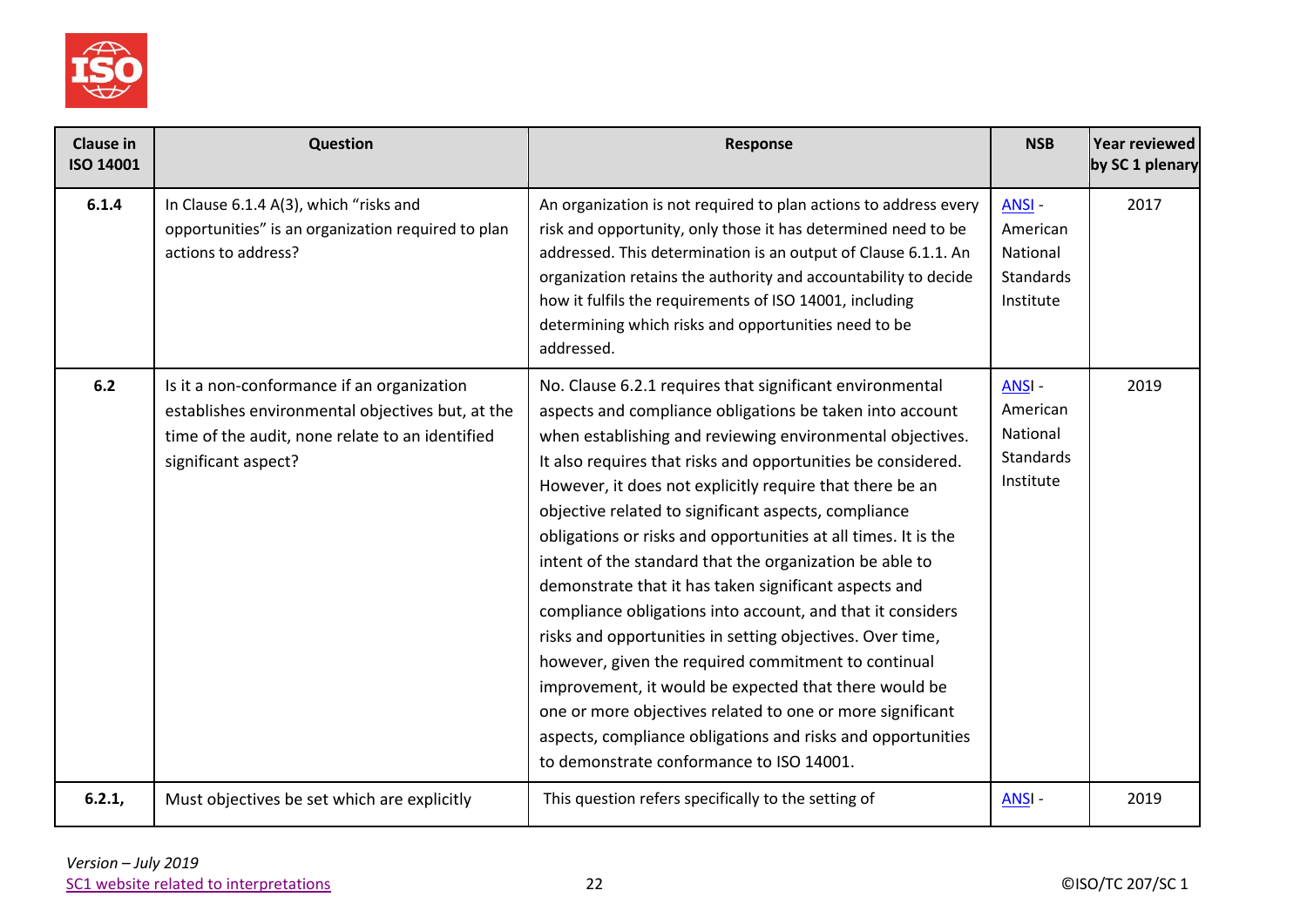

| <b>Clause in</b><br>ISO 14001 | <b>Question</b>                                                                                                                                                                                                         | Response                                                                                                                                                                                                                                                                                                                                                                                                                                                                                                                                                                                                                                                                                                                                                                                                                                                                                                                                                                                                                                                                                                                                                                                                                                                                                                         | <b>NSB</b>                                     | Year reviewed<br>by SC 1 plenary |
|-------------------------------|-------------------------------------------------------------------------------------------------------------------------------------------------------------------------------------------------------------------------|------------------------------------------------------------------------------------------------------------------------------------------------------------------------------------------------------------------------------------------------------------------------------------------------------------------------------------------------------------------------------------------------------------------------------------------------------------------------------------------------------------------------------------------------------------------------------------------------------------------------------------------------------------------------------------------------------------------------------------------------------------------------------------------------------------------------------------------------------------------------------------------------------------------------------------------------------------------------------------------------------------------------------------------------------------------------------------------------------------------------------------------------------------------------------------------------------------------------------------------------------------------------------------------------------------------|------------------------------------------------|----------------------------------|
| 6.1.2,<br>6.1.3, 5.2          | related to the organization's commitment to<br>environmental protection, including pollution<br>prevention or are the scope and content of<br>environmental objectives solely at the<br>discretion of the organization? | environmental objectives, which is covered by Section 6.2 of<br>the standard.<br>This question raises the issue that one cannot read a particular<br>sentence or section of the ISO 14001 standard in isolation from<br>the other sections of the standard. There is an<br>interrelationship between the requirements in some sections<br>with the requirements in other sections. This question deals<br>with one of those interrelationships.<br>Section 6.2 does not by itself require that the documented<br>objectives explicitly mention environmental protection or<br>prevention of pollution. However, Section 6.2 does require the<br>organization to take into account its significant environmental<br>aspects and associated compliance obligations when setting its<br>objectives. It also clearly states that the objectives "shall be<br>consistent" with the organization's environmental policy.<br>According to section 5.2 the environmental policy, which is set<br>by top management and must be implemented and be made<br>available to the public, must include commitments to the<br>protection of the environment including prevention of<br>pollution. Therefore, while organizations have the discretion to<br>set their own objectives, they must do so within these<br>parameters. | American<br>National<br>Standards<br>Institute |                                  |
|                               |                                                                                                                                                                                                                         | In addition, setting environmental objectives is not the only<br>way that an organization can support its commitment to                                                                                                                                                                                                                                                                                                                                                                                                                                                                                                                                                                                                                                                                                                                                                                                                                                                                                                                                                                                                                                                                                                                                                                                          |                                                |                                  |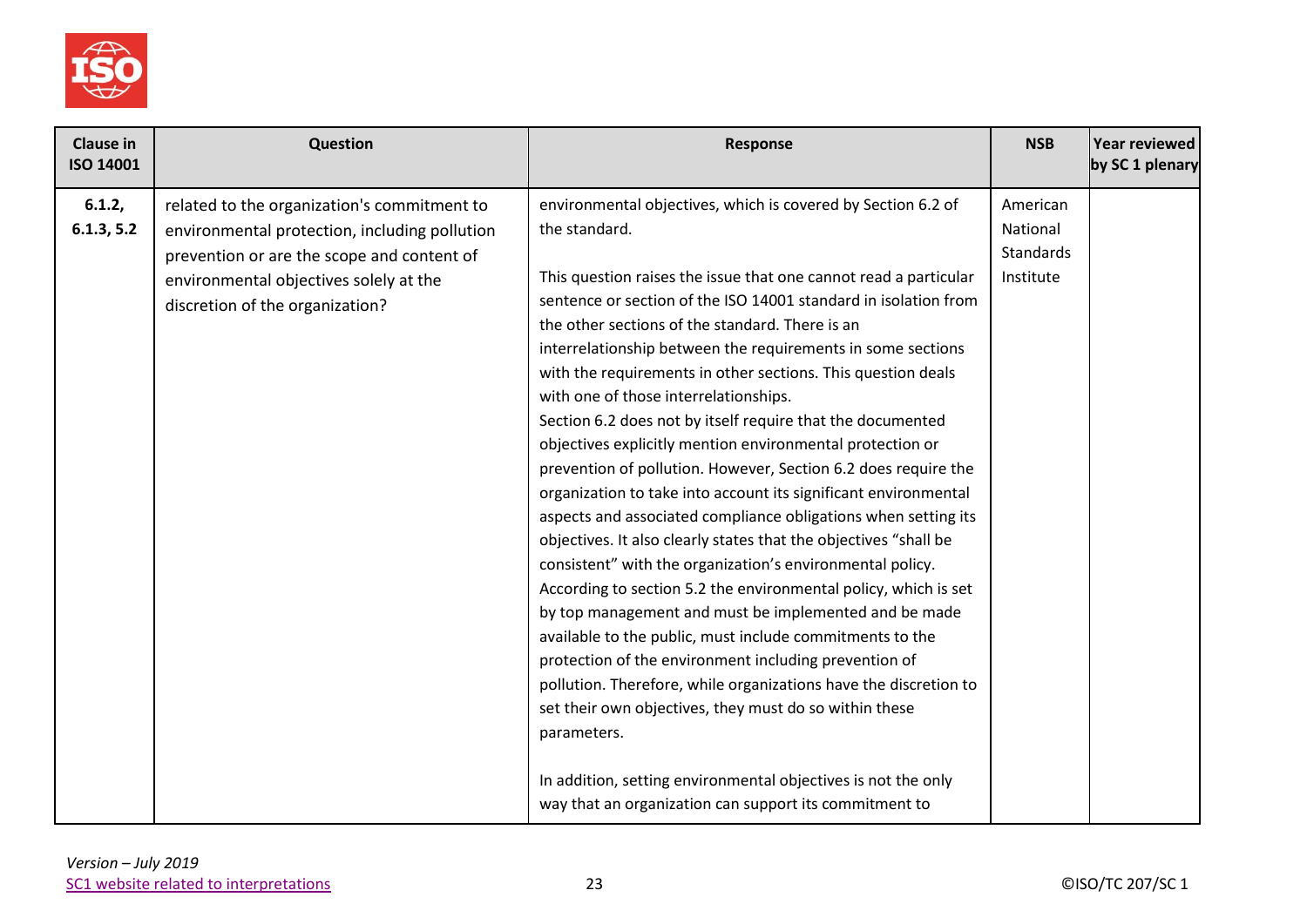

| <b>Clause in</b><br><b>ISO 14001</b> | Question                                                                                                                                                                                                                                                               | <b>Response</b>                                                                                                                                                                                                                                                                                                                                                                                                                                                                                                                                                                                                                                             | <b>NSB</b>                                                     | Year reviewed<br>by SC 1 plenary |
|--------------------------------------|------------------------------------------------------------------------------------------------------------------------------------------------------------------------------------------------------------------------------------------------------------------------|-------------------------------------------------------------------------------------------------------------------------------------------------------------------------------------------------------------------------------------------------------------------------------------------------------------------------------------------------------------------------------------------------------------------------------------------------------------------------------------------------------------------------------------------------------------------------------------------------------------------------------------------------------------|----------------------------------------------------------------|----------------------------------|
|                                      |                                                                                                                                                                                                                                                                        | environmental protection, including prevention of pollution.<br>An organization can take action within the EMS related to<br>competence, awareness, and communication (see clause 7,<br>Support); operational planning and control, or emergency<br>preparedness and response (see clause 8, Operation); or<br>monitoring, measurement, analysis, and evaluation (see clause<br>9, Performance Evaluation). Note: The above Q&A originally<br>related to both compliance with regulatory requirements as<br>well as prevention of pollution. The discussion on compliance<br>with regulatory requirements has been moved to the<br>subsequent Q&A 99-03.A1. |                                                                |                                  |
| 7.2                                  | Does ISO 14001 imply some consideration by<br>the organization of legal requirements for<br>training of employees in establishing<br>competence and training?                                                                                                          | ISO 14001 in Section 7.2 requires the determination of<br>training needs associated with an organization's<br>environmental aspects and its environmental management<br>system. If an organization is legally required to provide<br>certain kinds of training, such training should be identified<br>as a "need."                                                                                                                                                                                                                                                                                                                                          | ANSI-<br>American<br>National<br><b>Standards</b><br>Institute | 2019                             |
| 7.5.1                                | If a small business such as a fast food franchise,<br>automotive dealership, flower shop, funeral<br>home, grocery store, pizza shop, etc. - were to<br>adopt ISO 14001, what level of documentation<br>should they provide to demonstrate conformity to<br>ISO 14001? | ISO 14001 clause 7.5.1 requires an organization to include<br>documented information required by the Standard, and any<br>other documented information determined by the<br>organization as necessary for effectiveness of its EMS. The<br>specific documentation required by the Standard is described<br>within the applicable clauses of the Standard. For example,<br>information about environmental aspects that must be<br>documented is found in clause 6.1.2.                                                                                                                                                                                      | ANSI-<br>American<br>National<br><b>Standards</b><br>Institute | 2019                             |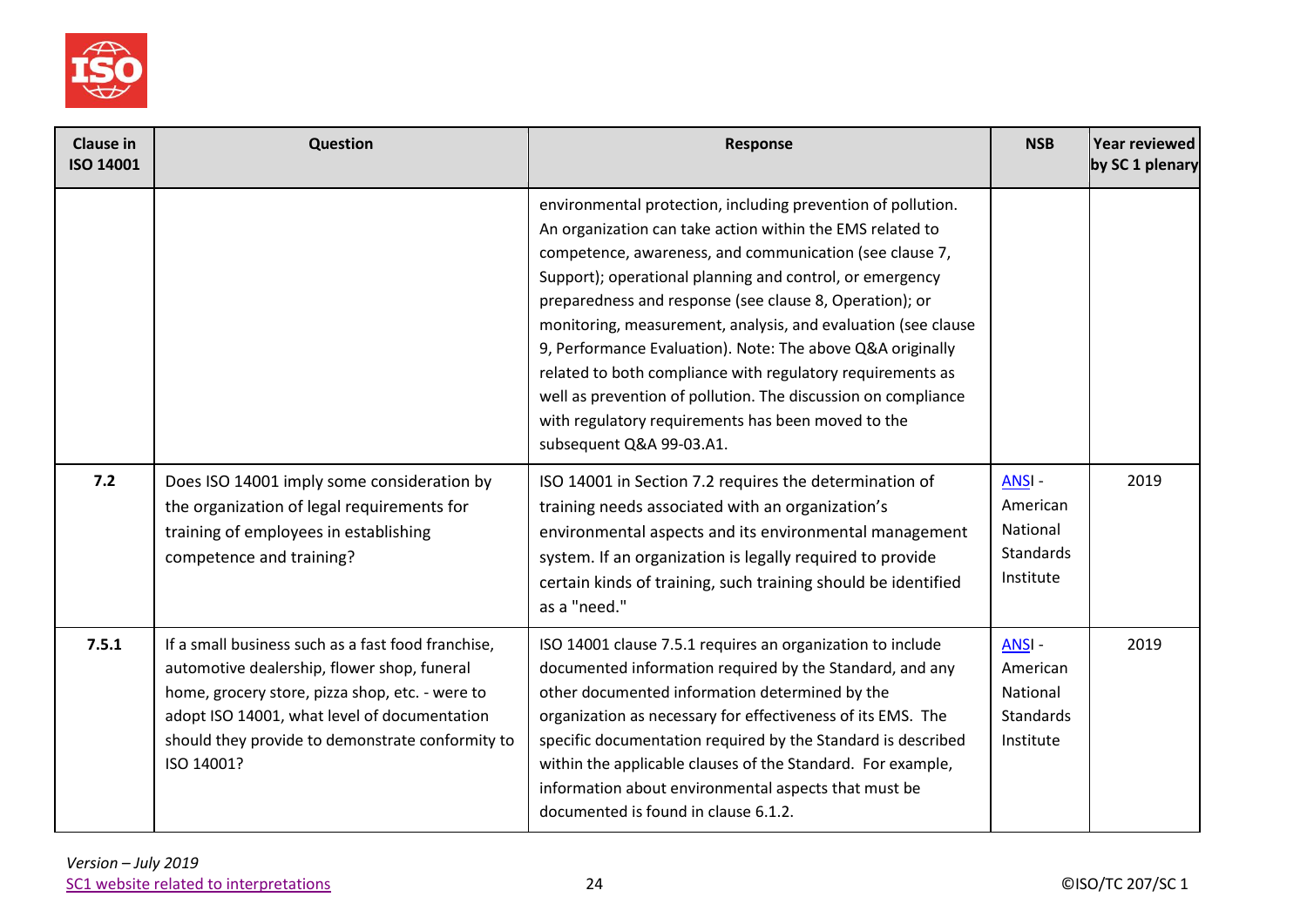

| <b>Clause in</b><br><b>ISO 14001</b> | Question | <b>Response</b>                                                 | <b>NSB</b> | Year reviewed<br>by SC 1 plenary |
|--------------------------------------|----------|-----------------------------------------------------------------|------------|----------------------------------|
|                                      |          |                                                                 |            |                                  |
|                                      |          | The Standard recognizes that the extent of documented           |            |                                  |
|                                      |          | information can differ from one organization to another due to  |            |                                  |
|                                      |          | a number of reasons, including the size of the organization.    |            |                                  |
|                                      |          | For that reason, in some clauses of the Standard it provides    |            |                                  |
|                                      |          | flexibility for an organization to determine the extent of      |            |                                  |
|                                      |          | documented information required. In these specific cases, it is |            |                                  |
|                                      |          | incumbent upon the organization to determine the level of       |            |                                  |
|                                      |          | documentation required to ensure its EMS is implemented as      |            |                                  |
|                                      |          | planned and determine the records necessary to provide          |            |                                  |
|                                      |          | objective evidence of conformance to ISO 14001 requirements.    |            |                                  |
|                                      |          | Regardless of size, an organization may determine it needs      |            |                                  |
|                                      |          | additional documents and records, over and above what is        |            |                                  |
|                                      |          | required by the Standard to ensure its EMS is effective.        |            |                                  |
|                                      |          | For ease in reference, the following lists provide the minimum  |            |                                  |
|                                      |          | documented information, either documents or records, that is    |            |                                  |
|                                      |          | required by ISO 14001 and the applicable clause that specifies  |            |                                  |
|                                      |          | the requirement. Where the Standard offers flexibility to the   |            |                                  |
|                                      |          | organization, the applicable text is noted in italics.          |            |                                  |
|                                      |          | An organization shall maintain documentation of:                |            |                                  |
|                                      |          | - the scope of its EMS (see 4.3);                               |            |                                  |
|                                      |          | - its environmental policy (see 5.2);                           |            |                                  |
|                                      |          | - the process(es) needed to meet requirements of clause         |            |                                  |
|                                      |          | 6.1.1 through 6.1.4, to the extent necessary to have            |            |                                  |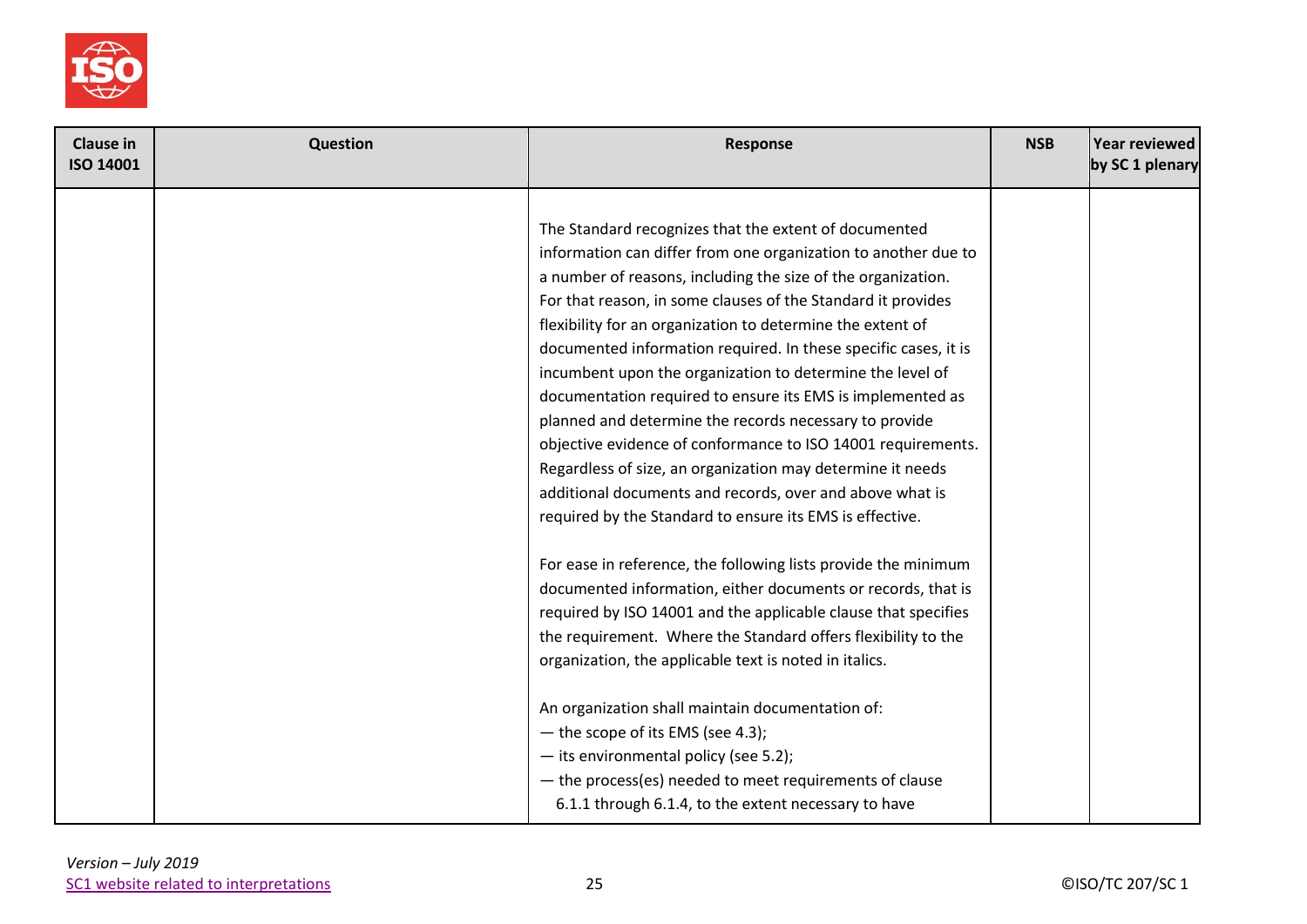

| Clause in<br><b>ISO 14001</b> | Question | <b>Response</b>                                                                                                                                                                                                                                                                                                                                                                                                                                                                                                                                                                                                                                                                                                                                                                                                                                                                                                     | <b>NSB</b> | Year reviewed<br>by SC 1 plenary |
|-------------------------------|----------|---------------------------------------------------------------------------------------------------------------------------------------------------------------------------------------------------------------------------------------------------------------------------------------------------------------------------------------------------------------------------------------------------------------------------------------------------------------------------------------------------------------------------------------------------------------------------------------------------------------------------------------------------------------------------------------------------------------------------------------------------------------------------------------------------------------------------------------------------------------------------------------------------------------------|------------|----------------------------------|
|                               |          | confidence they are carried out as planned (see 6.1.1);<br>- the risks and opportunities that it determines need to be<br>addressed (see 6.1.1);<br>- environmental aspects and associated environmental<br>impacts, criteria used to determine significant<br>environmental aspects, and its significant environmental<br>aspects (see $6.1.2$ );<br>$-$ its compliance obligations (see 6.1.3);<br>$-$ its environmental objectives (see 6.2.1);<br>- the operational control processes needed to meet EMS<br>requirements and to implement the actions identified in<br>clause 6.1 and 6.2, to the extent necessary to have<br>confidence the processes have been carried out as planned<br>(see $8.1$ );<br>the process(es) needed to prepare for and respond to<br>potential emergency situations, to the extent necessary to<br>have confidence the process(es) is (are) carried out as<br>planned (see 8.2). |            |                                  |
|                               |          | An organization shall retain records as evidence of:<br>- competence, as appropriate (see 7.2);<br>- communications, as appropriate (see 7.4.1);<br>- monitoring, measurement, analysis and evaluation results,<br>as appropriate (see 9.1.1);<br>- compliance evaluation result(s) (see $9.1.2$ );<br>- implementation of the audit program, and the audit results                                                                                                                                                                                                                                                                                                                                                                                                                                                                                                                                                 |            |                                  |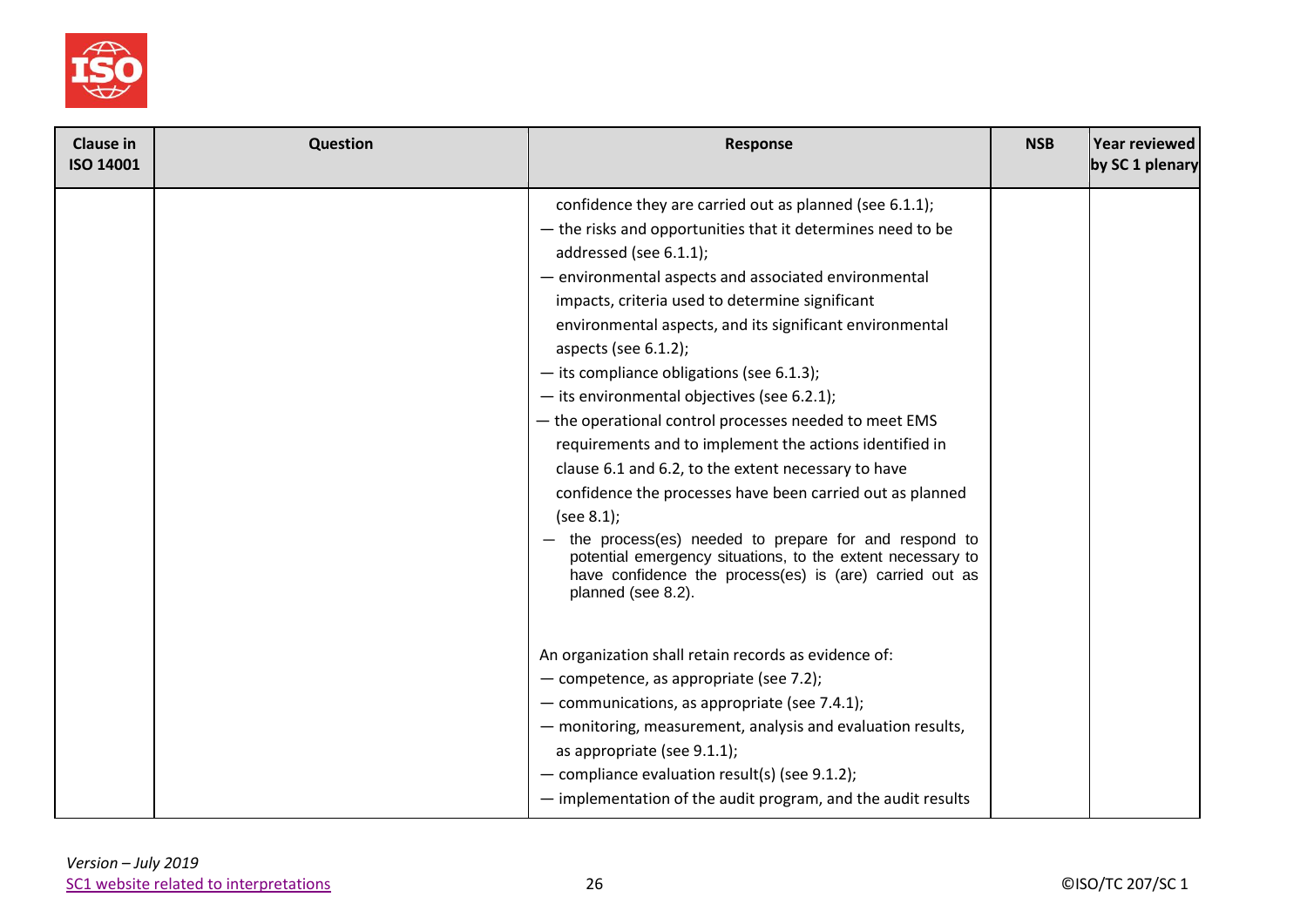

| <b>Clause in</b><br><b>ISO 14001</b> | Question                                                                                                                                                                                                                                                                                                         | Response                                                                                                                                                                                                                                                                                                                                                                                                                                                                                                                                                                                                                                                                                                                                                            | <b>NSB</b>                                                            | Year reviewed<br>by SC 1 plenary |
|--------------------------------------|------------------------------------------------------------------------------------------------------------------------------------------------------------------------------------------------------------------------------------------------------------------------------------------------------------------|---------------------------------------------------------------------------------------------------------------------------------------------------------------------------------------------------------------------------------------------------------------------------------------------------------------------------------------------------------------------------------------------------------------------------------------------------------------------------------------------------------------------------------------------------------------------------------------------------------------------------------------------------------------------------------------------------------------------------------------------------------------------|-----------------------------------------------------------------------|----------------------------------|
|                                      |                                                                                                                                                                                                                                                                                                                  | (see 9.2);<br>- the results of management reviews (see 9.3);<br>- the nature of identified nonconformities and any<br>subsequent actions taken, and the results of any corrective<br>action (see 10.2).                                                                                                                                                                                                                                                                                                                                                                                                                                                                                                                                                             |                                                                       |                                  |
| 7.5.3                                | If a facility such as a bag house collecting<br>hazardous materials is operated using the<br>manufacturer's operations manual in lieu of the<br>organization preparing its own internal manual<br>or procedures, is the manufacturer's operations<br>manual a document of external origin under<br>clause 7.5.3? | Yes, unless the organization modifies that manual and<br>makes it its own, in which case it becomes an internal<br>document. As long as the organization is committed to using<br>the manufacturer's manual including any subsequent<br>updated version, then the manual is of external origin.                                                                                                                                                                                                                                                                                                                                                                                                                                                                     | <b>ANSI-</b><br>American<br>National<br><b>Standards</b><br>Institute | 2019                             |
| 7.5.3                                | If a document of external origin is referenced in<br>a document determined necessary by an<br>organization for EMS planning or operational<br>purposes, in what ways must such documents<br>be identified and controlled?                                                                                        | This question refers specifically to the last paragraph of Section<br>7.5.3 which requires the organization to ensure "Documented<br>information of external origin determined by the organization<br>to be necessary for the planning and operation of the<br>environmental management system shall be identified, as<br>appropriate, and controlled".<br>The standard does not specify (a) particular way(s) to identify<br>documented information of external origin that is necessary or<br>to control this information. It is up to the organization to<br>define the process (or processes) it will use. The intent of the<br>standard is that the organization considers and decides if any<br>external documented information is necessary for the planning | ANSI-<br>American<br>National<br><b>Standards</b><br>Institute        | 2019                             |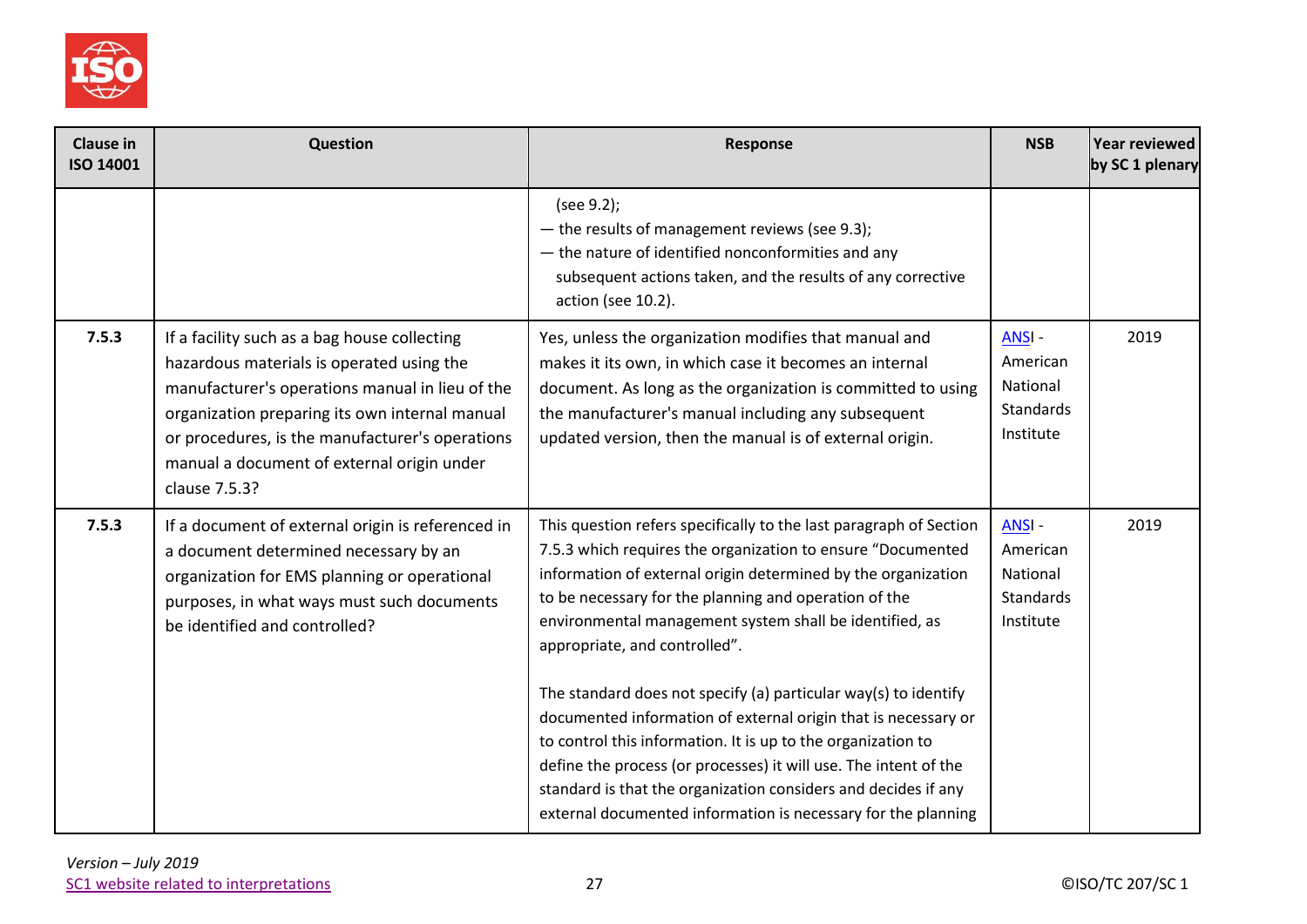

| <b>Clause in</b><br>ISO 14001 | <b>Question</b>                                                                                                                                                                                                                                                                                                                                                                                                                                                            | Response                                                                                                                                                                                                                                                                                                                                                                                                                                                                      | <b>NSB</b>                                                     | Year reviewed<br>by SC 1 plenary |
|-------------------------------|----------------------------------------------------------------------------------------------------------------------------------------------------------------------------------------------------------------------------------------------------------------------------------------------------------------------------------------------------------------------------------------------------------------------------------------------------------------------------|-------------------------------------------------------------------------------------------------------------------------------------------------------------------------------------------------------------------------------------------------------------------------------------------------------------------------------------------------------------------------------------------------------------------------------------------------------------------------------|----------------------------------------------------------------|----------------------------------|
|                               |                                                                                                                                                                                                                                                                                                                                                                                                                                                                            | and operation of its EMS. If such documented information is<br>identified by the organization, the process(es) established<br>must ensure that the documented information that is<br>necessary to the EMS is the correct information and is<br>available to those who need it. It is not the intention to require<br>identification and control of external documented information<br>used only for reference purposes.                                                       |                                                                |                                  |
|                               |                                                                                                                                                                                                                                                                                                                                                                                                                                                                            | The process(es) for identifying and controlling external<br>documented information does not have to be the same<br>process(es) used for internal documented information. The<br>standard requires only the identification and control of<br>distribution of documented information of external origin and<br>does not require the same degree of control for such<br>documented information as it does for internal documented<br>information that are part of the EMS.       |                                                                |                                  |
| 8.1, 3.3.4                    | ISO 14001 Clause 8.1 requires an organization to<br>ensure that outsourced processes are controlled<br>or influenced. The text in Annex section A.8.1<br>states that an outsourced process is one that<br>fulfils a list of criteria, including "liability for<br>conforming to requirements is retained by the<br>organization;" which may allow exclusion of some<br>procured services that meet the definition of<br>outsourced processes in 3.3.4 from the "control or | ISO standards don't establish legal liability - they are voluntary<br>and do not change legal obligations. This criterion in A.8.1<br>relates to the arrangement between the parties (see definition<br>3.3.4) and whether or not the organization retains liability (i.e.,<br>responsibility) for conforming to requirements. These<br>requirements may include but are not limited to legal<br>requirements.<br>Outsourced processes are a subset of procured services that | <b>ANSI-</b><br>American<br>National<br>Standards<br>Institute | 2019                             |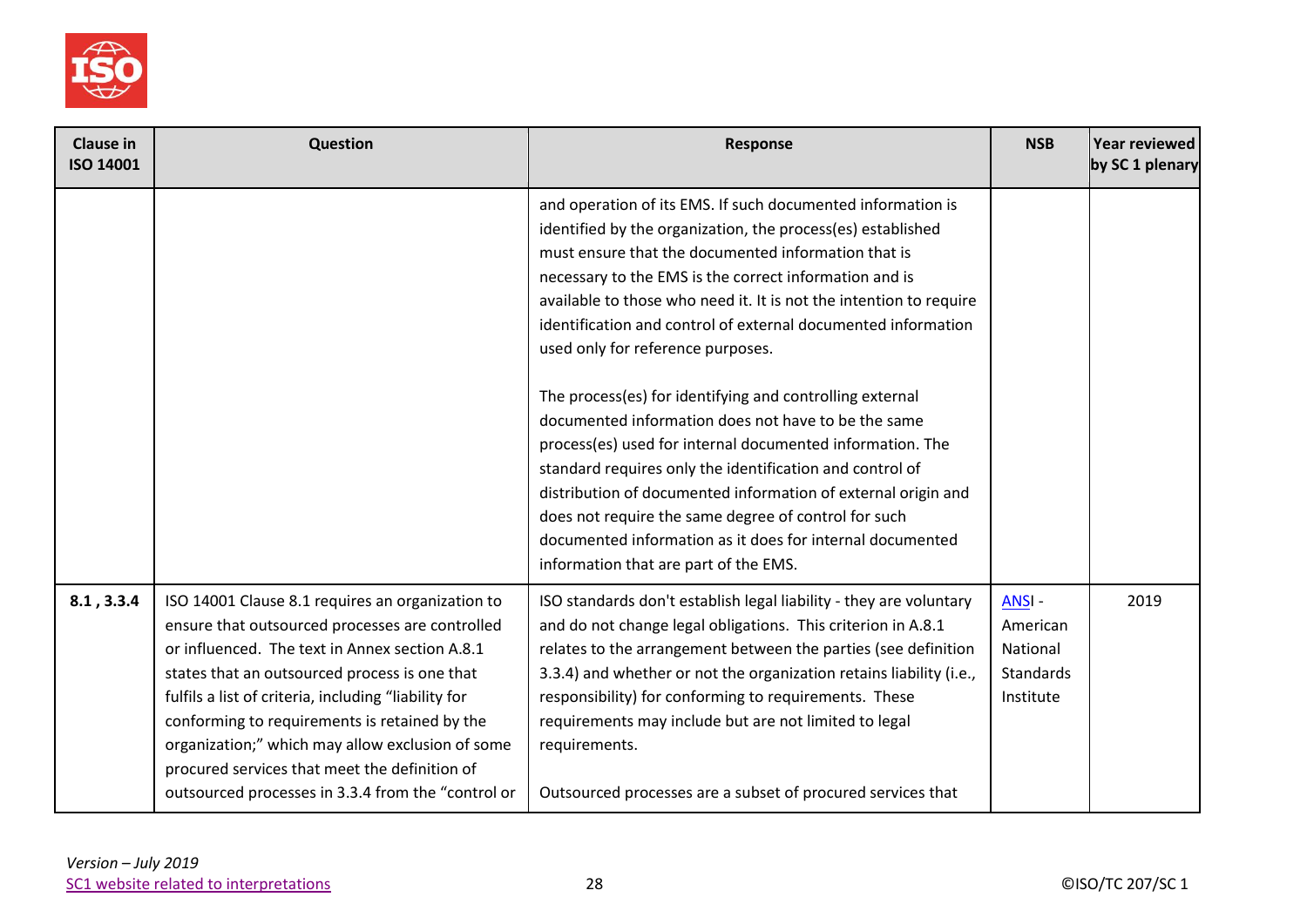

| Clause in<br>ISO 14001 | <b>Question</b>                                                                                                                                                                                                                   | <b>Response</b>                                                                                                                                                                                                                                                                                                                                                                                                                                                                                                                                                                                                                                                                                                                                                                                                                                                                                                                                                                                                                                                                                     | <b>NSB</b>                                              | Year reviewed<br>by SC 1 plenary |
|------------------------|-----------------------------------------------------------------------------------------------------------------------------------------------------------------------------------------------------------------------------------|-----------------------------------------------------------------------------------------------------------------------------------------------------------------------------------------------------------------------------------------------------------------------------------------------------------------------------------------------------------------------------------------------------------------------------------------------------------------------------------------------------------------------------------------------------------------------------------------------------------------------------------------------------------------------------------------------------------------------------------------------------------------------------------------------------------------------------------------------------------------------------------------------------------------------------------------------------------------------------------------------------------------------------------------------------------------------------------------------------|---------------------------------------------------------|----------------------------------|
|                        | influence" requirement in 8.1. How is the phrase<br>"liability for conforming to requirements" to be<br>understood? Does this mean strict legal liability<br>for compliance with environmental regulations, or<br>something more? | meet the criteria of A.8.1. These criteria assist an organization<br>in determining which of its procured services are outsourced<br>processes. The organization defines in its EMS the type and<br>extent of control or influence to be applied to the outsourced<br>process.                                                                                                                                                                                                                                                                                                                                                                                                                                                                                                                                                                                                                                                                                                                                                                                                                      |                                                         |                                  |
| 8.1                    | What is an outsourced process? Is every process<br>or service obtained from an external provider an<br>outsourced process?                                                                                                        | ISO 14001:2015 defines "outsource" as "make an arrangement<br>where an external organization performs part of an<br>organization's function or process" (see Clause 3.3.4). A<br>process or service obtained from an external provider is not<br>necessarily an outsourced process. Outsourced processes can<br>be viewed as a subset of these externally provided processes<br>or services.<br>Criteria that an organization can use to distinguish outsourced<br>processes from other processes and services are described in<br>Annex A.8.1, which states that an outsourced process is one<br>that fulfils all of the following:<br>it is within the scope of the environmental<br>management system;<br>it is integral to the organization's functioning;<br>it is needed for the environmental management<br>system to achieve its intended outcome;<br>liability for conforming to requirements is retained by<br>the organization;<br>the organization and the external provider have a<br>relationship where the process is perceived by<br>interested parties as being carried out by the | ANSI-<br>American<br>National<br>Standards<br>Institute | 2017                             |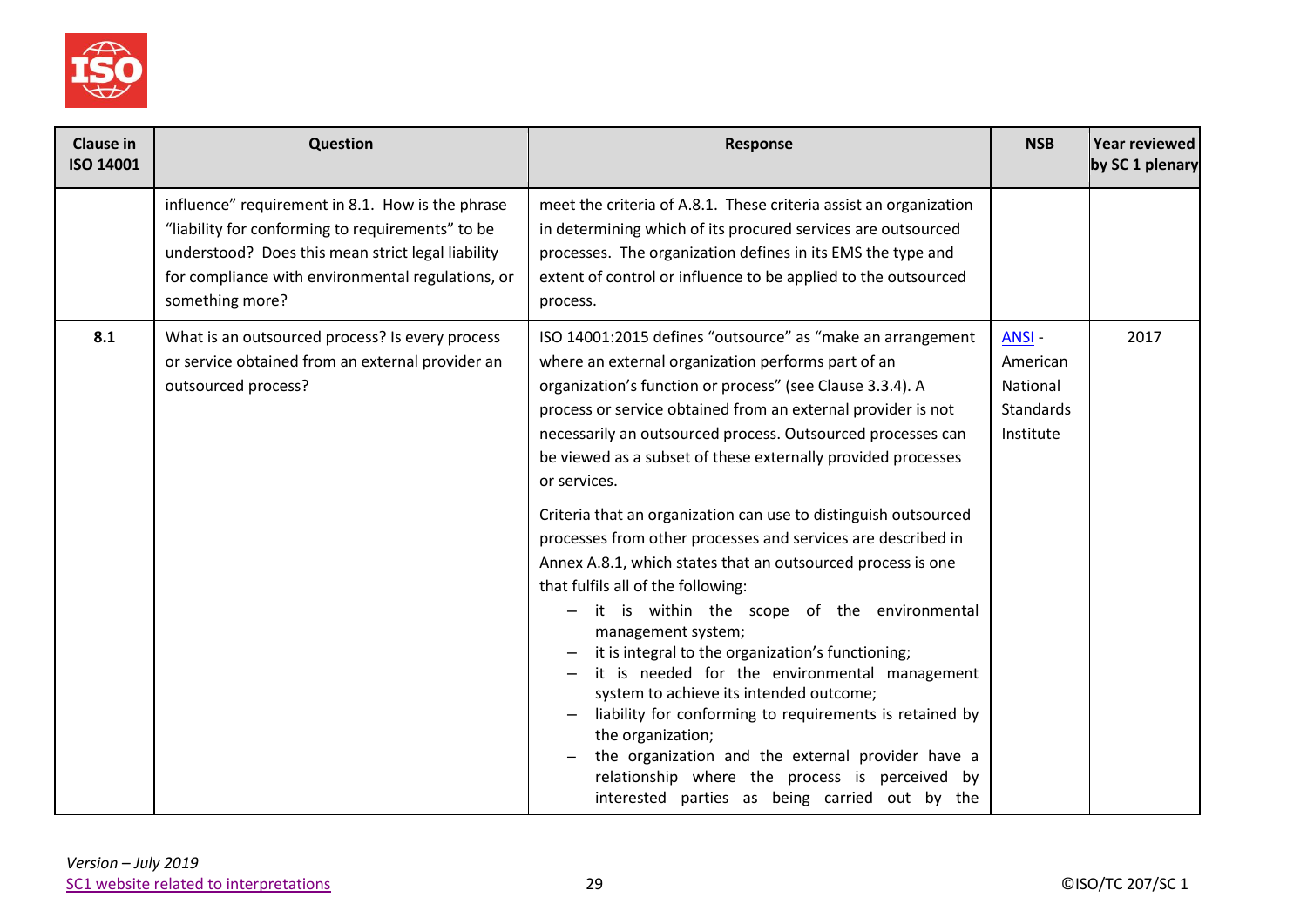

| <b>Clause in</b><br>ISO 14001 | Question                                                                                                                                                                                                                                                     | Response                                                                                                                                                                                                                                                                                                                                                                                                                                                                                                                                                                               | <b>NSB</b>                                                     | Year reviewed<br>by SC 1 plenary |
|-------------------------------|--------------------------------------------------------------------------------------------------------------------------------------------------------------------------------------------------------------------------------------------------------------|----------------------------------------------------------------------------------------------------------------------------------------------------------------------------------------------------------------------------------------------------------------------------------------------------------------------------------------------------------------------------------------------------------------------------------------------------------------------------------------------------------------------------------------------------------------------------------------|----------------------------------------------------------------|----------------------------------|
|                               |                                                                                                                                                                                                                                                              | organization.                                                                                                                                                                                                                                                                                                                                                                                                                                                                                                                                                                          |                                                                |                                  |
| 8.1                           | If an organization does not have any outsourced<br>processes, to what extent does clause 8.1 apply?<br>Do the requirements in the paragraph starting<br>"consistent with a life cycle perspective" only<br>apply to outsourced processes?                    | If an organization has no outsourced processes, the only<br>requirements of Clause 8.1 that are not applicable to its EMS<br>are:<br>The org shall ensure that outsourced processes are<br>controlled or influenced.<br>The type and extent of control or influence to be<br>applied to the processes shall be defined within the<br>environmental management system.<br>All of the other requirements in 8.1 are independent of<br>whether a process is outsourced or not, including the<br>requirements in the paragraph starting with 'Consistent with a<br>life cycle perspective' | ANSI-<br>American<br>National<br>Standards<br>Institute        | 2017                             |
| 8.1                           | Does the phrase, "consistent with a life cycle<br>perspective' in Clause 8.1, Operational Planning<br>and Control mean than an organization needs to<br>consider a life cycle perspective a second time,<br>with regard to operational planning and control? | There is no requirement in Clause 8.1 that the organization<br>undergo an activity to reconsider a life cycle perspective. There<br>is also no requirement for a formal life cycle assessment (see<br>COI 16-01.A1). The four bullets in Clause 8.1 paragraph 4, a) to<br>d) specify requirements that are typically associated with<br>specific life cycle stages.                                                                                                                                                                                                                    | <b>ANSI-</b><br>American<br>National<br>Standards<br>Institute | 2017                             |
| 8.1                           | The operational control clause of ISO 14001:2004<br>(Clause 4.4.6) referred to identifying and planning<br>those operations associated with significant<br>environmental aspects. The operational planning                                                   | As was the case in ISO 14001:2004 Clause 4.4.6, Clause 8.1 in<br>the revised standard remains focused on planning and<br>controlling the operations of an organization. The organization<br>decides the controls needed for operational processes                                                                                                                                                                                                                                                                                                                                      | ANSI-<br>American<br>National<br>Standards                     | 2017                             |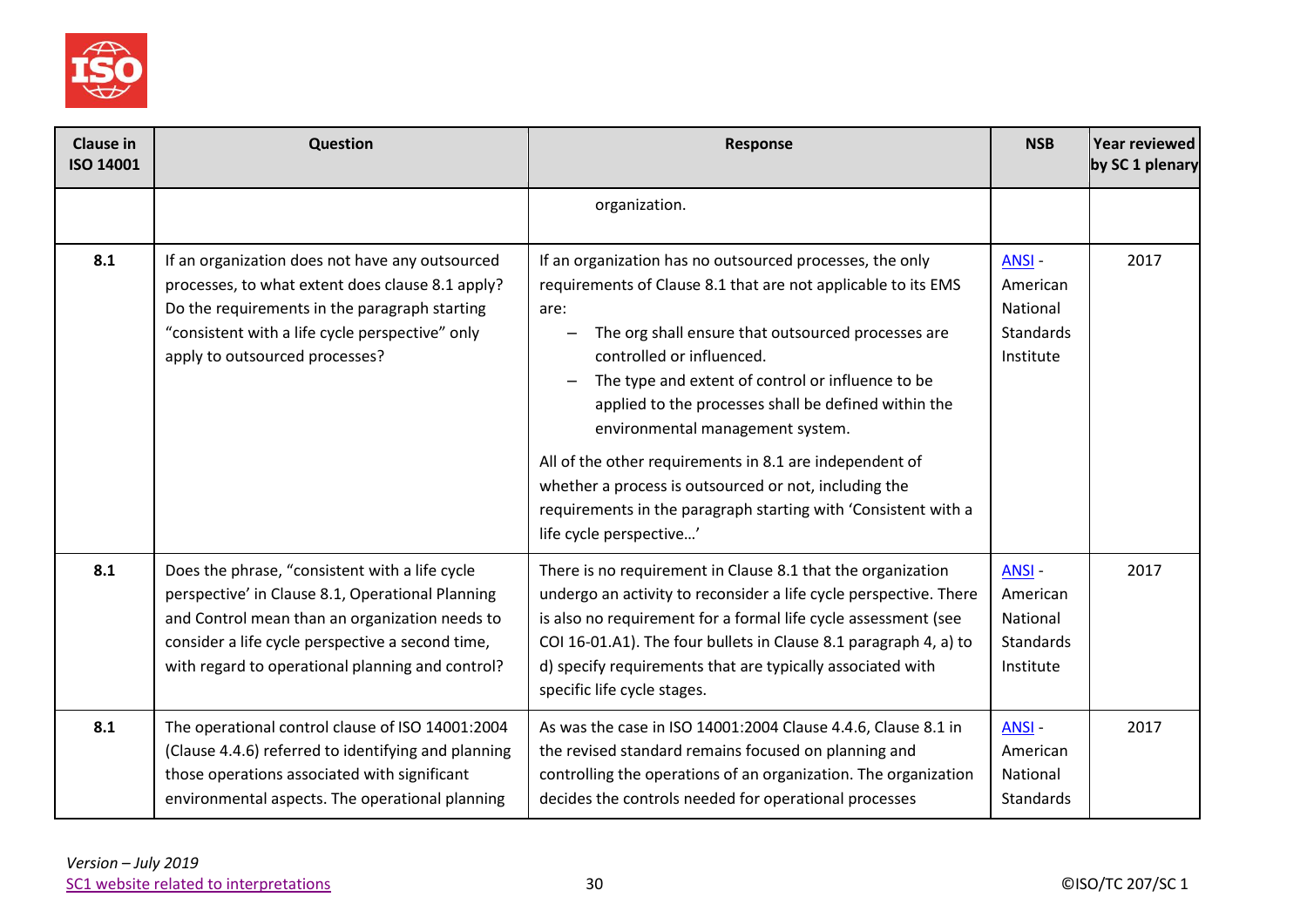

| <b>Clause in</b><br><b>ISO 14001</b> | <b>Question</b>                                                                                                                                                                                                                                                                                                                                                                                                                                                                                                  | <b>Response</b>                                                                                                                                                                                                                                                                                                                                                                                                                                                                                                                                                                                                                                                                                                                                                                                                                                                                                                                                                                                                                                                                                                     | <b>NSB</b>                                                     | Year reviewed<br>by SC 1 plenary |
|--------------------------------------|------------------------------------------------------------------------------------------------------------------------------------------------------------------------------------------------------------------------------------------------------------------------------------------------------------------------------------------------------------------------------------------------------------------------------------------------------------------------------------------------------------------|---------------------------------------------------------------------------------------------------------------------------------------------------------------------------------------------------------------------------------------------------------------------------------------------------------------------------------------------------------------------------------------------------------------------------------------------------------------------------------------------------------------------------------------------------------------------------------------------------------------------------------------------------------------------------------------------------------------------------------------------------------------------------------------------------------------------------------------------------------------------------------------------------------------------------------------------------------------------------------------------------------------------------------------------------------------------------------------------------------------------|----------------------------------------------------------------|----------------------------------|
|                                      | and control clause of ISO 14001:2015 (Clause 8.1)<br>refers to processes needed to meet<br>environmental management system<br>requirements. Does the revised standard still refer<br>to control of the organization's operational<br>processes?                                                                                                                                                                                                                                                                  | associated with its significant environmental aspects,<br>compliance obligations, risks and opportunities that need to be<br>addressed, and environmental objectives. These operational<br>processes are controlled by establishing operating criteria and<br>implementing methods to meet the criteria.                                                                                                                                                                                                                                                                                                                                                                                                                                                                                                                                                                                                                                                                                                                                                                                                            | Institute                                                      |                                  |
| 8.1, 7.2,<br>7.3, 7.4,<br>8.2        | Company A out-sources part of their production<br>operations (e.g., parts metal coating or painting)<br>to Company B. Company B is a separate<br>company located in a different<br>city/state/country. Is Company B considered<br>"persons doing work under" Company A's<br>control? If so, what does ISO 14001 require<br>Company A to do regarding ensuring the<br>competence of Company B? What does ISO<br>14001 require Company A to do regarding<br>identifying training needs for Company B<br>employees? | This question arises from the phrase "persons doing work<br>under its control." This phrase, appears in four places in the<br>normative clauses of ISO 14001:<br>1. the organization must determine the necessary competence<br>of persons doing work under its control that affects its<br>environmental performance and its ability to fulfil its<br>compliance obligations, and ensure that these persons are<br>competent on the basis of appropriate education, training or<br>experience, (Section 7.2, a-b), and<br>2. persons doing work under the organization's control must<br>be made aware of certain key provisions of its EMS (Section<br>$7.3, a-d$ ).<br>3. the organization must ensure its communication process(es)<br>enable(s) persons doing work under the organization's control<br>to contribute to continual improvement (Section 7.4.2, b).<br>4. the organization must provide relevant information and<br>training related to emergency preparedness and response, as<br>appropriate, to relevant interested parties, including persons<br>working under its control (Section 8.2, f). | ANSI-<br>American<br>National<br><b>Standards</b><br>Institute | 2019                             |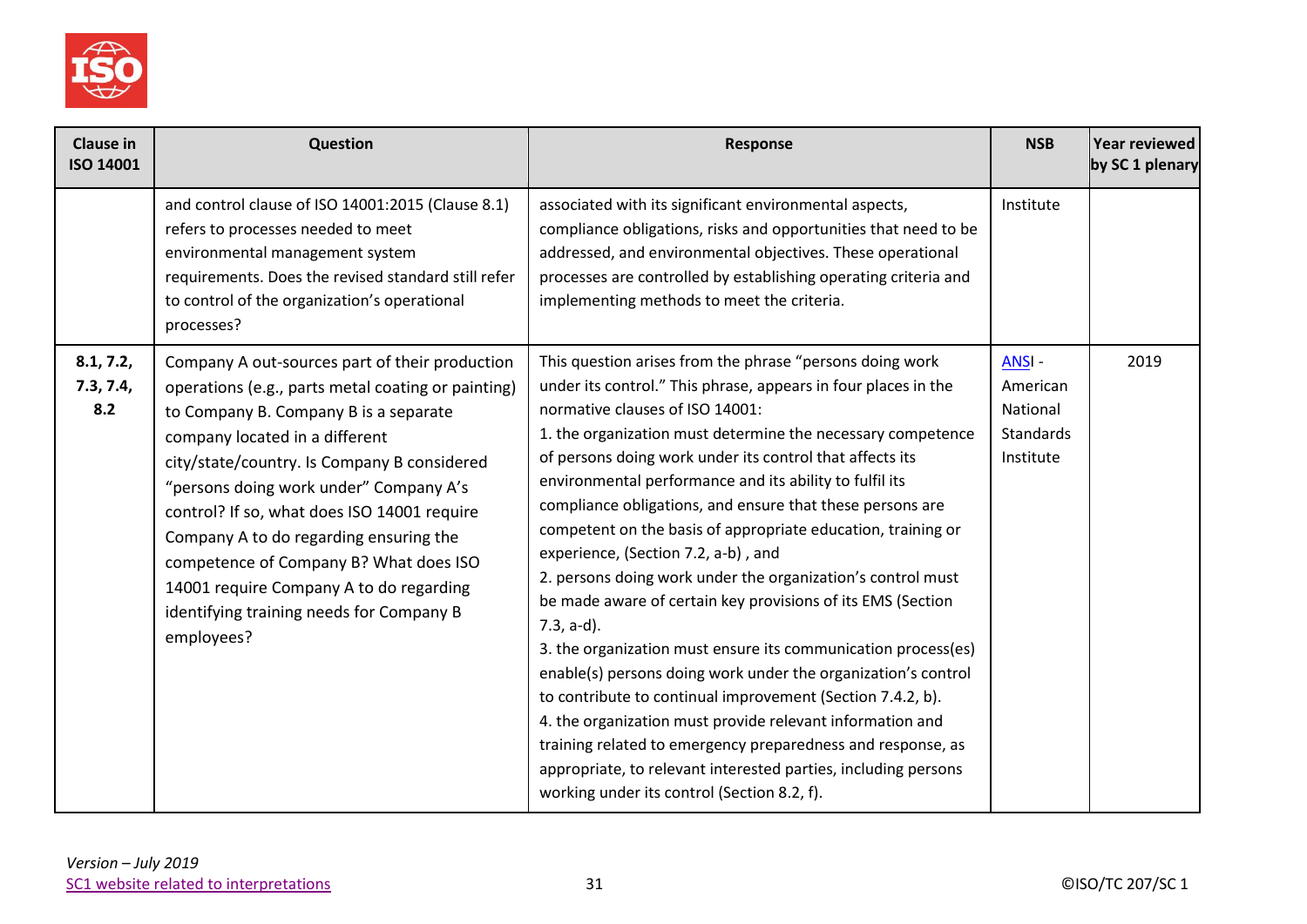

| <b>Clause in</b><br><b>ISO 14001</b> | <b>Question</b> | Response                                                                                                                                                                                                                                                                                                                                                                                                                                                                                                                                                                                                                                             | <b>NSB</b> | Year reviewed<br>by SC 1 plenary |
|--------------------------------------|-----------------|------------------------------------------------------------------------------------------------------------------------------------------------------------------------------------------------------------------------------------------------------------------------------------------------------------------------------------------------------------------------------------------------------------------------------------------------------------------------------------------------------------------------------------------------------------------------------------------------------------------------------------------------------|------------|----------------------------------|
|                                      |                 | The phrase "doing work under the organization's control" is<br>not defined in ISO 14001. The organization implementing the<br>EMS determines who those persons are, based on the<br>activities, products, and services within the scope of the EMS<br>established by the organization. The overall intent of the<br>phrase is to ensure the organization looks beyond its direct<br>employees and considers other persons performing tasks<br>within that scope when addressing competence and awareness<br>requirements. The use of this phrase is not intended to change<br>any legal relationship between the organization and any<br>individual. |            |                                  |
|                                      |                 | The phrase clearly covers an organization's own employees,<br>including contract and temporary employees. It also could<br>apply to individual contractors, or individuals employed by<br>contractors working for the organization or other suppliers of<br>goods or services if those individuals are engaged in tasks<br>within the scope of the organization's EMS. Persons covered by<br>this phrase will be determined by the organization on a case-<br>by-case basis.                                                                                                                                                                         |            |                                  |
|                                      |                 | The requirements for ensuring competence, awareness, its<br>internal communication process, and information or training<br>on emergency preparedness and response in key EMS<br>provisions apply to all persons performing tasks for or on                                                                                                                                                                                                                                                                                                                                                                                                           |            |                                  |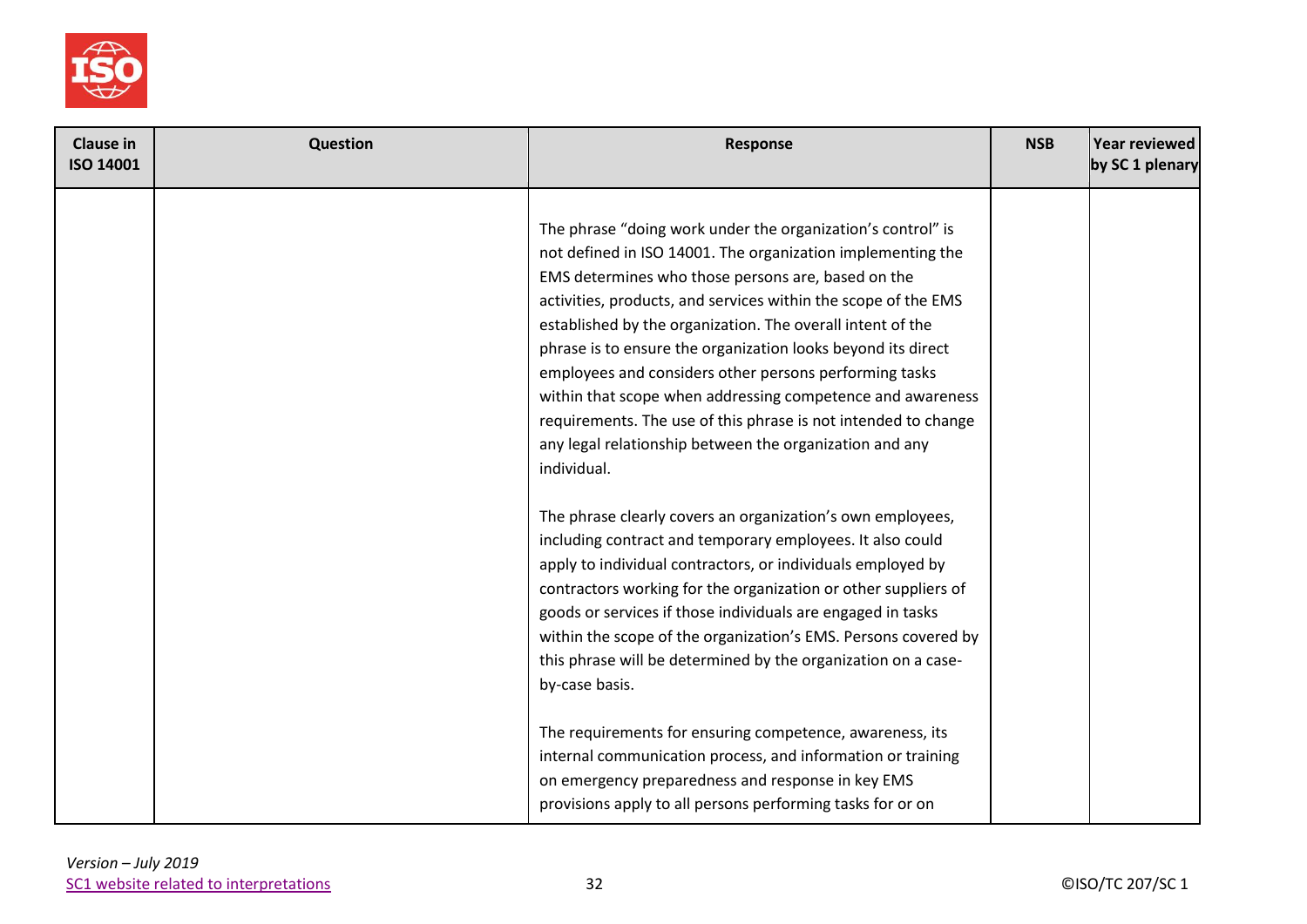

| <b>Clause in</b><br>ISO 14001 | <b>Question</b> | Response                                                                                                                                                                                                                                                                                                                                                                                                                                                                                                                                                                                                                                                    | <b>NSB</b> | Year reviewed<br>by SC 1 plenary |
|-------------------------------|-----------------|-------------------------------------------------------------------------------------------------------------------------------------------------------------------------------------------------------------------------------------------------------------------------------------------------------------------------------------------------------------------------------------------------------------------------------------------------------------------------------------------------------------------------------------------------------------------------------------------------------------------------------------------------------------|------------|----------------------------------|
|                               |                 | behalf of the organization within its EMS scope. The<br>requirements related to competency, however, apply only to a<br>subset of such persons: those performing tasks which can<br>affect its environmental performance and its ability to fulfil its<br>compliance obligations. For these persons, Section 7.2 requires<br>that the organization ensure that they are competent (based<br>on education, training or experience).                                                                                                                                                                                                                          |            |                                  |
|                               |                 | Section 7.2 also requires an organization to identify training<br>needs associated with its environmental aspects and its EMS.<br>Although it does not explicitly require identifying training<br>needs of persons who work "on its behalf", such persons<br>would be included if the tasks they perform are identified as<br>requiring training. This section does not require the<br>organization to provide training to such persons, but it does<br>require that needs for training be identified and met. ISO<br>14001 does not specify the method or processes that an<br>organization must use to satisfy any of the requirements of<br>Section 7.2. |            |                                  |
|                               |                 | In the example given in the question, Company A would need<br>to determine whether there are any tasks being performed by<br>persons within Company B that are related to Company A's<br>environmental aspects of activities, products or services within<br>its EMS scope. If so, Company A would need to implement<br>some mechanism(s) to make them aware of the particular EMS                                                                                                                                                                                                                                                                          |            |                                  |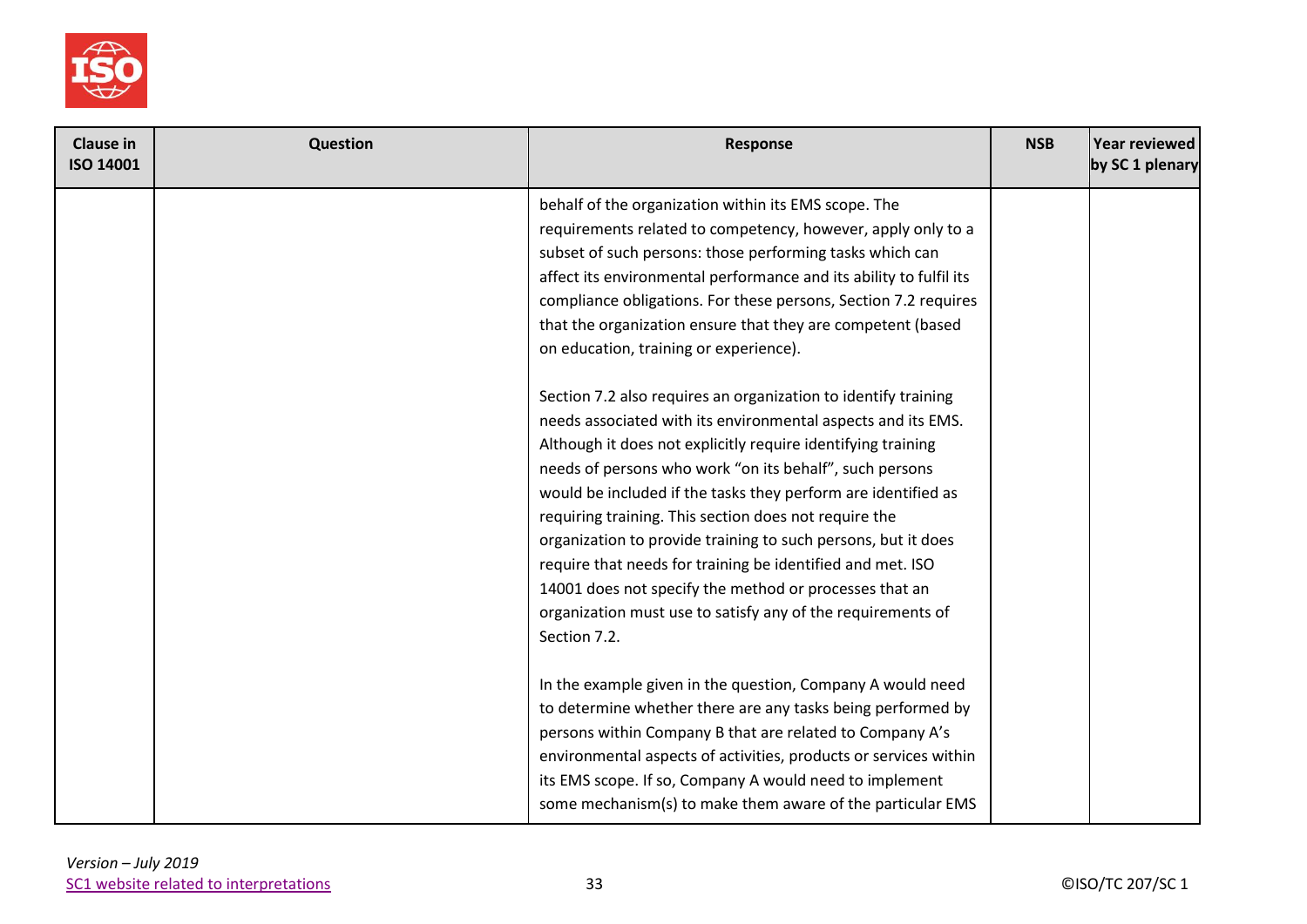

| <b>Clause in</b><br>ISO 14001 | Question                                                                                                                                                                                                                                                                                  | Response                                                                                                                                                                                                                                                                                                                                                                                                                                                                                                                                                                                                                                                                                                                                                                                                                                    | <b>NSB</b>                                                              | Year reviewed<br>by SC 1 plenary |
|-------------------------------|-------------------------------------------------------------------------------------------------------------------------------------------------------------------------------------------------------------------------------------------------------------------------------------------|---------------------------------------------------------------------------------------------------------------------------------------------------------------------------------------------------------------------------------------------------------------------------------------------------------------------------------------------------------------------------------------------------------------------------------------------------------------------------------------------------------------------------------------------------------------------------------------------------------------------------------------------------------------------------------------------------------------------------------------------------------------------------------------------------------------------------------------------|-------------------------------------------------------------------------|----------------------------------|
|                               |                                                                                                                                                                                                                                                                                           | requirements related to these particular tasks (see Section 7.3<br>a-d). Company A also would need to determine if there are any<br>tasks that can affect its environmental performance or ability<br>to fulfill its compliance obligation, or, are related to emergency<br>preparedness and response being performed by persons within<br>Company B. If so, Company A would be required to establish<br>some means of ensuring that those persons are competent to<br>perform those tasks. ISO 14001 does not specify how this<br>should be done. Company A has the discretion to establish a<br>process that best suits its needs.<br>If the identification of persons doing work under the<br>organization's control raises questions of potential legal<br>liability, those should be addressed by the organization's legal<br>counsel. |                                                                         |                                  |
| 8.2                           | 8.2 e) requires the organization to review "and"<br>revise the process(es) and planned response<br>actions. Here, the word "shall" apply to both verbs<br>(organization SHALL review / organization SHALL<br>revise). Is an organization ALWAYS required to<br>"revise" the process(es) ? | If the periodical review shows that the process(es) and planned<br>response actions has(have) no trouble/problem AT ALL, then<br>the revision may not be necessary. However, please also keep<br>in mind that such situation is unlikely to happen, because this<br>clause is defining a particular case like "the occurrence of<br>emergency situations or tests".<br>Therefore, if we want to be exact to the grammatical meaning<br>keeping in mind that there "may" be a case where no revision<br>would be needed at all (which seldom happens), the word                                                                                                                                                                                                                                                                              | $JISC -$<br>Japanese<br>Industrial<br><b>Standards</b><br>Committe<br>e | 2018                             |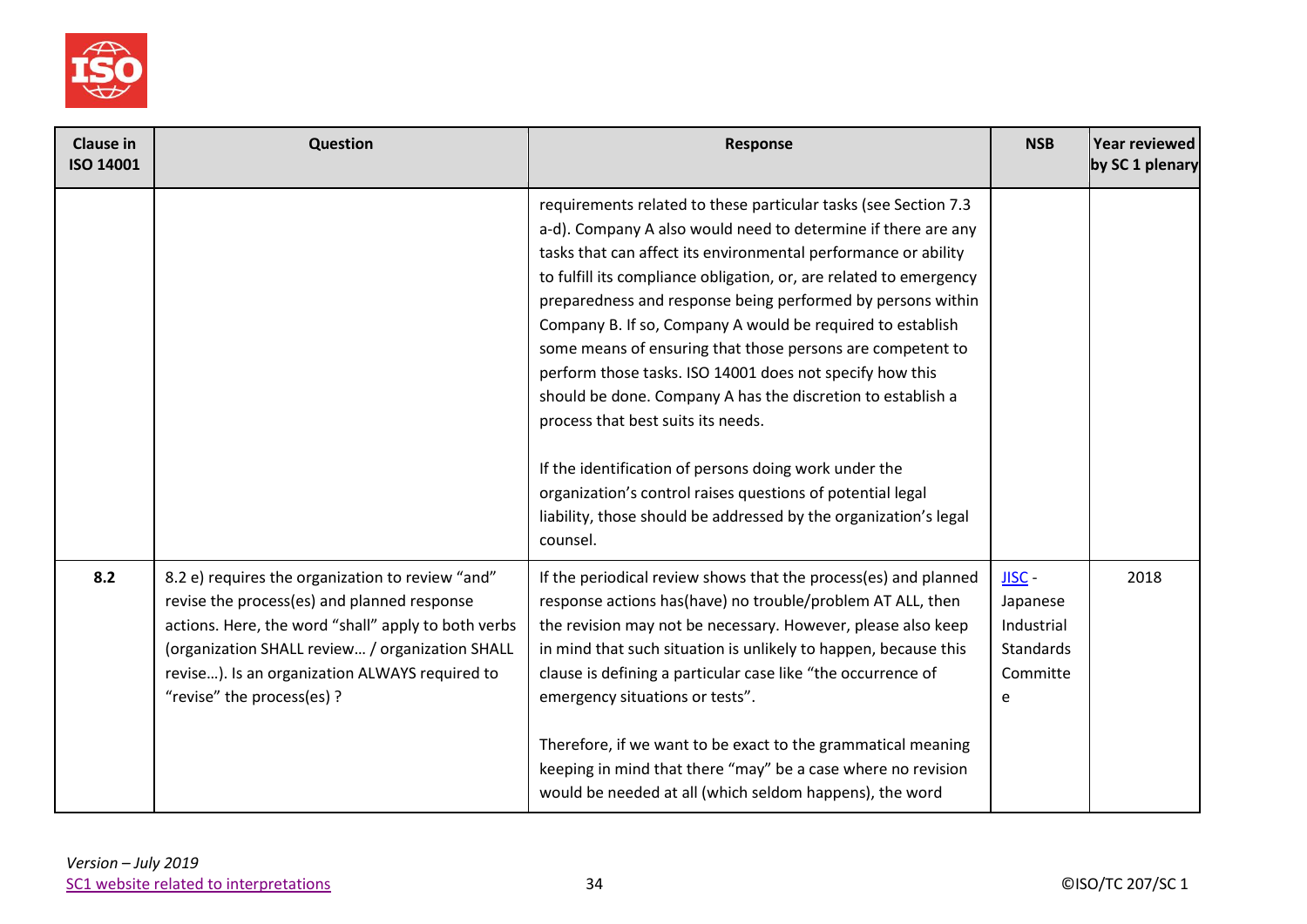

| <b>Clause in</b><br><b>ISO 14001</b> | Question                                                                                                                                                                                                                                                                      | <b>Response</b>                                                                                                                                                                                                                                                                                                                                                                                                                                                                                                                                                                                                                                                                                                                                              | <b>NSB</b>                                                     | Year reviewed<br>by SC 1 plenary |
|--------------------------------------|-------------------------------------------------------------------------------------------------------------------------------------------------------------------------------------------------------------------------------------------------------------------------------|--------------------------------------------------------------------------------------------------------------------------------------------------------------------------------------------------------------------------------------------------------------------------------------------------------------------------------------------------------------------------------------------------------------------------------------------------------------------------------------------------------------------------------------------------------------------------------------------------------------------------------------------------------------------------------------------------------------------------------------------------------------|----------------------------------------------------------------|----------------------------------|
|                                      |                                                                                                                                                                                                                                                                               | "where necessary" could be added in the sentence as follows:<br>e) periodically review, and where necessary, revise the<br>process(es) and planned response actions, in particular after<br>the occurrence of emergency situations or tests;                                                                                                                                                                                                                                                                                                                                                                                                                                                                                                                 |                                                                |                                  |
| 9.1.2                                | Is the intent of the requirement in clause 9.1.2,<br>"Evaluation of Compliance" that only those<br>working for on or behalf of the organization<br>conduct the evaluation(s) of compliance, or can<br>these evaluations include those conducted by<br>regulatory authorities? | The intent of Clause 9.1.2 is that an organization will<br>determine how it will periodically evaluate compliance, and<br>can choose to include evaluations conducted by internal<br>staff, consultants, and/or regulatory agencies. An<br>organization can use information from regulatory agency<br>audits/inspections as part of its compliance evaluation<br>process, but cannot rely on such audits/inspections alone.<br>Periodic compliance assessments performed on a sampling<br>basis (for example, those conducted internally, by<br>consultants, and/or by regulatory agencies) may satisfy the<br>requirement of clause 9.1.2 if, taken together, they cover all<br>applicable legal requirements over a period defined by the<br>organization. | ANSI-<br>American<br>National<br><b>Standards</b><br>Institute | 2019                             |
| 9.1.2                                | Is there an expectation in ISO 14001 that<br>compliance with ALL applicable compliance<br>obligations will be assessed for ALL<br>environmental media over some time frame<br>(e.g., every 3-5 years), or are periodic                                                        | ISO 14001 requires the organization to evaluate the<br>fulfilment of its compliance obligations (Clause 9.1.2). It<br>does not specify a particular methodology or frequency for<br>doing so. Periodic compliance assessments performed on a<br>sampling basis may satisfy this requirement if, taken                                                                                                                                                                                                                                                                                                                                                                                                                                                        | ANSI-<br>American<br>National<br>Standards<br>Institute        | 2019                             |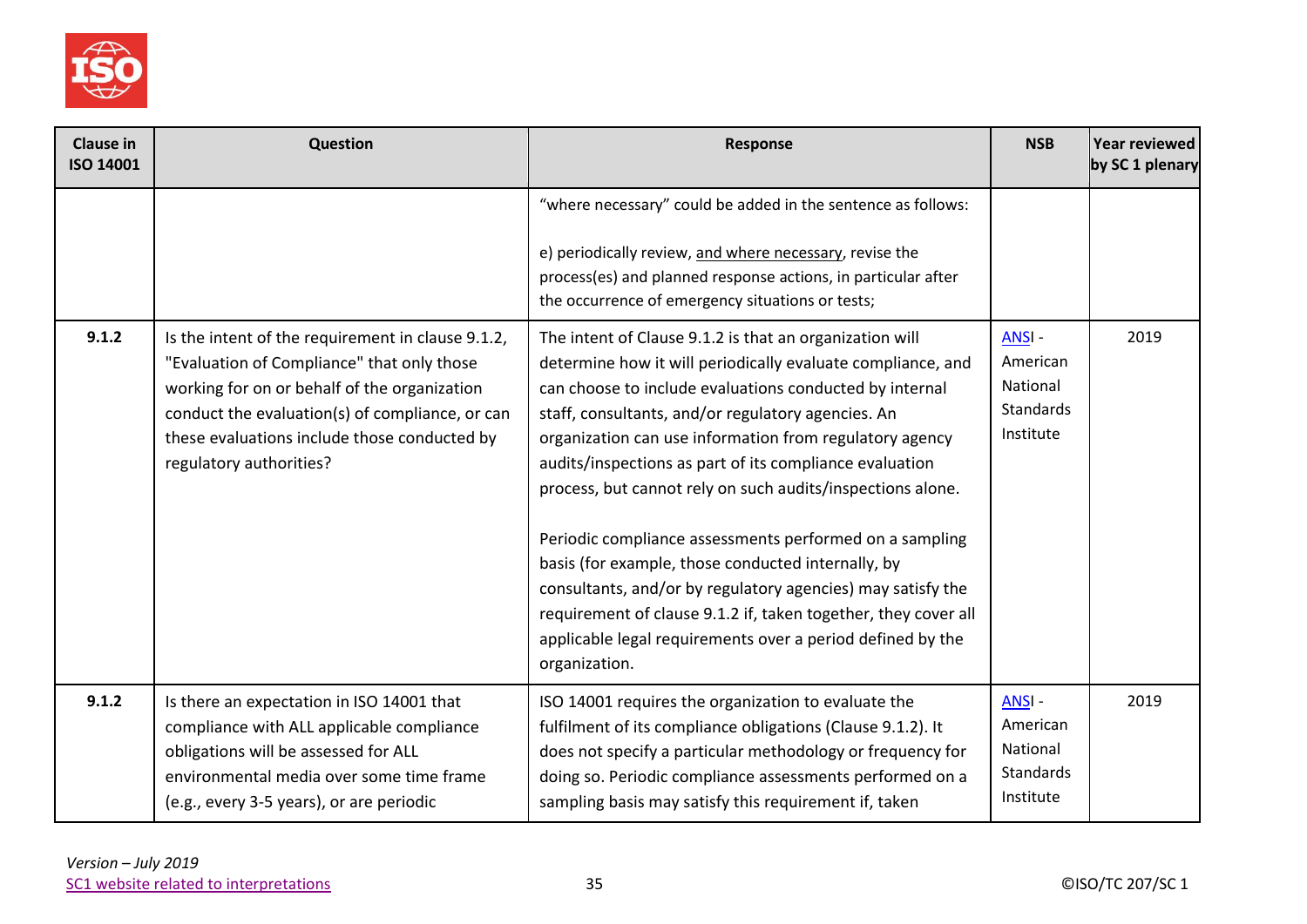

| <b>Clause in</b><br>ISO 14001 | Question                                                                                                                                                                                                                                                                                                                                                                                                                                                                                                                                                                                                                                                                                                                                                                                                                                                        | Response                                                                                                                                                                                                                                                                                                                                                                                                                                                                                                                                                                                                                                                                                                                                                                                                                                                                                                                                                                                                                                            | <b>NSB</b>                                                            | Year reviewed<br>by SC 1 plenary |
|-------------------------------|-----------------------------------------------------------------------------------------------------------------------------------------------------------------------------------------------------------------------------------------------------------------------------------------------------------------------------------------------------------------------------------------------------------------------------------------------------------------------------------------------------------------------------------------------------------------------------------------------------------------------------------------------------------------------------------------------------------------------------------------------------------------------------------------------------------------------------------------------------------------|-----------------------------------------------------------------------------------------------------------------------------------------------------------------------------------------------------------------------------------------------------------------------------------------------------------------------------------------------------------------------------------------------------------------------------------------------------------------------------------------------------------------------------------------------------------------------------------------------------------------------------------------------------------------------------------------------------------------------------------------------------------------------------------------------------------------------------------------------------------------------------------------------------------------------------------------------------------------------------------------------------------------------------------------------------|-----------------------------------------------------------------------|----------------------------------|
|                               | compliance assessments on a sampling basis<br>(selected based on the environmental<br>importance of activities, history of<br>noncompliance, and other factors) considered<br>adequate?                                                                                                                                                                                                                                                                                                                                                                                                                                                                                                                                                                                                                                                                         | together, they cover all applicable compliance obligations<br>over a period defined by the organization.                                                                                                                                                                                                                                                                                                                                                                                                                                                                                                                                                                                                                                                                                                                                                                                                                                                                                                                                            |                                                                       |                                  |
| 9.2, 7.2                      | Does the standard require companies to select<br>internal auditors who are Certified<br>Environmental Engineers, have a background in<br>Environmental Management Programs, or have<br>previous work experience in the environmental<br>field? Based on section 9.2 of ISO 14001, "Select<br>auditors and conduct audits to ensure<br>objectivity and the impartiality of the audit<br>process." I believe that I can use personnel who<br>are trained in conducting audits regardless of<br>their Environmental work experience. I believe<br>that in order to ensure objectivity and<br>impartiality, the internal auditor should be<br>independent of the Environmental group. I also<br>believe that with proper training/education,<br>that the QMS internal audit team can audit the<br>EMS program. Can you provide some<br>clarification on this point? | ISO14001 does not contain specific requirements on<br>certification, education, or work experience for internal<br>auditors or any other position. Clause 7.2 on Competence,<br>requires an organization to "determine the necessary<br>competence of persons doing work under its control that<br>affects its environmental performance"; "ensure that<br>these persons are competent on the basis of appropriate<br>education, training or experience", "where applicable, take<br>actions to acquire the necessary competence, and evaluate<br>the effectiveness of the actions taken"; and, "retain<br>appropriate documentation as evidence of competence".<br>These actions can include the provision of training,<br>mentoring, reassignment and hiring or contracting<br>competent persons. Thus, it is the intent of ISO 14001 that<br>the organization decides what education, training or<br>experience, including certifications, is appropriate for its<br>internal auditors.<br>Note: Although not required by ISO 14001, guidance on | <b>ANSI-</b><br>American<br>National<br><b>Standards</b><br>Institute | 2019                             |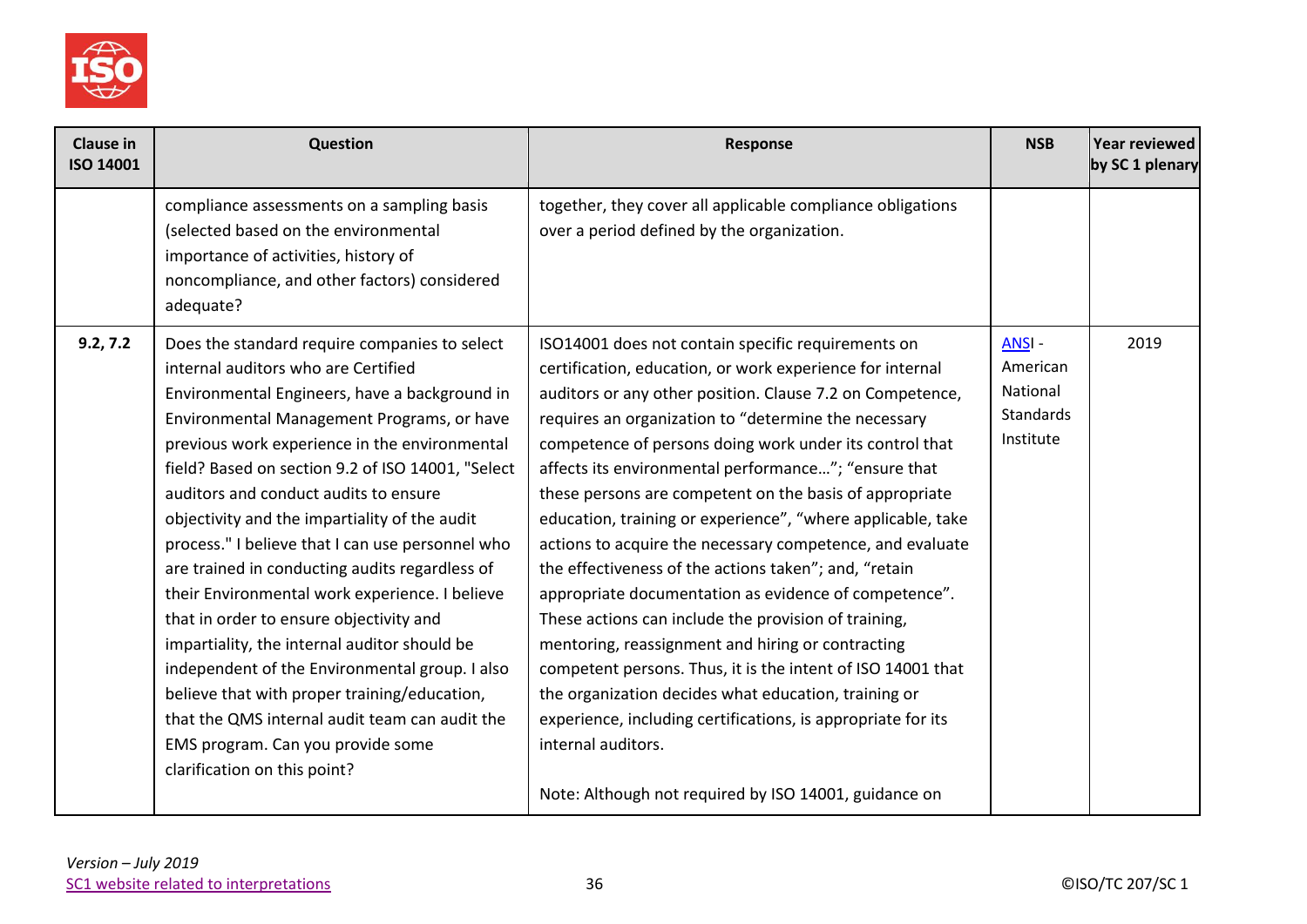

| <b>Clause in</b><br>ISO 14001 | Question                                                                                                                                                                                                                                                                      | Response                                                                                                                                                                                                                                                                                                                                                                                                                                                                                                                                                                                                                                                                                                                                                                                                                                                                                                                                             | <b>NSB</b>                                                     | Year reviewed<br>by SC 1 plenary |
|-------------------------------|-------------------------------------------------------------------------------------------------------------------------------------------------------------------------------------------------------------------------------------------------------------------------------|------------------------------------------------------------------------------------------------------------------------------------------------------------------------------------------------------------------------------------------------------------------------------------------------------------------------------------------------------------------------------------------------------------------------------------------------------------------------------------------------------------------------------------------------------------------------------------------------------------------------------------------------------------------------------------------------------------------------------------------------------------------------------------------------------------------------------------------------------------------------------------------------------------------------------------------------------|----------------------------------------------------------------|----------------------------------|
|                               |                                                                                                                                                                                                                                                                               | selection and competence of internal auditors can be found<br>in ISO 19011.                                                                                                                                                                                                                                                                                                                                                                                                                                                                                                                                                                                                                                                                                                                                                                                                                                                                          |                                                                |                                  |
| 9.2                           | If work is performed on multiple shifts that 8.1<br>Operational planning and control is required, or<br>8.2 Emergency preparedness and response may<br>be necessary, does 9.2 Internal audit require<br>that all shifts be included in the organization's<br>internal audits? | ISO 14001 contains no specific requirement to conduct an<br>internal audit of all shifts. The organization must decide on<br>the appropriate scope of its internal audits to meet the<br>requirements of clause 9.2.2 and its own needs for audit<br>information. For additional clarification, refer to COI 02-<br>03.A2 on the topic of internal auditing.                                                                                                                                                                                                                                                                                                                                                                                                                                                                                                                                                                                         | ANSI-<br>American<br>National<br><b>Standards</b><br>Institute | 2019                             |
| 9.2                           | Does the requirement for internal audit (9.2)<br>include a compliance or financial audit?                                                                                                                                                                                     | No.<br>The internal audit provides information about whether the<br>EMS conforms to the requirements of the Standard and the<br>organization's own requirements for its EMS (9.2.1). The<br>organization determines which requirements beyond those of<br>the Standard itself are EMS requirements, and will thus be<br>included in the scope of the internal audit. The internal audit is<br>not a financial audit, a compliance audit, or an audit of<br>conformity with interested parties' needs and expectations.<br>The Standard's new definition of nonconformity (3.4.3) clarifies<br>this by stating in Note 1 to Entry that nonconformity does not<br>mean non-fulfilment of any and all requirements, it only means<br>non-fulfilment of the requirements of the Standard and<br>additional EMS requirements the organization establishes for<br>itself. There is no change from the previous edition of the<br>Standard in this respect. | $SCC -$<br><b>Standards</b><br>Council of<br>Canada            | 2017                             |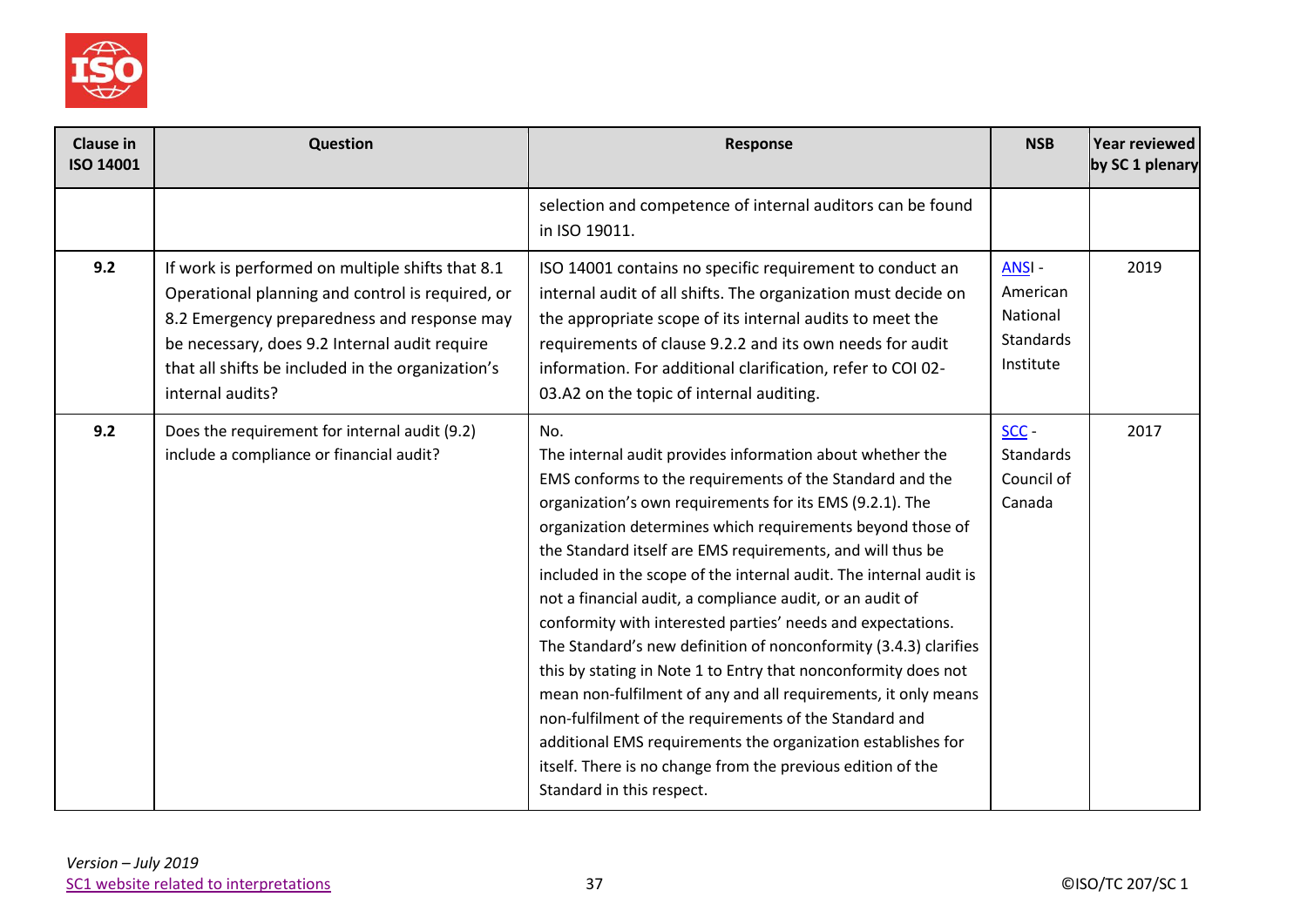

| <b>Clause in</b><br>ISO 14001 | <b>Question</b>                                                                                                                                                                        | <b>Response</b>                                                                                                                                                                                                                                                                                                                                                                                                                                                                                                                                                                                                                                                                                                                                                                                                                                                                                                                                                                                                                                                                                                                                      | <b>NSB</b>                                                            | <b>Year reviewed</b><br>by SC 1 plenary |
|-------------------------------|----------------------------------------------------------------------------------------------------------------------------------------------------------------------------------------|------------------------------------------------------------------------------------------------------------------------------------------------------------------------------------------------------------------------------------------------------------------------------------------------------------------------------------------------------------------------------------------------------------------------------------------------------------------------------------------------------------------------------------------------------------------------------------------------------------------------------------------------------------------------------------------------------------------------------------------------------------------------------------------------------------------------------------------------------------------------------------------------------------------------------------------------------------------------------------------------------------------------------------------------------------------------------------------------------------------------------------------------------|-----------------------------------------------------------------------|-----------------------------------------|
| 9.2.2                         | Does ISO 14001 section 9.2 require that the<br>organization conduct its internal EMS audit on<br>an annual basis?                                                                      | No. Section 9.2.2 requires an organization to establish the<br>frequency of its environmental management system audits.<br>Since the "frequency" is not defined by ISO 14001, these<br>audits may or may not be conducted on an annual basis.                                                                                                                                                                                                                                                                                                                                                                                                                                                                                                                                                                                                                                                                                                                                                                                                                                                                                                        | ANSI-<br>American<br>National<br><b>Standards</b><br>Institute        | 2019                                    |
| 9.2.2                         | Does ISO 14001 section 9.2 require that the<br>organization conduct its internal EMS audit on<br>an annual basis covering all elements (i.e. full<br>scope) of the ISO 14001 standard? | This question is in two parts. The first part asks whether ISO<br>14001 requires an annual audit. See the response to 02-<br>03.A1 for the answer to that question.<br>The second part asks whether an internal EMS audit must<br>cover all elements of ISO 14001 during the audit. The<br>environmental management system audit program takes<br>into consideration the environmental importance of the<br>process concerned, changes affecting the organization, and<br>the results of previous audits. According to ISO 14001, in<br>order to be comprehensive, the audit program shall cover<br>the audit criteria, scope, frequency and methods, as well as<br>the responsibilities and requirements for planning and<br>conducting audits, reporting results, and retaining<br>associated documented information. ISO 14001 does not<br>require that all elements of ISO 14001 be audited each and<br>every time an audit is conducted, nor does it require that<br>every single element be audited within a one-year period<br>but rather that the program shall be established with<br>consideration of the various factors described above. | <b>ANSI-</b><br>American<br>National<br><b>Standards</b><br>Institute | 2019                                    |